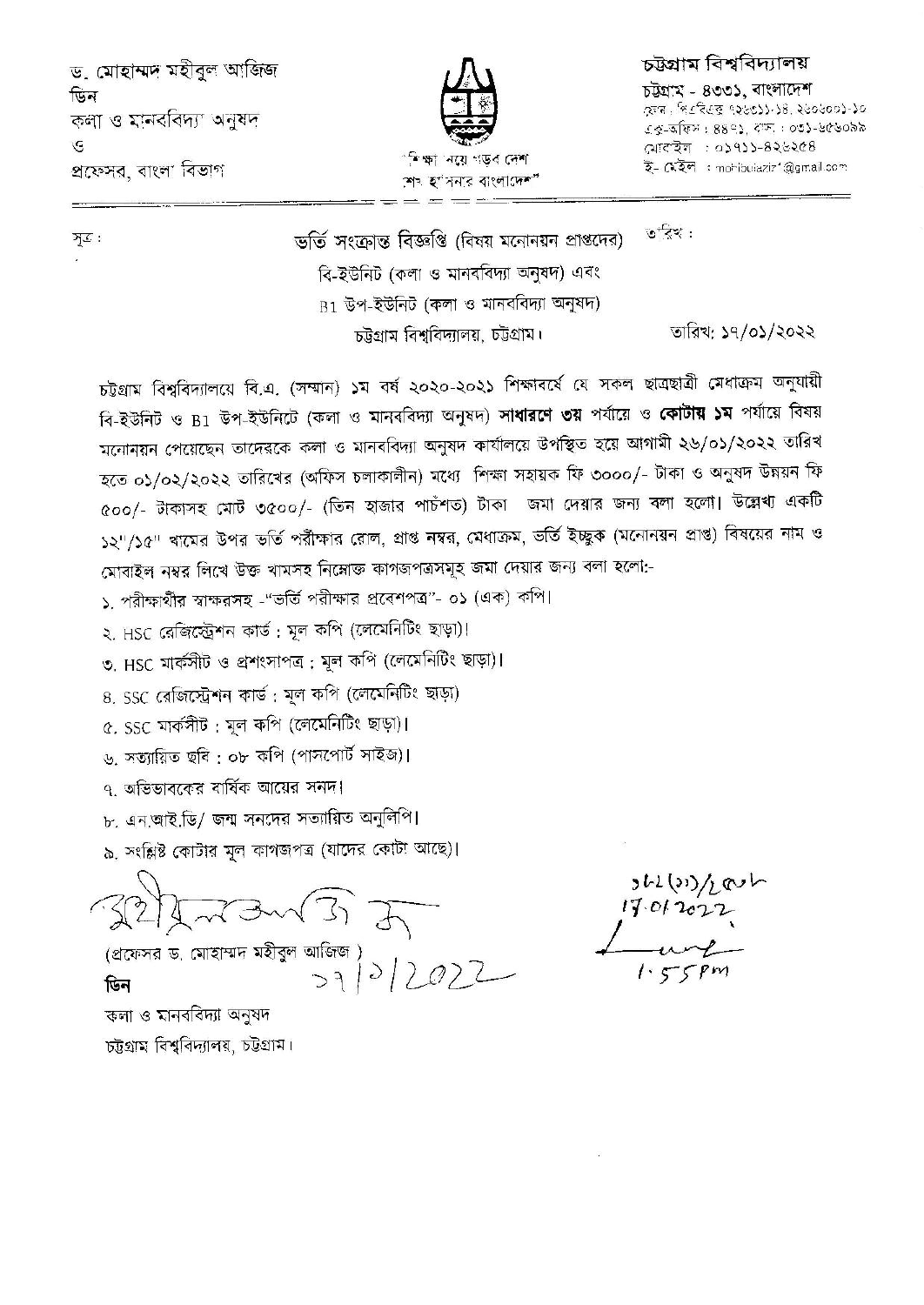| <b>Exam Roll</b> | Name                        | <b>Merit</b> | <b>Department</b>                    | <b>Status</b>  |
|------------------|-----------------------------|--------------|--------------------------------------|----------------|
| 235266           | MD. RADOWAN ISLAM RABBY     | 33           | Dept. of Islamic History and Culture | Admitted (1)   |
| 234188           | <b>MD. RAKIB HOWLADER</b>   | 43           | Dept. of English                     | Admitted (1)   |
| 241858           | <b>FARIHA MUNIR PRITY</b>   | 47           | Dept. of English                     | Admitted $(1)$ |
| 237162           | MD. MANIK UDDIN             | 50           | Dept. of English                     | Admitted $(1)$ |
| 233426           | MOHAMMAD SHAHIDUL ISLAM     | 53           | Dept. of History                     | Admitted $(1)$ |
| 235064           | <b>SADIA SULTANA</b>        | 58           | Dept. of English                     | Admitted (1)   |
| 234786           | MD. PARVAZ ALOM             | 61           | Dept. of English                     | Admitted $(1)$ |
| 232255           | <b>SHARMIN AKTER ANYE</b>   | 68           | Dept. of English                     | Admitted (1)   |
| 234186           | MD. SAJJAD HOSSAIN SAJAL    | 71           | Dept. of English                     | Admitted $(1)$ |
| 239841           | <b>DELWAR HOSSAN</b>        | 83           | Dept. of English                     | Admitted (1)   |
| 229978           | <b>MANJURUL HASAN SHUVO</b> | 86           | Dept. of English                     | Admitted $(1)$ |
| 234228           | MD. SAJJAD HOSSEN           | 90           | Dept. of English                     | Admitted $(1)$ |
| 235867           | MD. ZUBAER RAHMAN HIMEL     | 92           | Dept. of English                     | Admitted $(1)$ |
| 241498           | SHEIKH TANIMA BINTA SHARIF  | 94           | Dept. of English                     | Admitted $(1)$ |
| 234751           | <b>SADIA ISHTIAQUE</b>      | 95           | Dept. of English                     | Admitted (1)   |
| 234151           | <b>LAMISA KHOSNOD SAMI</b>  | 104          | Dept. of English                     | Admitted (1)   |
| 242412           | MD. NAZMUL HASAN            | 119          | Dept. of English                     | Admitted (1)   |
| 234357           | <b>NURUL AFSAR</b>          | 132          | Dept. of Bangla                      | Admitted $(1)$ |
| 242392           | MD. SABBIR ABDULLAH         | 136          | Dept. of English                     | Admitted (1)   |
| 239536           | TASRIN SULTANA RUBA         | 139          | Dept. of English                     | Admitted $(1)$ |
| 227656           | MOHAMMAD SALEH              | 140          | Dept. of English                     | Admitted (1)   |
| 239785           | <b>SABBIR HOSSIN</b>        | 144          | Dept. of English                     | Admitted $(1)$ |
| 224861           | MD. OMAR FARUK CHOWDHURY    | 147          | Dept. of English                     | Admitted (1)   |
| 232785           | NOURIN SULTANA JERIN        | 177          | Dept. of English                     | Admitted $(1)$ |
| 234311           | <b>MAHMODUL HASAN</b>       | 183          | Dept. of History                     | Admitted $(1)$ |
| 242458           | MD. ALAMIN                  | 184          | Dept. of Bangla                      | Admitted $(1)$ |
| 233726           | <b>MINA KHATUN</b>          | 186          | Dept. of English                     | Admitted $(1)$ |
| 242157           | FERDOUSI ASHRAFI            | 198          | Dept. of English                     | Admitted $(1)$ |
| 236527           | KAMRAN MAHMUD OHY           | 206          | Dept. of History                     | Admitted $(1)$ |
| 220884           | NAHRIN JANNAT TUBA          | 208          | Dept. of English                     | Admitted (1)   |
| 242582           | <b>SALIM REZA SOIKAT</b>    | 209          | Dept. of English                     | Migrated $(1)$ |
| 236787           | MD. ABDUL KADER MUNNA       | 210          | Dept. of English                     | Migrated $(1)$ |
| 238332           | NUR MUHAMMAD MANNA          | 211          | Dept. of English                     | Migrated $(1)$ |
| 233151           | MD. SHAKIL AHMMED           | 214          | Dept. of English                     | Migrated $(1)$ |
| 233584           | MD. TANVIR AHMMED           | 219          | Institute of Education And Research  | Admitted $(1)$ |
| 236903           | PRONAB BALA                 | 220          | Dept. of English                     | Migrated $(1)$ |
| 239458           | <b>TASKINA JAHAN</b>        | 223          | Dept. of English                     | Migrated $(1)$ |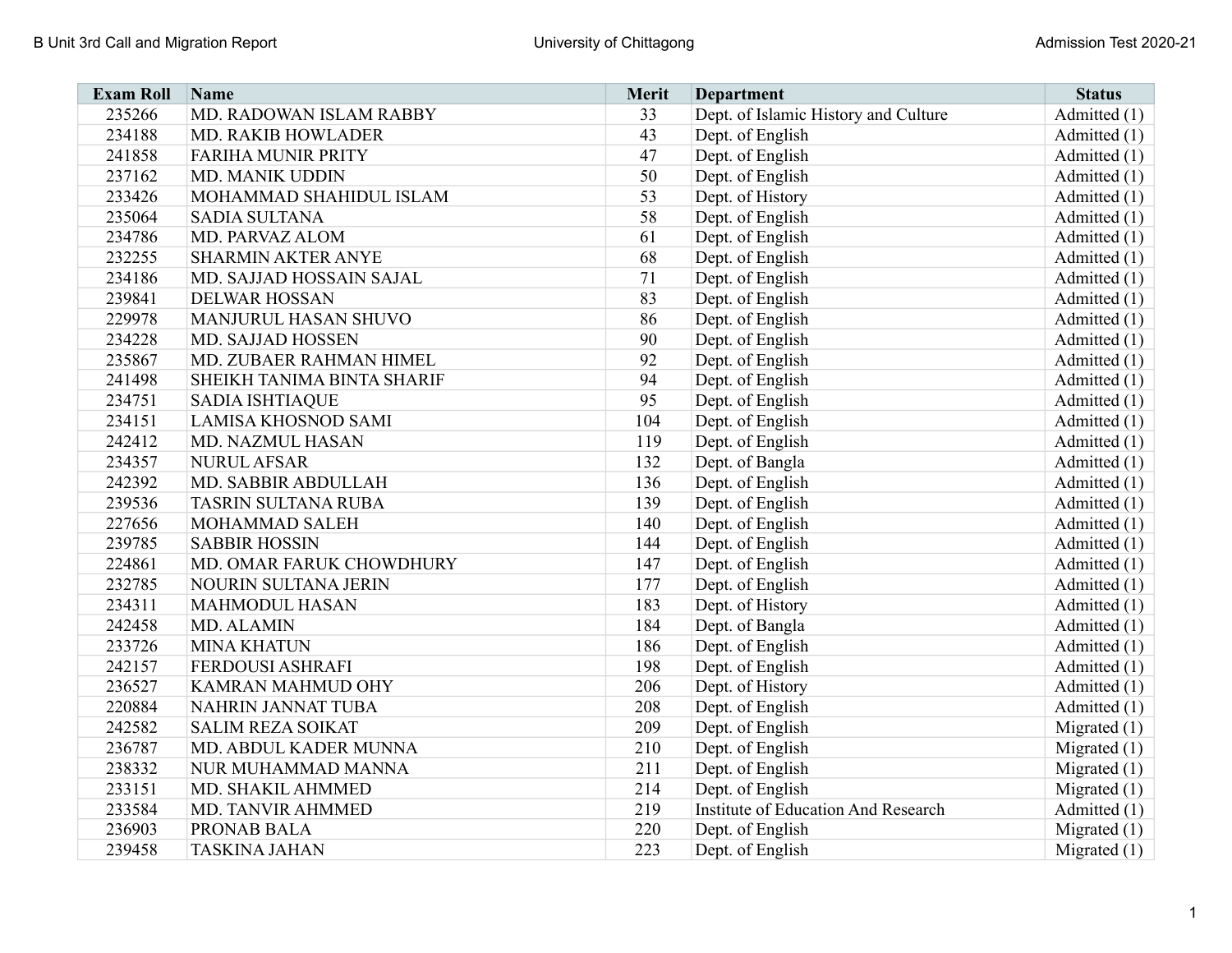| <b>Exam Roll</b> | Name                         | Merit | <b>Department</b>        | <b>Status</b>  |
|------------------|------------------------------|-------|--------------------------|----------------|
| 230749           | MD. MEJBAUR RAHMAN           | 237   | Dept. of History         | Admitted (1)   |
| 233443           | MD. TANJIRUL ISLAM KAYES     | 238   | Dept. of Bangla          | Admitted (1)   |
| 219793           | MOHAMMAD RAIHAN UDDIN        | 241   | Dept. of English         | Migrated $(1)$ |
| 239773           | <b>JANNATUL FAHIM</b>        | 244   | Dept. of Bangla          | Admitted (1)   |
| 234816           | <b>SUMAIA AKTER RUMA</b>     | 248   | Dept. of English         | Migrated $(1)$ |
| 241758           | MAHAMUD KAMAL RISHAD         | 253   | Dept. of History         | Admitted (1)   |
| 223604           | MOHAMMAD ARAFAT              | 256   | Dept. of Islamic Studies | Admitted (1)   |
| 232701           | K.M. MUJAHID                 | 266   | Dept. of English         | Migrated $(1)$ |
| 240816           | MD. AL-MAHMUD SAJIB          | 269   | Dept. of Bangla          | Admitted (1)   |
| 240984           | <b>TASLIM HASAN</b>          | 270   | Dept. of Bangla          | Admitted (1)   |
| 229223           | MD. MUSHFIQUR RAHMAN         | 273   | Dept. of Bangla          | Admitted (1)   |
| 225201           | MD. RAFEYAT HASAN            | 274   | Dept. of English         | Migrated $(1)$ |
| 235027           | SHAHWALIULLAH                | 284   | Dept. of English         | Migrated $(1)$ |
| 233141           | MD.MOJAMMAL HAQE             | 285   | Dept. of English         | Migrated $(1)$ |
| 226819           | <b>SAKIB HOSEN</b>           | 288   | Dept. of English         | Migrated $(1)$ |
| 221826           | <b>MD. RAKIN ABSAR</b>       | 290   | Dept. of Philosophy      | Admitted (1)   |
| 216945           | MD. TUSHAR MOLLA             | 295   | Dept. of Bangla          | Admitted (1)   |
| 236267           | <b>SHAJLY SALSABIL RUIAT</b> | 302   | Dept. of English         | Migrated $(1)$ |
| 239962           | MD. SHAHIN MIA               | 305   | Dept. of Bangla          | Admitted (1)   |
| 222016           | MOHAMMAD MOKHTER ALAM        | 309   | Dept. of Bangla          | Admitted (1)   |
| 237612           | SYED MOHAMMAD MINHAZ         | 318   | Dept. of Philosophy      | Admitted (1)   |
| 238638           | <b>JANNATUL NAYEM</b>        | 320   | Dept. of English         | Migrated $(1)$ |
| 233747           | MEHER AFROJ BINTE REAZ       | 322   | Dept. of English         | Migrated $(1)$ |
| 238722           | MD. MAHFUJUL ISLAM           | 324   | Dept. of English         | Migrated $(1)$ |
| 218165           | MD. SAHARIAR FARUQUE BHUIYAN | 332   | Dept. of English         | Migrated $(1)$ |
| 229100           | <b>WALID JUMLAT</b>          | 334   | Dept. of English         | Migrated $(1)$ |
| 232344           | AFSANA ALAMGIR               | 338   | Dept. of English         | Migrated $(1)$ |
| 238256           | <b>SANJIDA AKTER</b>         | 340   | Dept. of Islamic Studies | Admitted (1)   |
| 235295           | AL SHAHRIAR ROHAN            | 344   | Dept. of Bangla          | Admitted (1)   |
| 230354           | MD. MIJAN UDDIN              | 355   | Dept. of English         | Migrated $(1)$ |
| 231175           | MD. TAYEBUR RAHMAN           | 365   | Dept. of Bangla          | Admitted (1)   |
| 217341           | <b>ASIF MAHMUD</b>           | 371   | Dept. of English         | Migrated $(1)$ |
| 236395           | FAHMIDA YASMIN JABA          | 373   | Dept. of English         | Migrated $(1)$ |
| 219472           | MD. AHAD                     | 375   | Dept. of English         | Migrated $(1)$ |
| 231196           | <b>ASHRAFUL ISLAM</b>        | 376   | Dept. of Bangla          | Admitted (1)   |
| 234615           | <b>SALSABIL</b>              | 394   | Dept. of Bangla          | Admitted (1)   |
| 217992           | MST. ISRAT JAHAN EMO         | 397   | Dept. of Bangla          | Admitted $(1)$ |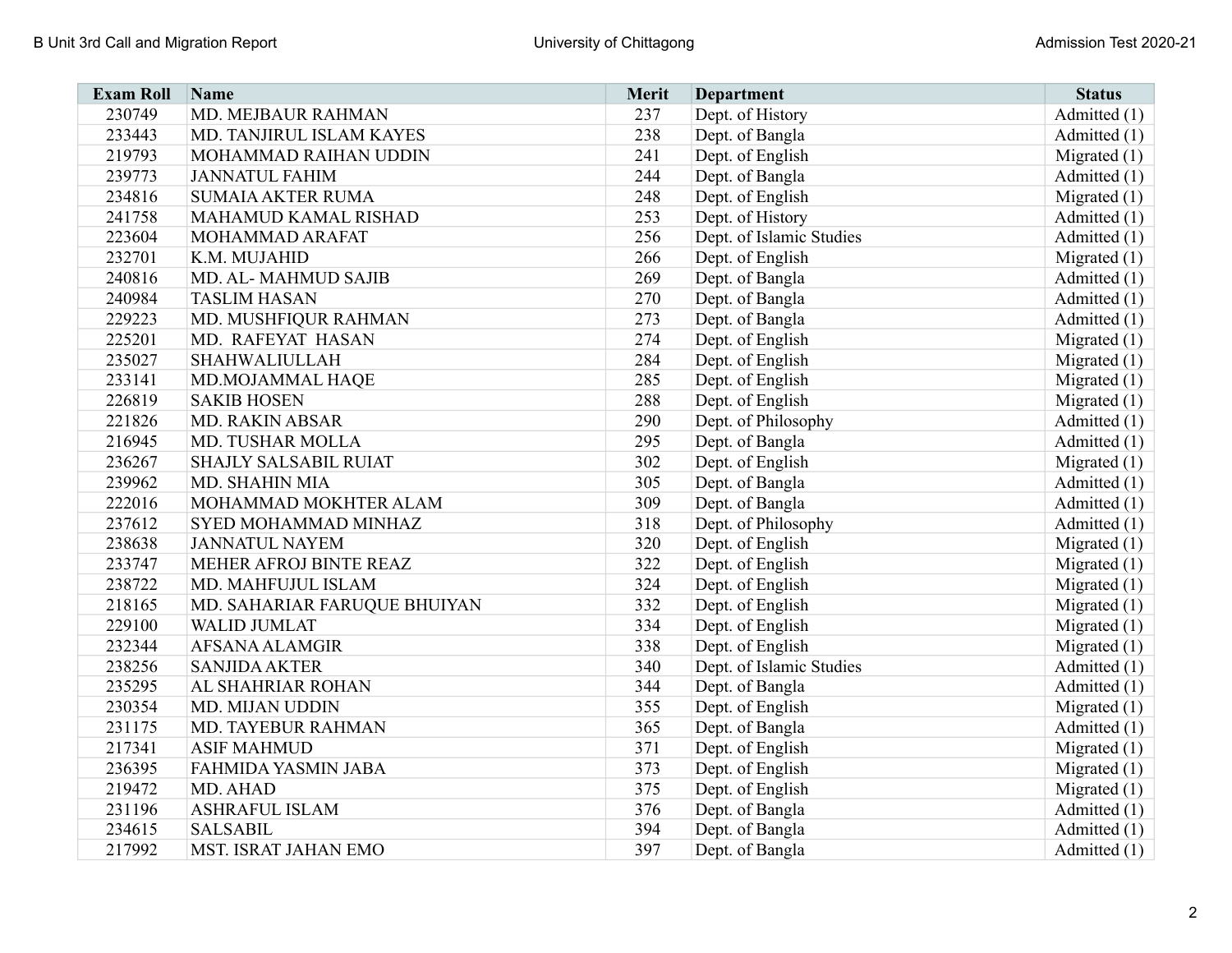| <b>Exam Roll</b> | Name                         | Merit | <b>Department</b>                   | <b>Status</b>  |
|------------------|------------------------------|-------|-------------------------------------|----------------|
| 214549           | <b>ISMAIL HASAN</b>          | 399   | Dept. of Bangla                     | Admitted (1)   |
| 236113           | MD. SABBIR ZAKARIA SHAWN     | 400   | Dept. of Bangla                     | Admitted $(1)$ |
| 231311           | MD. RABBI MIAH               | 401   | Dept. of Bangla                     | Admitted (1)   |
| 228165           | <b>DURJOY KUMAR SARKER</b>   | 402   | Dept. of English                    | Migrated $(1)$ |
| 242608           | <b>JANATUN TAJREE.</b>       | 411   | Dept. of Bangla                     | Admitted $(1)$ |
| 229933           | MOHAMMAD MUDDASIR SAKIB      | 417   | Dept. of Bangla                     | Admitted (1)   |
| 234837           | <b>ABDULLAH AL MAMUN</b>     | 421   | Dept. of History                    | Admitted $(1)$ |
| 232719           | <b>IKBAL HOSSAIN</b>         | 424   | Dept. of History                    | Admitted $(1)$ |
| 239496           | <b>SAYMA BENTA AFAZ</b>      | 446   | Dept. of Arabic                     | Admitted $(1)$ |
| 219673           | <b>SABBIR AHMED</b>          | 450   | Dept. of History                    | Admitted (1)   |
| 235576           | MD. TOFAIL AHMAD NASIM       | 454   | Dept. of English                    | Migrated $(1)$ |
| 230067           | MD. TARIQUL ISLAM            | 456   | Dept. of English                    | Migrated $(1)$ |
| 236750           | MD. ALIF HUSSAIN MAJQURY     | 480   | Institute of Education And Research | Admitted $(1)$ |
| 240157           | <b>RAFIK ISLAM</b>           | 482   | Dept. of Bangla                     | Migrated $(1)$ |
| 233432           | MD. HASAN ALI                | 487   | Dept. of History                    | Admitted $(1)$ |
| 220396           | <b>MD. RAHAT HASAN</b>       | 491   | Dept. of Bangla                     | Migrated $(1)$ |
| 214303           | SUPTA PURKAYESTHA            | 497   | Dept. of History                    | Admitted $(1)$ |
| 234110           | <b>MST. ALIA AKTER LIA</b>   | 499   | Dept. of Bangla                     | Migrated $(1)$ |
| 238146           | <b>MD TAJIM HASAN</b>        | 501   | Dept. of Bangla                     | Migrated $(1)$ |
| 229640           | AHMUDUR RAHMAN PAVEL         | 517   | Dept. of History                    | Admitted (1)   |
| 242469           | MD. GULAM RASUL              | 520   | Dept. of History                    | Admitted $(1)$ |
| 236888           | <b>MONIRUL ISLAM</b>         | 528   | Dept. of Bangla                     | Migrated $(1)$ |
| 232933           | NOWRIN ATIA NITU             | 533   | Institute of Modern Languages       | Admitted $(1)$ |
| 232530           | MOHAMMAD HUSSAIN             | 536   | Dept. of History                    | Admitted $(1)$ |
| 229137           | MD. IBNE WALID SAMRAT        | 540   | Dept. of Bangla                     | Migrated $(1)$ |
| 235274           | MD. RAKIB ISLAM              | 541   | Dept. of Bangla                     | Migrated $(1)$ |
| 226136           | <b>RAFIUL ISLAM RONY</b>     | 544   | Dept. of English                    | Migrated $(1)$ |
| 224583           | <b>BAKEDUL ISLAM AKANDA</b>  | 552   | Dept. of English                    | Migrated $(1)$ |
| 236035           | RAKIBUL ISLAM                | 554   | Dept. of History                    | Admitted (1)   |
| 237650           | <b>JAHIDUL ISLAM</b>         | 560   | Dept. of Bangla                     | Migrated $(1)$ |
| 233949           | <b>MD. LEON SARKER</b>       | 568   | Dept. of Bangla                     | Migrated $(1)$ |
| 240903           | <b>MD.SAIMUN ISLAM TUHIN</b> | 569   | Dept. of History                    | Admitted (1)   |
| 230735           | MD. SHAZZADUL ISLAM          | 576   | Dept. of History                    | Admitted (1)   |
| 228832           | MD. NASIR UDDIN              | 578   | Dept. of Bangla                     | Migrated $(1)$ |
| 235386           | <b>HRIDOY MIA</b>            | 579   | Dept. of Bangla                     | Migrated $(1)$ |
| 234256           | MD. KOBIR UDDIN              | 583   | Dept. of Bangla                     | Migrated $(1)$ |
| 229974           | <b>UMME MAHFUJA MUKTA</b>    | 584   | Dept. of Bangla                     | Migrated $(1)$ |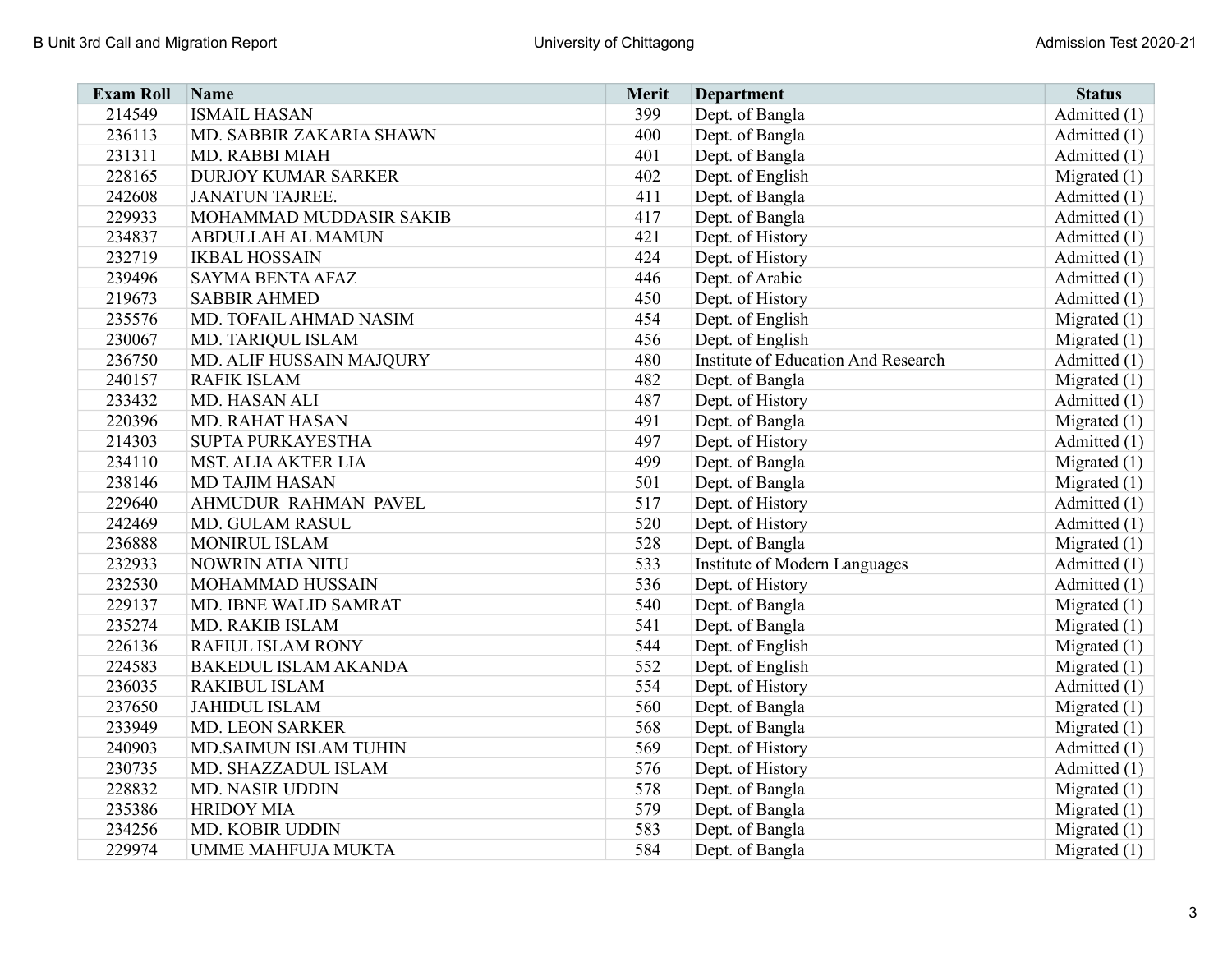| <b>Exam Roll</b> | Name                         | Merit | <b>Department</b>                    | <b>Status</b>  |
|------------------|------------------------------|-------|--------------------------------------|----------------|
| 214765           | NUR MOHAMMOD SHAON           | 586   | Dept. of English                     | Migrated $(1)$ |
| 218474           | <b>ABDUR RAHAMAN</b>         | 588   | Dept. of English                     | Migrated $(1)$ |
| 241540           | <b>S.M.NAHID</b>             | 590   | Dept. of History                     | Migrated $(1)$ |
| 237900           | <b>MIM AFROSE</b>            | 592   | Dept. of Bangla                      | Migrated $(1)$ |
| 241184           | <b>SAHRIAR SHEJAN</b>        | 597   | Dept. of English                     | Migrated $(1)$ |
| 234890           | <b>JAGONNATH ROY</b>         | 598   | Dept. of Bangla                      | Migrated $(1)$ |
| 214548           | <b>SAIFUL ISLAM ASHRAF</b>   | 599   | Dept. of English                     | Migrated $(1)$ |
| 224023           | <b>NARMIN SULTANA</b>        | 603   | Dept. of Philosophy                  | Admitted $(1)$ |
| 219663           | MST. REJWANA KARIM           | 606   | Dept. of Bangla                      | Migrated $(1)$ |
| 231498           | NOUSHIN TARANNUM ANANNA      | 612   | Dept. of Bangla                      | Migrated (1)   |
| 227319           | RABEYA SULTANA               | 614   | Dept. of History                     | Migrated $(1)$ |
| 235086           | OPAMA AHMED                  | 619   | Dept. of History                     | Migrated $(1)$ |
| 234939           | MD. HASIBUL HOSSAIN SANTO    | 620   | Dept. of English                     | Migrated $(1)$ |
| 234830           | <b>ROKY AHMAD</b>            | 623   | Dept. of English                     | Migrated $(1)$ |
| 231516           | MD. RABBIUL HASAN SHANTO     | 624   | Dept. of Bangla                      | Migrated $(1)$ |
| 233185           | MST.BILKIS KHATUN            | 633   | Institute of Education And Research  | Admitted (1)   |
| 242221           | <b>SAMIA AFROSE DINA</b>     | 641   | Dept. of English                     | Migrated $(1)$ |
| 236013           | SHAHRIAR KADER KAJAL         | 644   | Dept. of Islamic History and Culture | Admitted (1)   |
| 239246           | YESIR ARAFAT                 | 645   | Dept. of Bangla                      | Migrated $(1)$ |
| 229428           | MD. ANAMUL HASAN             | 648   | Dept. of English                     | Migrated $(1)$ |
| 234249           | <b>BHUKIL BASHNAB</b>        | 651   | Dept. of Bangla                      | Migrated $(1)$ |
| 241742           | MD. RASEL SHEIKH             | 659   | Dept. of English                     | Migrated $(1)$ |
| 231897           | MD. KHAIRUL ISLAM            | 662   | Dept. of History                     | Migrated $(1)$ |
| 240621           | <b>MOFASSIL</b>              | 663   | Dept. of Bangla                      | Migrated $(1)$ |
| 238004           | MD. SHAHIDUL ISLAM           | 666   | Dept. of History                     | Migrated $(1)$ |
| 201089           | <b>SURIYA RAISA</b>          | 670   | Dept. of English                     | Migrated $(1)$ |
| 223431           | ROKIB UDDIN JOY              | 673   | Dept. of Bangla                      | Migrated $(1)$ |
| 238655           | AL JUBAYER TURZO             | 675   | Dept. of English                     | Migrated $(1)$ |
| 235303           | <b>UMME SALMA HIME</b>       | 678   | Dept. of History                     | Migrated $(1)$ |
| 233580           | MD. NURUZZAMAN               | 679   | Dept. of Bangla                      | Migrated $(1)$ |
| 230824           | <b>ARNAB BAIRAGI</b>         | 681   | Dept. of Bangla                      | Migrated $(1)$ |
| 238824           | <b>MAHABUB ALAM</b>          | 685   | Dept. of Bangla                      | Migrated $(1)$ |
| 231761           | <b>UMMAY SABAH TABASSOOM</b> | 695   | Dept. of English                     | Migrated $(1)$ |
| 236731           | <b>MD. ABIR HOSSAIN</b>      | 703   | Dept. of Islamic History and Culture | Admitted (1)   |
| 241719           | MD SAMIUL ALAM ARMAN         | 705   | Dept. of Bangladesh Studies          | Admitted (1)   |
| 239594           | <b>MSOT. SARMIN AKTER</b>    | 712   | Dept. of Bangla                      | Migrated $(1)$ |
| 238072           | <b>JANNATUL FERDOUS</b>      | 713   | Dept. of English                     | Migrated $(1)$ |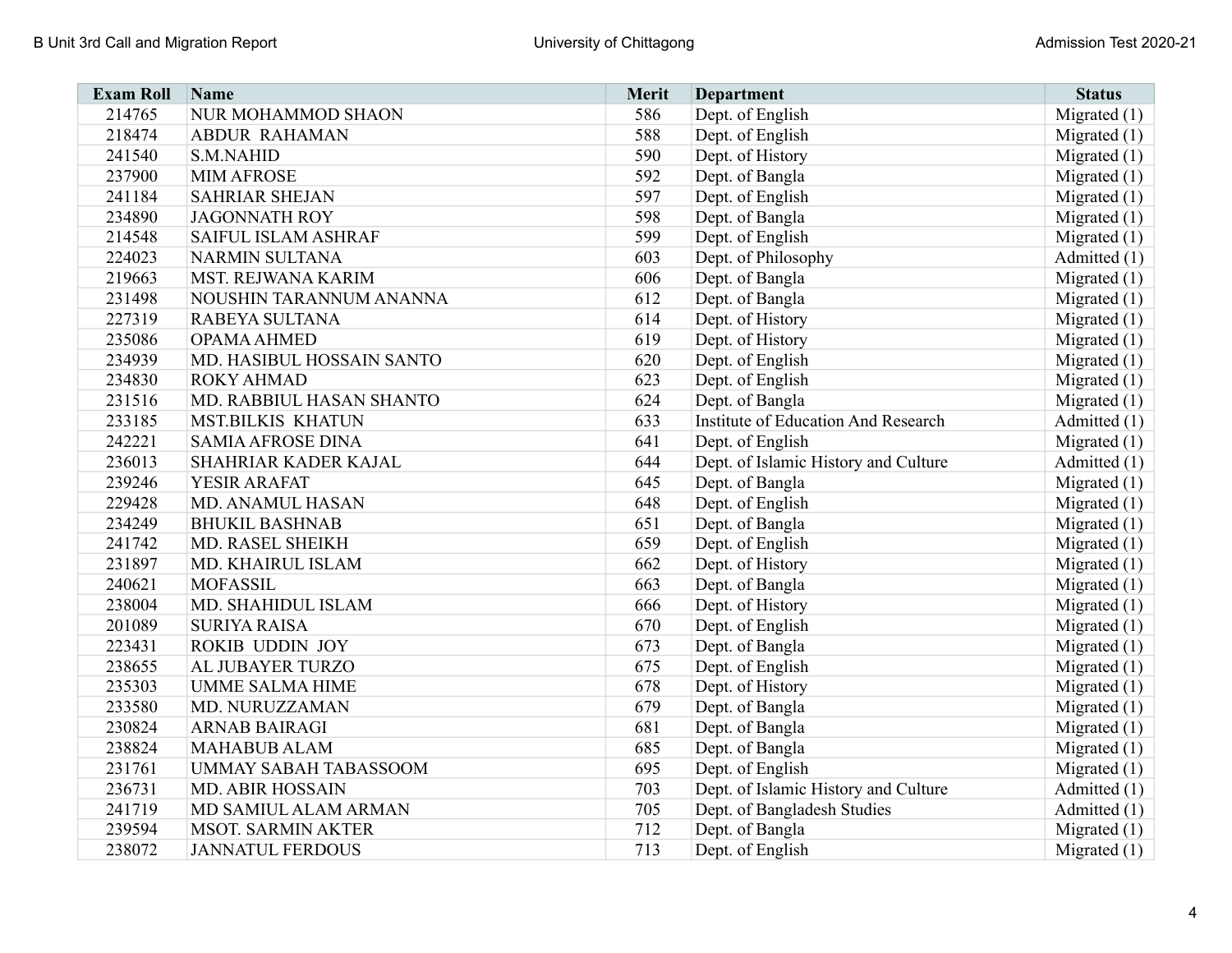| <b>Exam Roll</b> | Name                         | Merit | <b>Department</b>                          | <b>Status</b>  |
|------------------|------------------------------|-------|--------------------------------------------|----------------|
| 235607           | <b>UPAMA MAZUMDER</b>        | 717   | Dept. of English                           | Migrated $(1)$ |
| 217516           | <b>JANNAT FERDOUS SHWRNA</b> | 720   | Dept. of English                           | Migrated $(1)$ |
| 221216           | <b>SADIA AFRIN</b>           | 721   | Dept. of Bangla                            | Migrated $(1)$ |
| 229262           | MD. MIJANUR RAHMAN RONI      | 722   | Dept. of Bangla                            | Migrated $(1)$ |
| 235497           | <b>MD.SAKIB</b>              | 724   | Dept. of Bangla                            | Migrated $(1)$ |
| 236987           | MUNSI MAHAR ALAHI            | 728   | Dept. of Bangla                            | Migrated $(1)$ |
| 219568           | MD. IMRAN HOSSAIN            | 730   | Dept. of Bangla                            | Migrated $(1)$ |
| 240973           | <b>SHAKIB MIA</b>            | 732   | Dept. of Bangla                            | Migrated $(1)$ |
| 217961           | <b>JANNATUL KAWSER</b>       | 735   | Dept. of English                           | Migrated $(1)$ |
| 241248           | MOHAMMAD MUAZZAM HOSSEN      | 737   | Dept. of Islamic History and Culture       | Admitted (1)   |
| 223287           | <b>ABDULLAH HOSSAIN</b>      | 739   | Dept. of English                           | Migrated $(1)$ |
| 230486           | AFIUN JANNAT ENNI            | 741   | Dept. of Bangladesh Studies                | Admitted $(1)$ |
| 242169           | PARAG MONDAL                 | 743   | Dept. of Bangla                            | Migrated $(1)$ |
| 229634           | MD. HELAL AHAMMED            | 745   | Dept. of History                           | Migrated $(1)$ |
| 230041           | <b>TASNIM AKTER MEEM</b>     | 746   | Dept. of Bangla                            | Migrated $(1)$ |
| 242436           | <b>FORHAD HOSSAIN</b>        | 747   | Dept. of Bangla                            | Migrated $(1)$ |
| 218200           | <b>MONISHA SHIL</b>          | 749   | Dept. of Philosophy                        | Admitted (1)   |
| 240928           | <b>SYED NASIF IMTIYAZ</b>    | 756   | Dept. of English                           | Migrated $(1)$ |
| 241596           | <b>UMME SALMA JARIN</b>      | 757   | Dept. of English                           | Migrated $(1)$ |
| 218647           | <b>MD.SABBIR HOSSEN</b>      | 758   | Dept. of English                           | Migrated $(1)$ |
| 233319           | SHARIKA TABASSUM             | 760   | Dept. of Bangla                            | Migrated $(1)$ |
| 230560           | MD. RAKIBUL HASAN PIASH      | 761   | Dept. of Bangla                            | Migrated $(1)$ |
| 240097           | MD. RAKIB DEWAN              | 762   | Dept. of Bangla                            | Migrated $(1)$ |
| 231400           | DHRUBAJYOTI DEBNATH          | 764   | <b>Institute of Education And Research</b> | Admitted $(1)$ |
| 218851           | <b>IQBAL HOSSAIN</b>         | 765   | Dept. of Bangla                            | Migrated $(1)$ |
| 239738           | <b>GOBINDA DAS</b>           | 773   | Dept. of Bangla                            | Migrated $(1)$ |
| 240285           | <b>AKASH MIA</b>             | 774   | Dept. of Bangla                            | Migrated $(1)$ |
| 226975           | <b>AFNAN ABRAR</b>           | 778   | Dept. of English                           | Migrated $(1)$ |
| 240858           | MD. JONAED UDDIN             | 780   | Dept. of History                           | Migrated $(1)$ |
| 227986           | MD. SALMAN ABEDIN            | 782   | Dept. of Islamic History and Culture       | Admitted (1)   |
| 219002           | <b>TANIA AKTER</b>           | 786   | Dept. of English                           | Migrated $(1)$ |
| 236404           | MD. AHAD MIA                 | 799   | Dept. of Bangla                            | Migrated $(1)$ |
| 225869           | <b>AJMAIN JANNAT</b>         | 802   | Dept. of Philosophy                        | Admitted (1)   |
| 218742           | <b>ANANNA RAHMAN</b>         | 804   | Dept. of Bangla                            | Migrated $(1)$ |
| 235395           | <b>ANIK SARKER</b>           | 805   | Dept. of Bangla                            | Migrated $(1)$ |
| 220135           | <b>TAHMINA KHANAM</b>        | 807   | Dept. of Bangla                            | Migrated $(1)$ |
| 216760           | MD. ZIAUL HOQUE              | 812   | Dept. of Islamic History and Culture       | Admitted $(1)$ |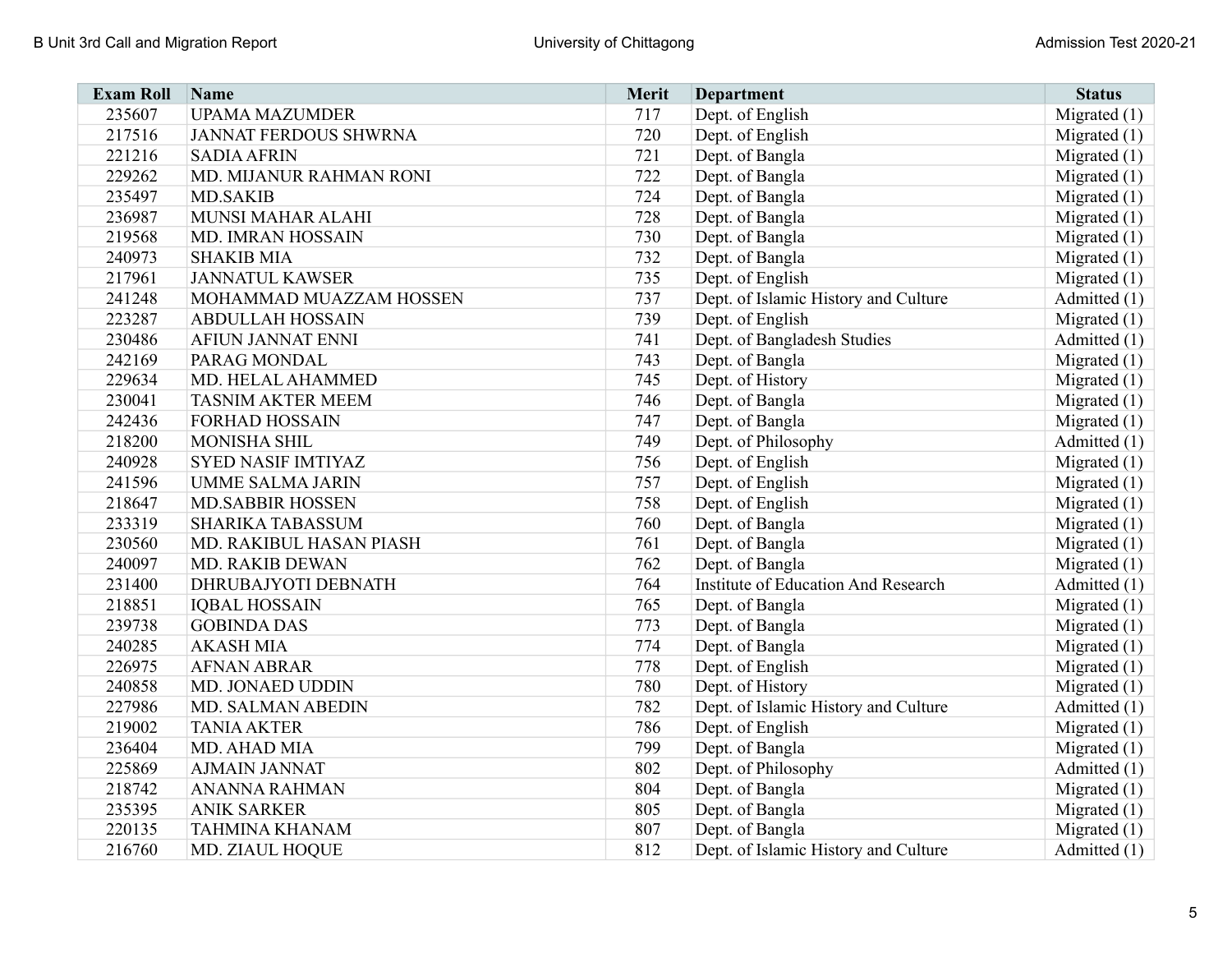| <b>Exam Roll</b> | Name                        | Merit | <b>Department</b>                    | <b>Status</b>  |
|------------------|-----------------------------|-------|--------------------------------------|----------------|
| 238547           | MD. SHAMIM                  | 814   | Dept. of Islamic History and Culture | Admitted (1)   |
| 240006           | MD: FERDAUS.                | 822   | Dept. of Bangla                      | Migrated $(1)$ |
| 236560           | <b>JOY DAS</b>              | 823   | Dept. of Bangladesh Studies          | Admitted (1)   |
| 242631           | MD. RASHIDUL ISLAM          | 825   | Dept. of Bangla                      | Migrated $(1)$ |
| 218385           | <b>SHAHIR MUNTASIR</b>      | 826   | Dept. of English                     | Migrated $(1)$ |
| 242368           | <b>SANZIDA SULTANA</b>      | 827   | Dept. of English                     | Migrated $(1)$ |
| 217798           | <b>RAFID RADUAN KHAN</b>    | 830   | Dept. of English                     | Migrated $(1)$ |
| 227090           | MD. RASHEDUL HAQ SUMON      | 835   | Dept. of English                     | Migrated (1)   |
| 235979           | <b>UTSHA ROY</b>            | 844   | Dept. of English                     | Migrated $(1)$ |
| 236599           | <b>SHOVA AKTER</b>          | 851   | Dept. of Bangla                      | Migrated $(1)$ |
| 218288           | MD. MAHBUBUL HAQUE          | 853   | Dept. of History                     | Migrated $(1)$ |
| 234578           | NAJNIN NAHAR SHATHY         | 856   | Dept. of English                     | Migrated $(1)$ |
| 239164           | NUR MOHAMMAD SAGOR BADSHA   | 857   | Dept. of Bangla                      | Migrated $(1)$ |
| 238353           | <b>TABASSUM BILKIS</b>      | 858   | Dept. of Bangla                      | Migrated $(1)$ |
| 239439           | <b>MD.AJMUN</b>             | 859   | Dept. of Islamic History and Culture | Admitted (1)   |
| 235890           | <b>SOHEL UDDIN</b>          | 860   | Dept. of History                     | Migrated $(1)$ |
| 218632           | <b>JOYITA GHOSH</b>         | 861   | Dept. of English                     | Migrated $(1)$ |
| 242173           | MD. SHAHRIAR RAFAT EMON     | 862   | Dept. of English                     | Migrated $(1)$ |
| 216878           | <b>SAIDA HASAN</b>          | 867   | Dept. of Bangla                      | Migrated $(1)$ |
| 230767           | MST. JANNATUL FERDOUSI      | 869   | Dept. of Bangla                      | Migrated $(1)$ |
| 236555           | MD. HASAN ALI               | 870   | Dept. of History                     | Migrated $(1)$ |
| 241213           | <b>RUPALI AKTER</b>         | 871   | Dept. of History                     | Migrated $(1)$ |
| 230244           | MD. JUBAIR HOSSAIN          | 872   | Dept. of Islamic Studies             | Admitted $(1)$ |
| 215431           | MD. MAIN UDDIN RABBY        | 875   | Dept. of Bangla                      | Migrated $(1)$ |
| 227243           | MD. ALAMGIR HOSEN           | 876   | Dept. of Bangla                      | Migrated $(1)$ |
| 241599           | MST. NUSRAT JAHAN SUMIYA    | 877   | Dept. of Bangla                      | Migrated $(1)$ |
| 235384           | MOST. ATKIA MUBASSIRA BRITY | 878   | Dept. of Bangla                      | Migrated $(1)$ |
| 237699           | <b>SONIA BEGUM</b>          | 882   | Dept. of Bangla                      | Migrated $(1)$ |
| 233035           | MD. HAKIBUL HASAN           | 884   | Dept. of Bangla                      | Migrated $(1)$ |
| 214863           | MD. HABIBUR RAHMAN          | 886   | Dept. of English                     | Migrated $(1)$ |
| 220357           | MOHAMMAD HABIBUR RAHMAN     | 889   | Dept. of English                     | Migrated $(1)$ |
| 233599           | MORSHEDUL ISLAM             | 890   | Dept. of History                     | Migrated $(1)$ |
| 229476           | MD. RASHADUL HOQUE RAKIB    | 891   | Dept. of Philosophy                  | Admitted (1)   |
| 220676           | TAMANNA JANNAT PRIYA        | 893   | Dept. of History                     | Migrated $(1)$ |
| 219358           | <b>KAISAR HAMID</b>         | 895   | Dept. of Islamic History and Culture | Admitted (1)   |
| 214784           | MD. SAIFUL ISLAM            | 900   | Dept. of English                     | Migrated $(1)$ |
| 214383           | MD. SABBIR ALI              | 902   | Dept. of History                     | Migrated $(1)$ |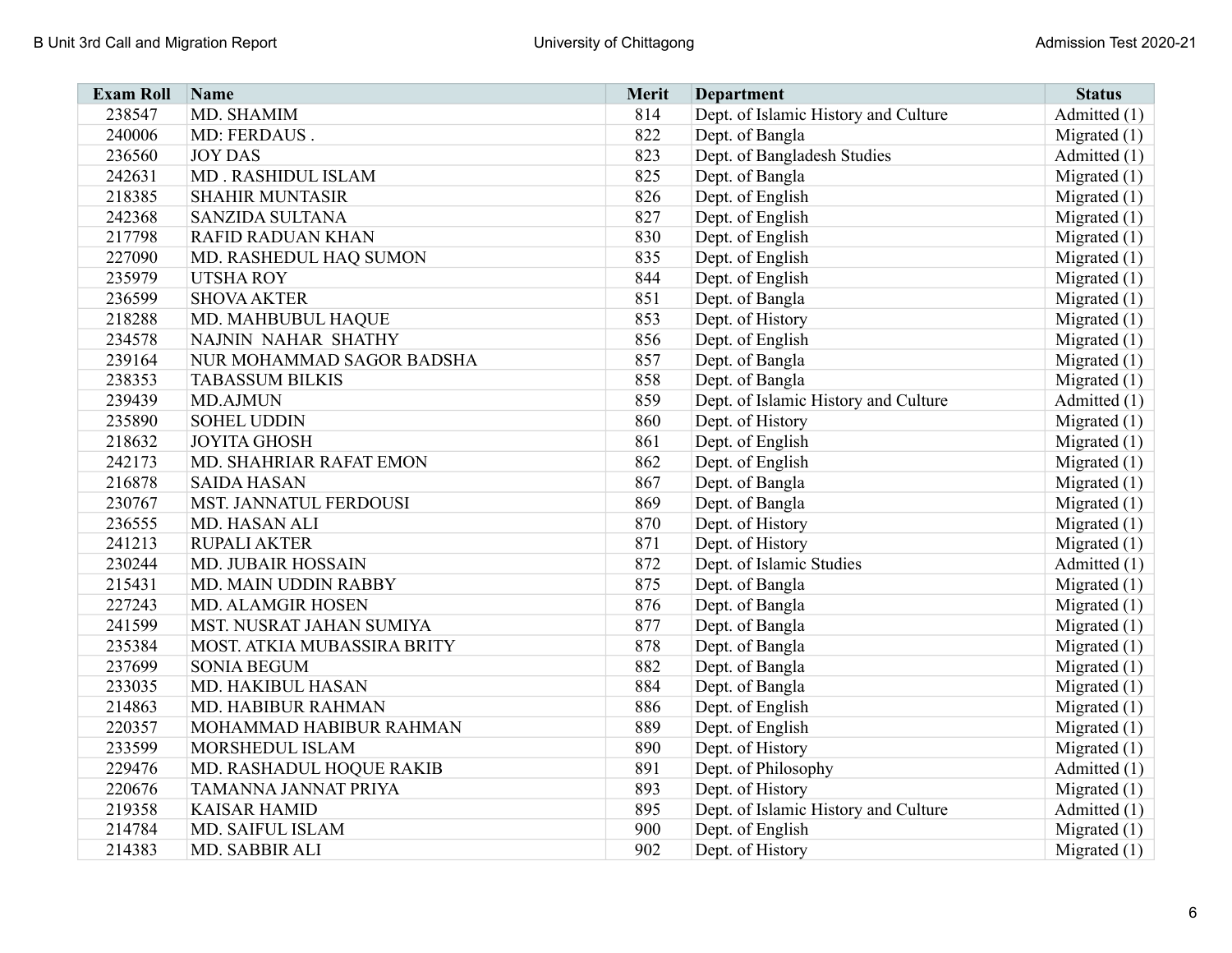| <b>Exam Roll</b> | Name                        | Merit | <b>Department</b>                    | <b>Status</b>  |
|------------------|-----------------------------|-------|--------------------------------------|----------------|
| 225373           | <b>MAHADI HASAN</b>         | 904   | Dept. of Bangla                      | Migrated $(1)$ |
| 235456           | <b>MARJIYA SARKER</b>       | 906   | Dept. of History                     | Migrated $(1)$ |
| 230360           | MD. BULBUL AHMED            | 909   | Dept. of Islamic History and Culture | Admitted (1)   |
| 216828           | MINHAZUR RAHMAN             | 911   | Dept. of English                     | Migrated $(1)$ |
| 224921           | MOHAMMAD ABDUL KADER        | 913   | Dept. of Arabic                      | Admitted (1)   |
| 215672           | <b>SAMANTA BARUA</b>        | 914   | Dept. of English                     | Migrated $(1)$ |
| 236594           | MD. KABIR MIA               | 917   | Dept. of History                     | Migrated $(1)$ |
| 240329           | <b>HASIN ISRAK</b>          | 918   | Institute of Education And Research  | Admitted $(1)$ |
| 232651           | <b>EMON CHANDARA BARMAN</b> | 920   | Dept. of History                     | Migrated $(1)$ |
| 235659           | MD. SOLAYMAN HOSSEN         | 923   | Dept. of History                     | Migrated $(1)$ |
| 224840           | <b>ROUNAK JAHAN</b>         | 928   | Dept. of English                     | Migrated $(1)$ |
| 218072           | MD. SHIHAB                  | 934   | Dept. of English                     | Migrated $(1)$ |
| 240577           | TABAYA TABASSUM JOUTHO      | 937   | Dept. of Bangla                      | Migrated $(1)$ |
| 239253           | MD. MASHFEQUR RAHMAN        | 941   | Dept. of Bangla                      | Migrated $(1)$ |
| 238844           | MD. AKRABIAT                | 945   | Dept. of History                     | Migrated $(1)$ |
| 219292           | MOHAMMAD ARAFAT HOSSAIN     | 946   | Dept. of English                     | Migrated $(1)$ |
| 238098           | MUABBIZ HOSEN               | 947   | Dept. of Bangla                      | Migrated $(1)$ |
| 224414           | MD. JUWEL BABU              | 950   | Dept. of Bangla                      | Migrated $(1)$ |
| 225680           | <b>HASIBUR RAHMAN</b>       | 951   | Dept. of English                     | Migrated $(1)$ |
| 236561           | <b>BITHI DAS</b>            | 954   | Dept. of Bangla                      | Migrated $(1)$ |
| 241648           | <b>JANNATUL FERDOUSI</b>    | 956   | Dept. of Bangla                      | Migrated $(1)$ |
| 241870           | <b>MST.FARJANA AKTER</b>    | 958   | Dept. of History                     | Migrated $(1)$ |
| 226833           | MD. IMRAN ISLAM             | 960   | Dept. of Bangla                      | Migrated $(1)$ |
| 218116           | S. M. MAHMUDUL HASAN        | 961   | Dept. of English                     | Migrated $(1)$ |
| 232800           | SADIA DILSHAD LATA          | 963   | Dept. of English                     | Migrated $(1)$ |
| 216474           | ORPITA SAMMI LOPA           | 964   | Dept. of English                     | Migrated $(1)$ |
| 216411           | <b>AVISHEK SAHA</b>         | 967   | Dept. of English                     | Migrated $(1)$ |
| 231194           | MD. SAROWAR HOSSAIN KHAN    | 968   | Dept. of History                     | Migrated $(1)$ |
| 237742           | MD. ATIK AHNAF              | 972   | Dept. of Bangla                      | Migrated $(1)$ |
| 219063           | MD. MERAJUL ISLAM           | 973   | Dept. of English                     | Migrated $(1)$ |
| 215954           | MOST. JANNATUL FERDOUSY ETI | 975   | <b>Institute of Modern Languages</b> | Admitted (1)   |
| 239273           | <b>ANISUR RAHMAN</b>        | 977   | Dept. of Bangla                      | Migrated $(1)$ |
| 239904           | MD. SHABBIR AHMED           | 978   | Dept. of Bangla                      | Migrated $(1)$ |
| 242056           | MD ABDULLA AL MUBIN         | 979   | Dept. of Bangla                      | Migrated $(1)$ |
| 236061           | MD. RIAZ UDDIN SUMON        | 980   | Dept. of Islamic History and Culture | Migrated $(1)$ |
| 238071           | MD. ZISON AHMED             | 981   | Dept. of Bangla                      | Migrated $(1)$ |
| 240845           | <b>SYED FARHAN ISRAK</b>    | 984   | Dept. of History                     | Migrated $(1)$ |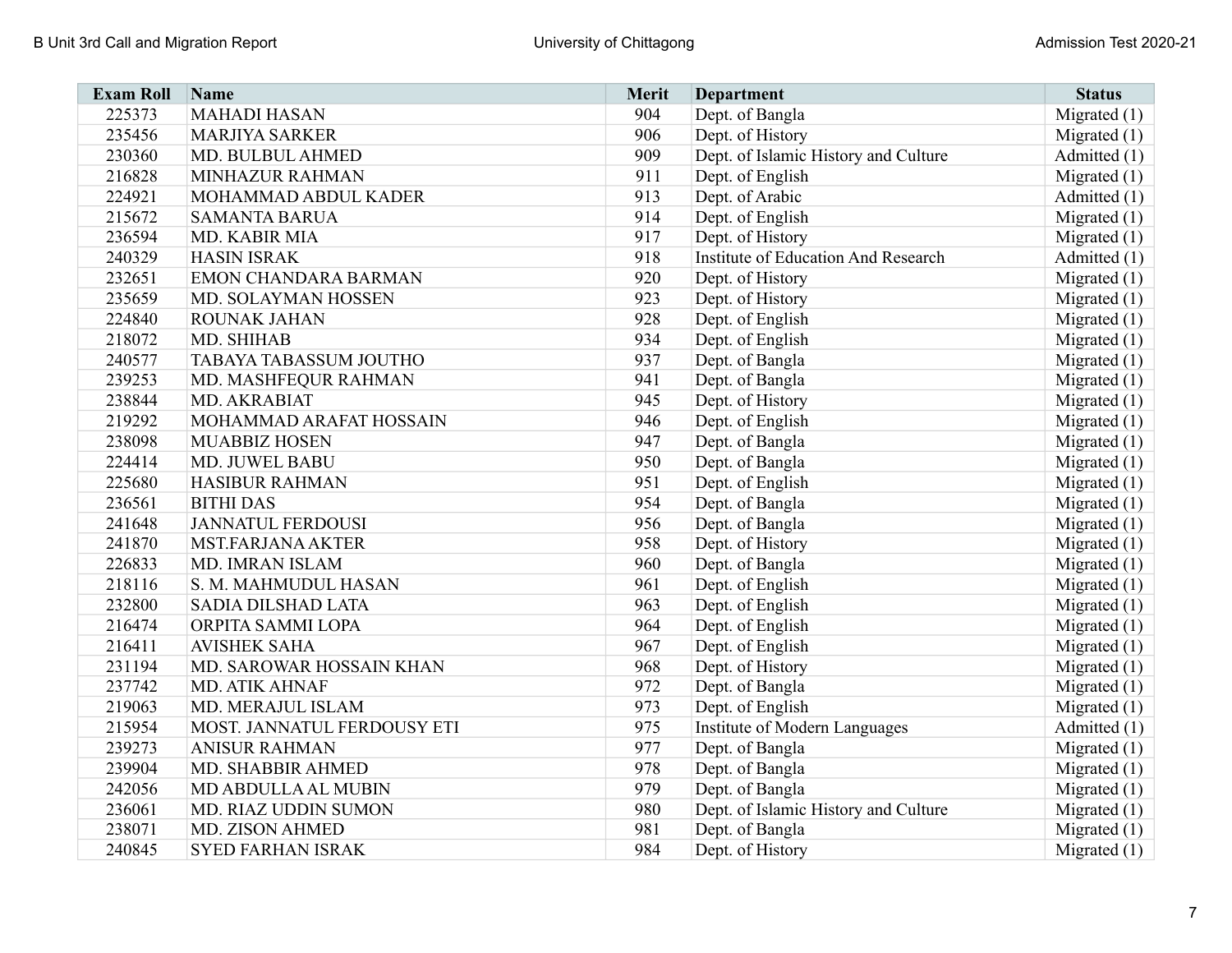| <b>Exam Roll</b> | Name                        | <b>Merit</b> | <b>Department</b>                          | <b>Status</b>  |
|------------------|-----------------------------|--------------|--------------------------------------------|----------------|
| 235560           | <b>ARPADAS</b>              | 986          | Dept. of Bangla                            | Migrated $(1)$ |
| 214862           | MD. SAKIB MONDAL            | 994          | Dept. of English                           | Migrated $(1)$ |
| 232337           | <b>NAIEM NEWAZ</b>          | 1001         | Dept. of English                           | Migrated $(1)$ |
| 221988           | MD. TALHA BIN RASHID SOUMIK | 1002         | Dept. of History                           | Migrated $(1)$ |
| 218325           | MD. NAIMUR RAHMAN SHAWON    | 1005         | Dept. of History                           | Migrated $(1)$ |
| 219085           | MUHAMMAD ABDUL AZIZ         | 1006         | Dept. of Islamic Studies                   | Admitted (1)   |
| 240174           | MD. MAHMUDUL HASAN          | 1007         | Dept. of Bangla                            | Migrated $(1)$ |
| 238000           | MST. RAWNAK JAHAN           | 1008         | Dept. of Bangla                            | Migrated $(1)$ |
| 218018           | MD. PORAN MIA               | 1009         | Dept. of Bangla                            | Migrated $(1)$ |
| 216564           | <b>TRISHA MONDAL</b>        | 1010         | Dept. of Bangla                            | Migrated $(1)$ |
| 233970           | <b>MD. AMINUR ISLAM</b>     | 1014         | Dept. of Bangla                            | Migrated $(1)$ |
| 232504           | MD. SAOKAT HOSEN            | 1016         | Dept. of History                           | Migrated $(1)$ |
| 225749           | MD. JOBAIR AHMAD            | 1018         | Dept. of English                           | Migrated $(1)$ |
| 234864           | MD. ZIAUL HOQUE KHONDAKAR   | 1019         | Dept. of Islamic History and Culture       | Migrated $(1)$ |
| 232556           | <b>SOHEL MIA</b>            | 1021         | Dept. of Bangla                            | Migrated $(1)$ |
| 219864           | <b>TANVIR AHMED</b>         | 1022         | Dept. of English                           | Migrated $(1)$ |
| 230243           | MD. ALIMUL SHAMIM RABBI     | 1025         | Dept. of Bangla                            | Migrated $(1)$ |
| 233162           | <b>HABIBA AKTER JUI</b>     | 1026         | Dept. of Bangla                            | Migrated $(1)$ |
| 216290           | <b>MD. RONI MIAH</b>        | 1027         | Dept. of English                           | Migrated $(1)$ |
| 232632           | MD. EASIN ARAFAT RAFI       | 1028         | Dept. of Bangla                            | Migrated $(1)$ |
| 215317           | <b>MD. MAMUNUR RASID</b>    | 1030         | Dept. of Bangla                            | Migrated $(1)$ |
| 241612           | MD. ABDUL MOMIN MIAH        | 1032         | Dept. of Bangla                            | Migrated $(2)$ |
| 238745           | MD. NOYAN HASAN             | 1033         | Dept. of Bangla                            | Migrated $(2)$ |
| 236017           | <b>SHOHAG</b>               | 1036         | Dept. of Bangla                            | Migrated $(2)$ |
| 211043           | <b>BURHAN UDDIN</b>         | 1037         | Dept. of English                           | Migrated $(1)$ |
| 228518           | MIRAJ AHAMMAD NAYEM         | 1038         | Dept. of Bangla                            | Migrated $(2)$ |
| 228396           | MD. SAKIB SRABAN            | 1044         | Dept. of Bangla                            | Migrated (2)   |
| 234921           | <b>UMME HAFSA MIM</b>       | 1047         | Dept. of English                           | Migrated $(1)$ |
| 229064           | <b>TASLIMA AKTER</b>        | 1050         | Dept. of History                           | Migrated $(1)$ |
| 232307           | <b>SHAHADAT HOSEN</b>       | 1052         | Dept. of Bangla                            | Migrated (2)   |
| 239821           | <b>MD. ABID SHAHRIAR</b>    | 1053         | Dept. of History                           | Migrated $(1)$ |
| 223435           | MOHAMMAD BELAYET HOSSAIN    | 1054         | Dept. of Pali                              | Migrated $(1)$ |
| 238486           | <b>SYED SHADIA ALIM</b>     | 1056         | <b>Institute of Education And Research</b> | Migrated $(1)$ |
| 222630           | <b>MD. SAZIB HOSSAIN</b>    | 1057         | Dept. of Bangla                            | Migrated $(2)$ |
| 241628           | RAKIBUL ISLAM               | 1061         | Dept. of English                           | Migrated $(1)$ |
| 237939           | MD. FARIDUL ISLAM HAKIM     | 1065         | Dept. of Bangla                            | Migrated $(2)$ |
| 238009           | <b>HEDAET HOSSAIN</b>       | 1066         | Dept. of Arabic                            | Admitted $(1)$ |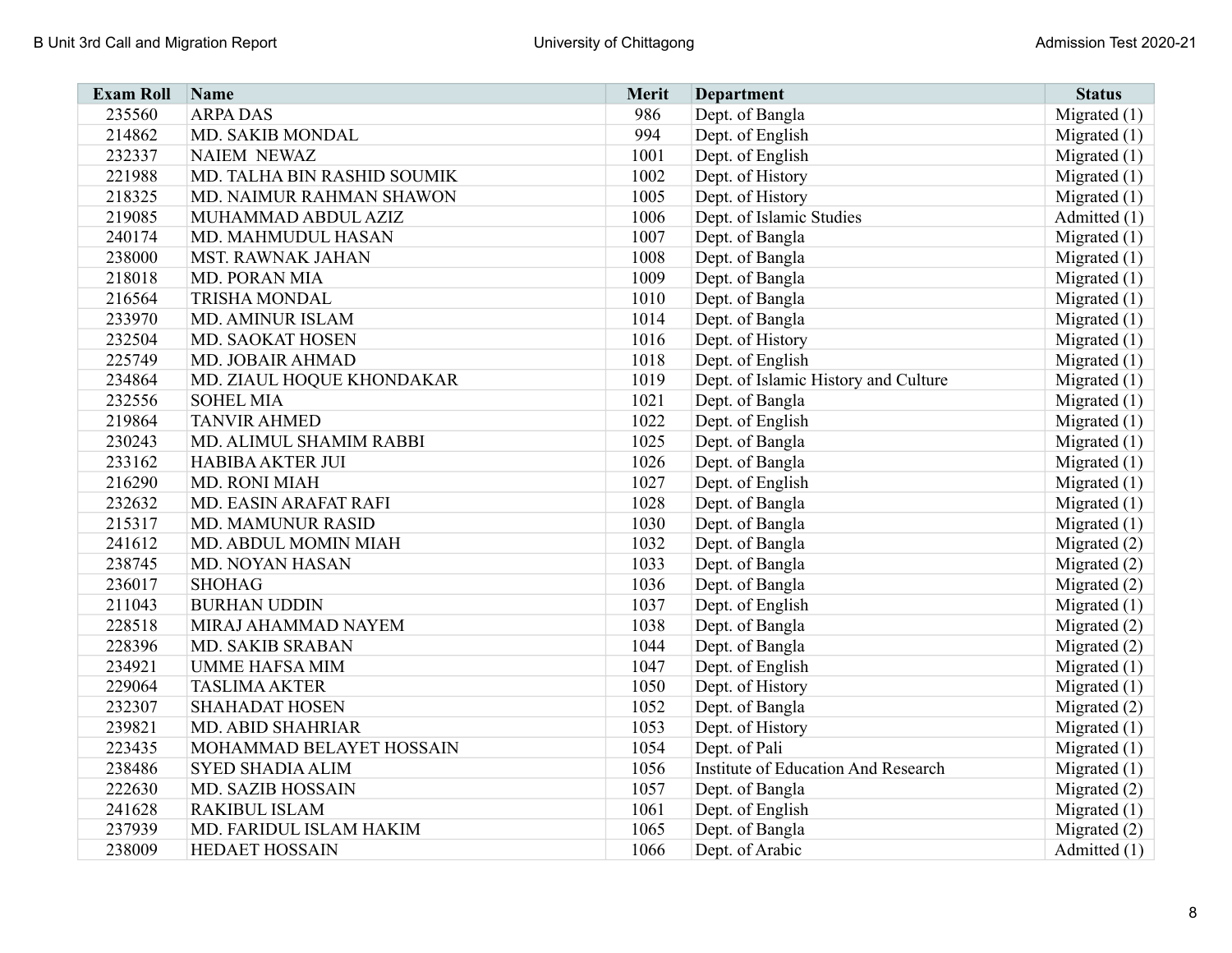| <b>Exam Roll</b> | Name                        | <b>Merit</b> | <b>Department</b>                    | <b>Status</b>  |
|------------------|-----------------------------|--------------|--------------------------------------|----------------|
| 239137           | <b>MOTTAKY</b>              | 1069         | Dept. of Islamic History and Culture | Migrated $(1)$ |
| 230117           | <b>SAGOR CHANDRA SHIL</b>   | 1076         | Dept. of History                     | Migrated $(1)$ |
| 231692           | MD. MASUM BILLAH            | 1085         | Dept. of History                     | Migrated $(1)$ |
| 238336           | <b>ROBIN MIA</b>            | 1092         | Dept. of History                     | Admitted (2)   |
| 203478           | MOHAMMAD ABU MEHERAZ        | 1102         | Dept. of History                     | Migrated $(1)$ |
| 229805           | MD. SHAHINUR RAHMAN ARIF    | 1103         | Dept. of History                     | Admitted (2)   |
| 229210           | YASIR ARAFAT                | 1106         | Dept. of Philosophy                  | Admitted (2)   |
| 224127           | <b>ROMAN HOSEN</b>          | 1109         | Dept. of History                     | Admitted (2)   |
| 239650           | <b>SHAKIL SHAHRIAR KHAN</b> | 1112         | Dept. of History                     | Admitted (2)   |
| 239271           | <b>MD. SAMIUL FARDOUS</b>   | 1115         | Dept. of History                     | Admitted (2)   |
| 236174           | MD. IZAZ AHMED              | 1118         | Dept. of History                     | Admitted (2)   |
| 231101           | MD. NAYMUR RAHAMAN          | 1119         | Dept. of History                     | Admitted (2)   |
| 232573           | MD. SOHEL RANA              | 1121         | Dept. of History                     | Admitted (2)   |
| 240448           | MOHAMMAD MOSTAFA REZA YASIN | 1122         | Dept. of Islamic History and Culture | Migrated $(1)$ |
| 235251           | <b>SUMAIYA JESMIN KEYA</b>  | 1123         | Dept. of History                     | Admitted (2)   |
| 216326           | <b>SUSMITA AKTER MUNNI</b>  | 1124         | Dept. of History                     | Admitted (2)   |
| 235667           | S. M. RAHMAT ULLAH MOHSIN   | 1125         | Dept. of Philosophy                  | Migrated $(1)$ |
| 239002           | MD. MESKAT-UL-ABIR          | 1126         | Dept. of Islamic History and Culture | Migrated $(1)$ |
| 234265           | <b>FAZLE HASAN</b>          | 1127         | Dept. of History                     | Admitted (2)   |
| 222171           | <b>ANOWAR HOSSAIN</b>       | 1128         | Dept. of English                     | Migrated $(2)$ |
| 241886           | <b>MASUM BILLAH</b>         | 1130         | Dept. of History                     | Migrated $(1)$ |
| 229090           | MUHAMMAD MUKLESUR RAHMAN    | 1131         | Dept. of History                     | Migrated $(1)$ |
| 229041           | <b>HRIDOY KUMAR</b>         | 1133         | Dept. of Philosophy                  | Migrated $(1)$ |
| 240231           | MD. OWAKIL MAHMUD           | 1134         | Dept. of History                     | Admitted (2)   |
| 240953           | MD. ROKIBUL ISLAM           | 1136         | Dept. of History                     | Admitted (2)   |
| 240324           | <b>TAHIMON ARAFAT</b>       | 1137         | Dept. of History                     | Migrated $(1)$ |
| 240315           | <b>SAIKAT SHIL</b>          | 1138         | Dept. of English                     | Migrated (2)   |
| 237462           | <b>MD. RANA HAMID</b>       | 1139         | Dept. of History                     | Admitted (2)   |
| 219962           | <b>UMMA ABRAR</b>           | 1141         | Dept. of History                     | Admitted (2)   |
| 228705           | <b>TAUFIQUE AHMMED</b>      | 1142         | Dept. of History                     | Admitted (2)   |
| 231458           | <b>MST. RUPALI AKTER</b>    | 1149         | Dept. of History                     | Admitted (2)   |
| 237257           | LAZINA RAHMAN NISHU         | 1150         | Dept. of English                     | Migrated $(1)$ |
| 240471           | MD. HEMEL KHAN              | 1152         | Dept. of History                     | Admitted (2)   |
| 220215           | <b>FARHAN SHAHRIAR</b>      | 1153         | Dept. of English                     | Migrated $(1)$ |
| 217638           | <b>SABBIR HOSSAIN</b>       | 1162         | Dept. of History                     | Admitted (2)   |
| 232400           | <b>NOOR HOSSEN BELAL</b>    | 1164         | Dept. of Islamic History and Culture | Admitted (2)   |
| 230109           | <b>PIASH ROY</b>            | 1169         | Dept. of History                     | Migrated $(2)$ |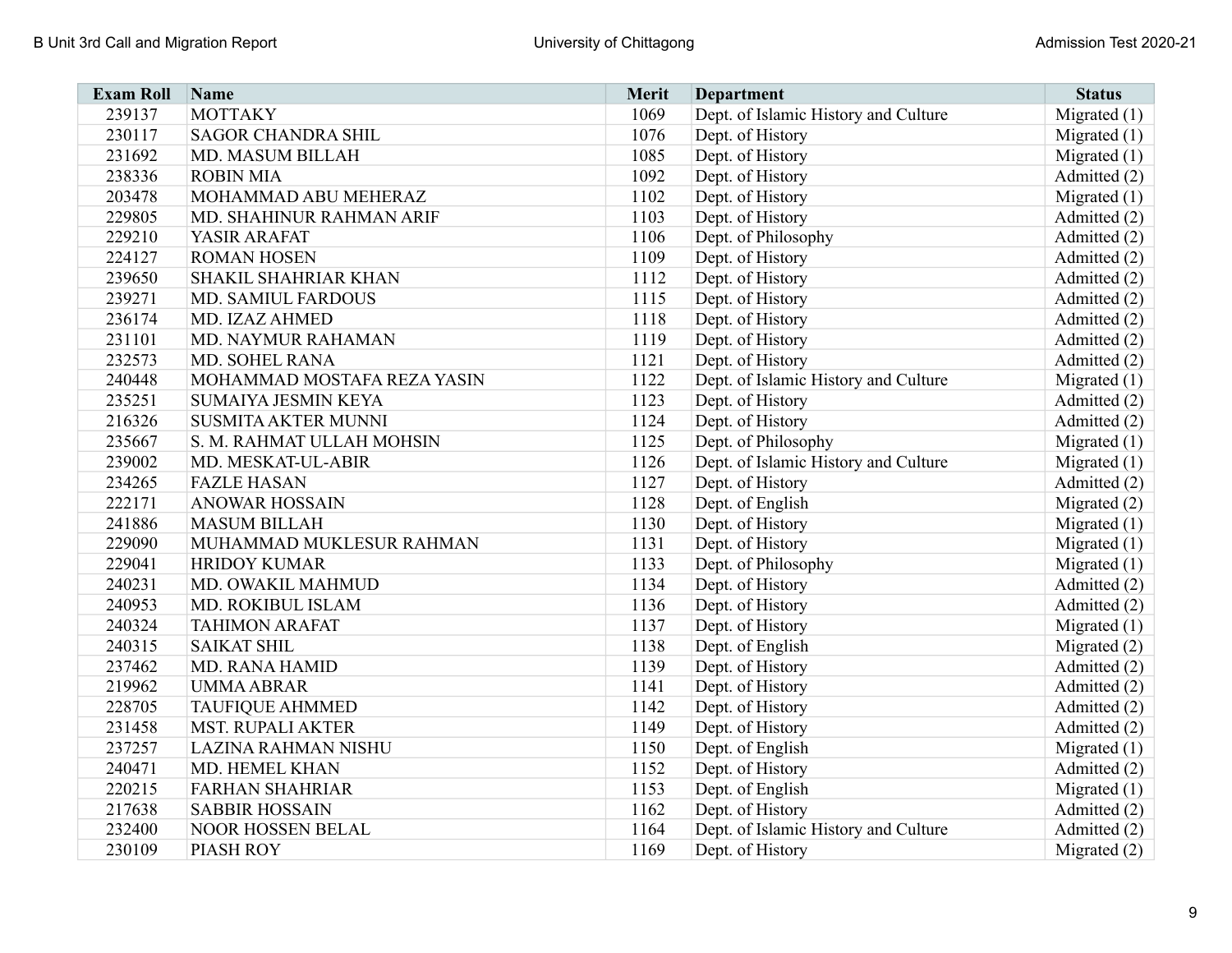| <b>Exam Roll</b> | Name                        | <b>Merit</b> | <b>Department</b>                    | <b>Status</b>  |
|------------------|-----------------------------|--------------|--------------------------------------|----------------|
| 242262           | <b>UMME SAIMA</b>           | 1170         | Dept. of History                     | Migrated $(1)$ |
| 240375           | <b>SEFAET HOSAIN</b>        | 1172         | Dept. of History                     | Migrated $(2)$ |
| 234513           | <b>IMRAN HOSSEN</b>         | 1173         | Dept. of History                     | Migrated $(1)$ |
| 232050           | MD. HARUN OR RASHID         | 1176         | Dept. of Islamic Studies             | Admitted (2)   |
| 235102           | <b>NARGIS FATEMA</b>        | 1178         | Dept. of History                     | Migrated $(1)$ |
| 239356           | <b>NAHIN AHMED</b>          | 1179         | Dept. of History                     | Migrated $(1)$ |
| 237662           | <b>BADHON SARKER</b>        | 1181         | Dept. of History                     | Migrated $(2)$ |
| 232625           | <b>MONIR ISLAM</b>          | 1183         | Dept. of History                     | Migrated $(1)$ |
| 224759           | MONJURUL ISLAM              | 1189         | Dept. of Islamic History and Culture | Migrated $(1)$ |
| 230888           | <b>TOWKIR AHAMMED</b>       | 1194         | Dept. of Philosophy                  | Admitted (2)   |
| 241677           | <b>ASHIKUR RAHMAN ASIF</b>  | 1195         | Dept. of History                     | Migrated $(1)$ |
| 216523           | <b>TITHI MAZUMDER</b>       | 1199         | Dept. of English                     | Migrated $(2)$ |
| 225231           | <b>ANIKA HASAN</b>          | 1200         | Institute of Education And Research  | Admitted (1)   |
| 220322           | <b>MARIA AZIM</b>           | 1204         | Dept. of Islamic History and Culture | Admitted (2)   |
| 225832           | MD. MAHEDI HASAN            | 1207         | Dept. of History                     | Migrated $(1)$ |
| 226171           | HRIDOY CHANDRA TARUA        | 1211         | Dept. of History                     | Migrated $(2)$ |
| 240859           | MD. ABUSUFIAN RAJU          | 1212         | Dept. of History                     | Migrated $(1)$ |
| 223239           | DILROBA GOOLSHAN BHUYAN     | 1215         | Dept. of Islamic History and Culture | Admitted (2)   |
| 230702           | MD. ROKONUJJAMAN TUHIN      | 1216         | Dept. of History                     | Migrated $(1)$ |
| 236598           | <b>JANNATUL NAYEM</b>       | 1219         | Institute of Education And Research  | Admitted (2)   |
| 218726           | MD. SUMAN ALI               | 1221         | Dept. of History                     | Migrated $(1)$ |
| 225746           | MD. MONIRUZZAMAN            | 1222         | Dept. of Bangladesh Studies          | Admitted (2)   |
| 240447           | NAIMA JANNAT                | 1224         | Dept. of History                     | Migrated $(2)$ |
| 231109           | MD. SAFIAN                  | 1226         | Dept. of History                     | Migrated $(1)$ |
| 217808           | <b>ANAMUL HOQUE</b>         | 1228         | Dept. of History                     | Migrated $(2)$ |
| 229910           | MD. SAMIUL ISLAM            | 1229         | Dept. of Islamic History and Culture | Admitted (2)   |
| 238973           | <b>SHARIA AKTER</b>         | 1235         | Dept. of Philosophy                  | Admitted (2)   |
| 239695           | <b>MARIA AKTER</b>          | 1236         | Dept. of History                     | Migrated $(1)$ |
| 226746           | MD. MAHMUDUL HASSAN MAHI    | 1243         | Dept. of History                     | Migrated $(1)$ |
| 210342           | <b>MARUF AHAMMED MUKHOR</b> | 1244         | Dept. of History                     | Migrated $(1)$ |
| 214430           | <b>MORIAM BEGUM</b>         | 1247         | Dept. of History                     | Migrated (2)   |
| 221401           | <b>SAYEDA UMME HADISA</b>   | 1248         | Dept. of History                     | Migrated $(2)$ |
| 236768           | MD. NAZMUL HASAN            | 1253         | Dept. of Islamic History and Culture | Admitted (2)   |
| 232808           | <b>RANA MIAH</b>            | 1255         | Dept. of History                     | Migrated $(1)$ |
| 229030           | MD. RAMJAN ALI              | 1256         | Dept. of History                     | Migrated $(1)$ |
| 226070           | <b>SADEK HOSEN</b>          | 1261         | Dept. of History                     | Migrated $(1)$ |
| 237180           | <b>NOURIN HOQUE</b>         | 1263         | Dept. of History                     | Migrated $(1)$ |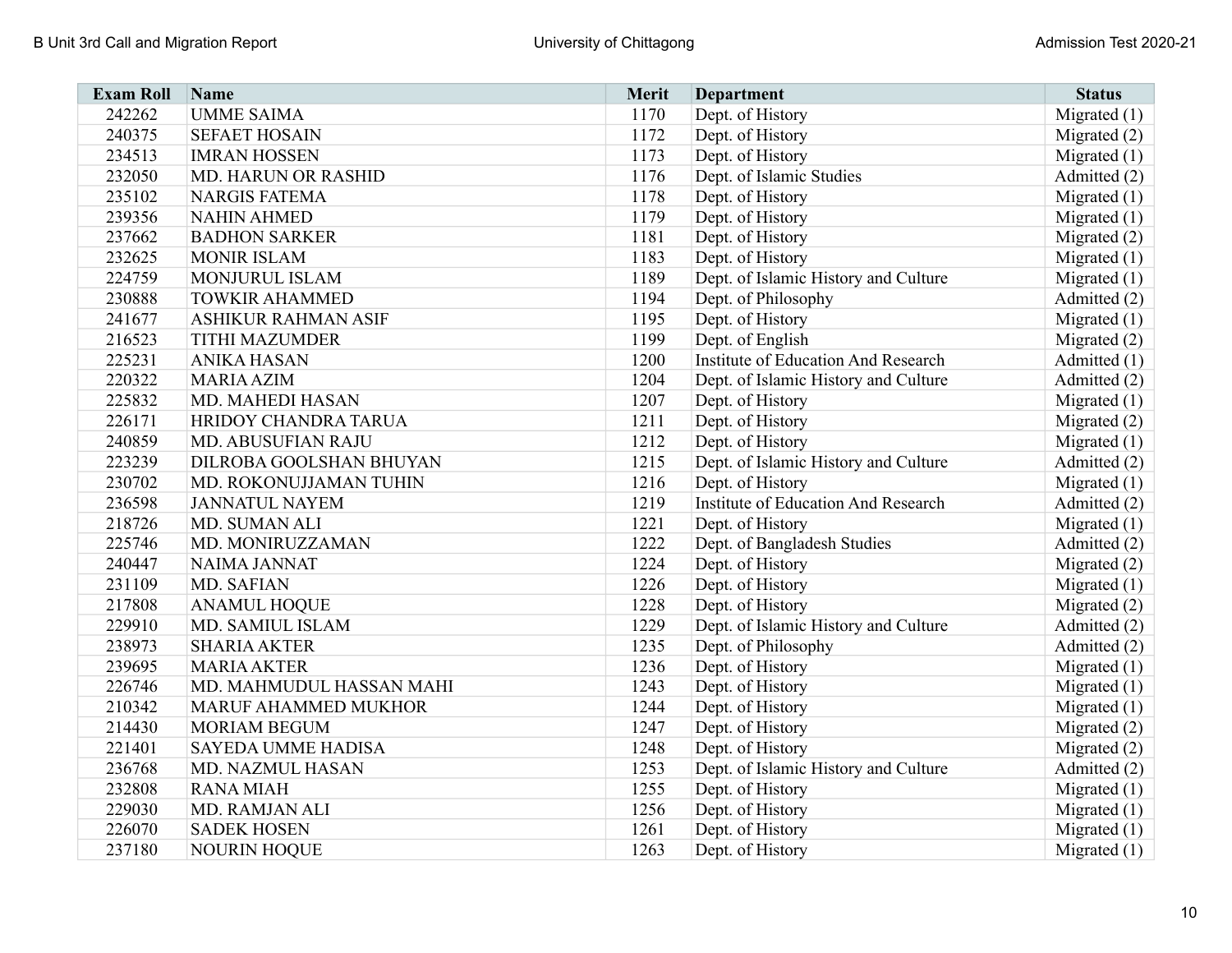| <b>Exam Roll</b> | Name                        | Merit | <b>Department</b>                          | <b>Status</b>  |
|------------------|-----------------------------|-------|--------------------------------------------|----------------|
| 239306           | MD. SHAKIL AHMED            | 1264  | Dept. of History                           | Migrated $(1)$ |
| 227632           | MD. MAMUN HAQUE             | 1265  | Dept. of History                           | Migrated $(1)$ |
| 217305           | <b>JOBAIR FARUQUE</b>       | 1266  | Dept. of History                           | Migrated $(1)$ |
| 233396           | <b>SAIMA AKTER</b>          | 1268  | Dept. of History                           | Migrated $(1)$ |
| 219570           | ANANDO KUMAR PAUL           | 1269  | Dept. of History                           | Migrated $(2)$ |
| 235942           | MD. TAHMID HASAN            | 1271  | Dept. of History                           | Migrated $(1)$ |
| 232663           | MD. MEHEDI HASAN BADHON     | 1275  | Dept. of History                           | Migrated $(1)$ |
| 230376           | MD. MINARUL ISLAM           | 1277  | Dept. of History                           | Migrated $(2)$ |
| 217732           | <b>RIPON MISTRY</b>         | 1278  | Dept. of History                           | Migrated $(2)$ |
| 233623           | <b>JUHANA JANNAT</b>        | 1279  | Dept. of Philosophy                        | Admitted (2)   |
| 224490           | <b>MD. SAMIN YASIR</b>      | 1283  | Dept. of History                           | Migrated $(2)$ |
| 235239           | MOSRAFUL HAQUE RAKIB        | 1284  | Dept. of Philosophy                        | Admitted (2)   |
| 234281           | NAZIA NOURIN PROKRITY       | 1285  | Dept. of History                           | Migrated $(1)$ |
| 239226           | <b>SOHAG ISLAM</b>          | 1291  | Dept. of History                           | Migrated $(1)$ |
| 235126           | MD. MOSTUCK HASHANAT        | 1292  | Dept. of History                           | Migrated $(1)$ |
| 232346           | <b>ARIFUL ISLAM ARIF</b>    | 1293  | Dept. of History                           | Migrated $(1)$ |
| 240999           | SAMIRA ABEDIN SWARNA        | 1294  | Dept. of History                           | Migrated $(1)$ |
| 237139           | MD. HARUN-OR-RASHID         | 1295  | Dept. of History                           | Migrated $(1)$ |
| 219239           | MD. KHALED SIFFULLAH BADHON | 1296  | Dept. of History                           | Migrated $(1)$ |
| 216448           | <b>KEFAYET ULLAH</b>        | 1298  | <b>Institute of Education And Research</b> | Admitted (2)   |
| 238040           | MD. MOJIBUR RAHMAN          | 1299  | Dept. of History                           | Migrated $(1)$ |
| 230820           | <b>TAFHIM TAJWAR</b>        | 1300  | Dept. of Islamic Studies                   | Admitted (1)   |
| 237448           | <b>HAFIZUR RAHMAN</b>       | 1302  | Dept. of History                           | Migrated $(1)$ |
| 238699           | <b>MD ABIR HASAN</b>        | 1303  | Dept. of History                           | Migrated $(1)$ |
| 241077           | <b>TANIA SULTANA ETY</b>    | 1308  | Dept. of History                           | Migrated $(1)$ |
| 237483           | <b>SHAYAN ABRAR</b>         | 1309  | Institute of Education And Research        | Admitted (2)   |
| 223756           | <b>ASHRAFUL ISLAM</b>       | 1310  | Dept. of History                           | Migrated $(2)$ |
| 239141           | MD. SAKIB HASAN NILOY       | 1311  | Dept. of History                           | Migrated $(1)$ |
| 230874           | MD. RAFIUL ISLAM HASIB      | 1313  | Dept. of History                           | Migrated (2)   |
| 232168           | <b>MST. AFNAN AKTER</b>     | 1314  | Dept. of History                           | Migrated $(1)$ |
| 241055           | MD. SHAHABUL                | 1318  | Dept. of Islamic History and Culture       | Admitted (2)   |
| 222401           | <b>SUMAIYA JAHAN JARIN</b>  | 1321  | <b>Institute of Modern Languages</b>       | Admitted (2)   |
| 215782           | SIDRATUL MOONTAHA           | 1322  | Dept. of Philosophy                        | Admitted (2)   |
| 237912           | MD. MEHEDI HASAN            | 1323  | Dept. of Islamic History and Culture       | Admitted (2)   |
| 228910           | MOHAMMAD NAYAN              | 1324  | Dept. of Bangladesh Studies                | Admitted (2)   |
| 228174           | SYEDA TAKIA JANNAT          | 1325  | Dept. of Islamic History and Culture       | Admitted (2)   |
| 227038           | MD. NUR ISLAM               | 1326  | Dept. of Islamic History and Culture       | Admitted (2)   |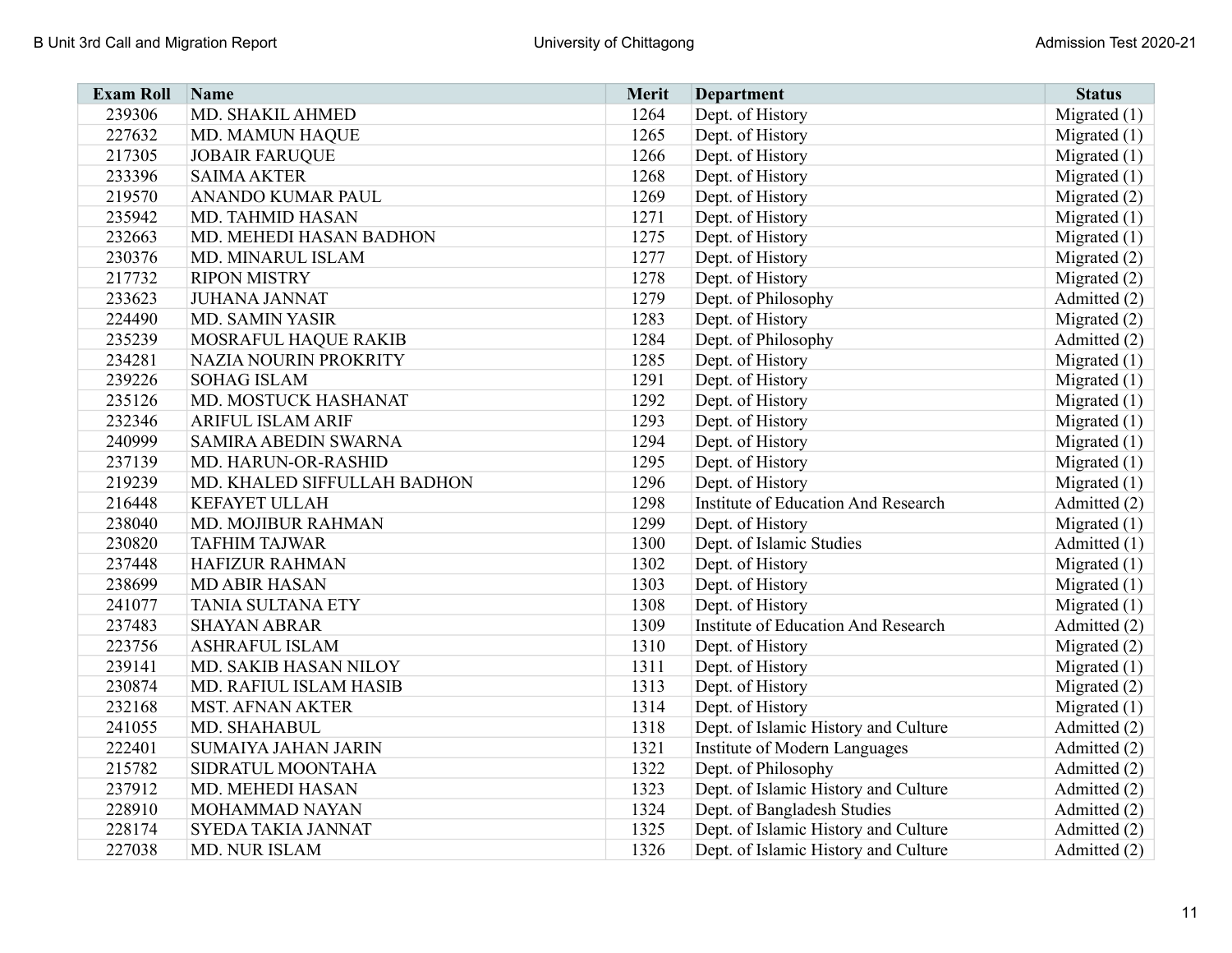| <b>Exam Roll Name</b> |                               | Merit | <b>Department</b>                          | <b>Status</b>  |
|-----------------------|-------------------------------|-------|--------------------------------------------|----------------|
| 224087                | <b>AHMAD AL FARABI</b>        | 1327  | Dept. of Islamic Studies                   | Admitted (1)   |
| 237224                | <b>AREFIN SAIF KONA</b>       | 1328  | Dept. of Bangladesh Studies                | Admitted (2)   |
| 229600                | <b>ZARIN NUDAR</b>            | 1332  | Dept. of Philosophy                        | Admitted (2)   |
| 225429                | ABDULLAH AL NOMAN             | 1333  | Dept. of Islamic History and Culture       | Migrated $(1)$ |
| 242208                | <b>SIAM MAHMUD</b>            | 1337  | Dept. of Bangladesh Studies                | Admitted (2)   |
| 231249                | MOHAMMAD HASIBUL ISLAM        | 1339  | Dept. of Islamic History and Culture       | Admitted (2)   |
| 234909                | <b>MST. HABIBA KHATUN</b>     | 1340  | Dept. of Bangladesh Studies                | Admitted (2)   |
| 227570                | <b>SHANJIDA AKTER SHILA</b>   | 1342  | Dept. of Philosophy                        | Admitted (2)   |
| 216309                | <b>RASEL AHMAD</b>            | 1343  | Dept. of Islamic History and Culture       | Admitted (2)   |
| 222066                | <b>IQBAL HOSSAIN</b>          | 1345  | Dept. of Philosophy                        | Migrated $(1)$ |
| 240515                | MD. LABIB MIA                 | 1346  | Dept. of Philosophy                        | Admitted (2)   |
| 226518                | <b>RUMA AKTER</b>             | 1348  | Dept. of Philosophy                        | Admitted (2)   |
| 235821                | <b>ALI AHSAN SOBUS</b>        | 1350  | Dept. of Islamic History and Culture       | Admitted (2)   |
| 228601                | <b>JAKA TASNIM</b>            | 1352  | <b>Institute of Education And Research</b> | Admitted (2)   |
| 241522                | MD. BAYAZID MIAH              | 1353  | Dept. of Islamic History and Culture       | Admitted (2)   |
| 235804                | <b>SAYEED ANWAR SAYEED</b>    | 1354  | Dept. of Bangladesh Studies                | Admitted (2)   |
| 218744                | <b>ISMAYL HOSSAIN</b>         | 1355  | Dept. of Islamic History and Culture       | Migrated $(1)$ |
| 221974                | <b>SAYADA SORAIA AFRIN</b>    | 1356  | Dept. of Philosophy                        | Admitted (2)   |
| 236268                | <b>MD. NADIM HOSSAIN</b>      | 1357  | Dept. of Philosophy                        | Admitted (2)   |
| 235257                | <b>JANNATUL FERDOES PRIYA</b> | 1364  | Dept. of Islamic History and Culture       | Admitted (2)   |
| 231258                | NADIA SULTANA                 | 1367  | Dept. of Philosophy                        | Admitted (2)   |
| 219717                | <b>SRABON BARUA</b>           | 1369  | Dept. of Bangladesh Studies                | Migrated $(1)$ |
| 236246                | <b>TASNUBA SHARIF</b>         | 1374  | Institute of Education And Research        | Admitted (1)   |
| 229012                | <b>MD. RIMON HOSSEN</b>       | 1379  | Dept. of Bangladesh Studies                | Admitted (2)   |
| 242649                | PRETOM ROY                    | 1380  | Dept. of Islamic History and Culture       | Migrated $(1)$ |
| 230792                | <b>JAMIL HOSSAIN</b>          | 1382  | Dept. of Philosophy                        | Admitted (2)   |
| 231289                | <b>RAZIA SULTANA</b>          | 1383  | Dept. of Philosophy                        | Admitted (2)   |
| 235916                | <b>SAFAYET HOSSAIN</b>        | 1386  | Dept. of Philosophy                        | Admitted (2)   |
| 235690                | MD. SAZZADUL ISLAM            | 1388  | Dept. of Philosophy                        | Migrated $(1)$ |
| 219597                | <b>EMON MIA</b>               | 1389  | Dept. of Philosophy                        | Admitted (2)   |
| 237551                | YEASMIN AKTER                 | 1390  | Dept. of Islamic History and Culture       | Migrated $(1)$ |
| 230091                | SIDRATUL MONTAHA ISRA         | 1391  | Dept. of Islamic History and Culture       | Migrated $(1)$ |
| 234198                | ABIDUR RAHMAN MAHIM           | 1394  | Dept. of Bangladesh Studies                | Admitted (2)   |
| 218651                | MD. MONIRUGGAMAN SARKER       | 1395  | Dept. of Islamic History and Culture       | Admitted (2)   |
| 221454                | <b>MD. NAIME HASAN</b>        | 1399  | Dept. of Bangladesh Studies                | Admitted (2)   |
| 222199                | MD. MEHEDI HASAN              | 1402  | Dept. of Philosophy                        | Admitted (2)   |
| 239905                | <b>ABU SAYEM</b>              | 1405  | Institute of Education And Research        | Admitted (2)   |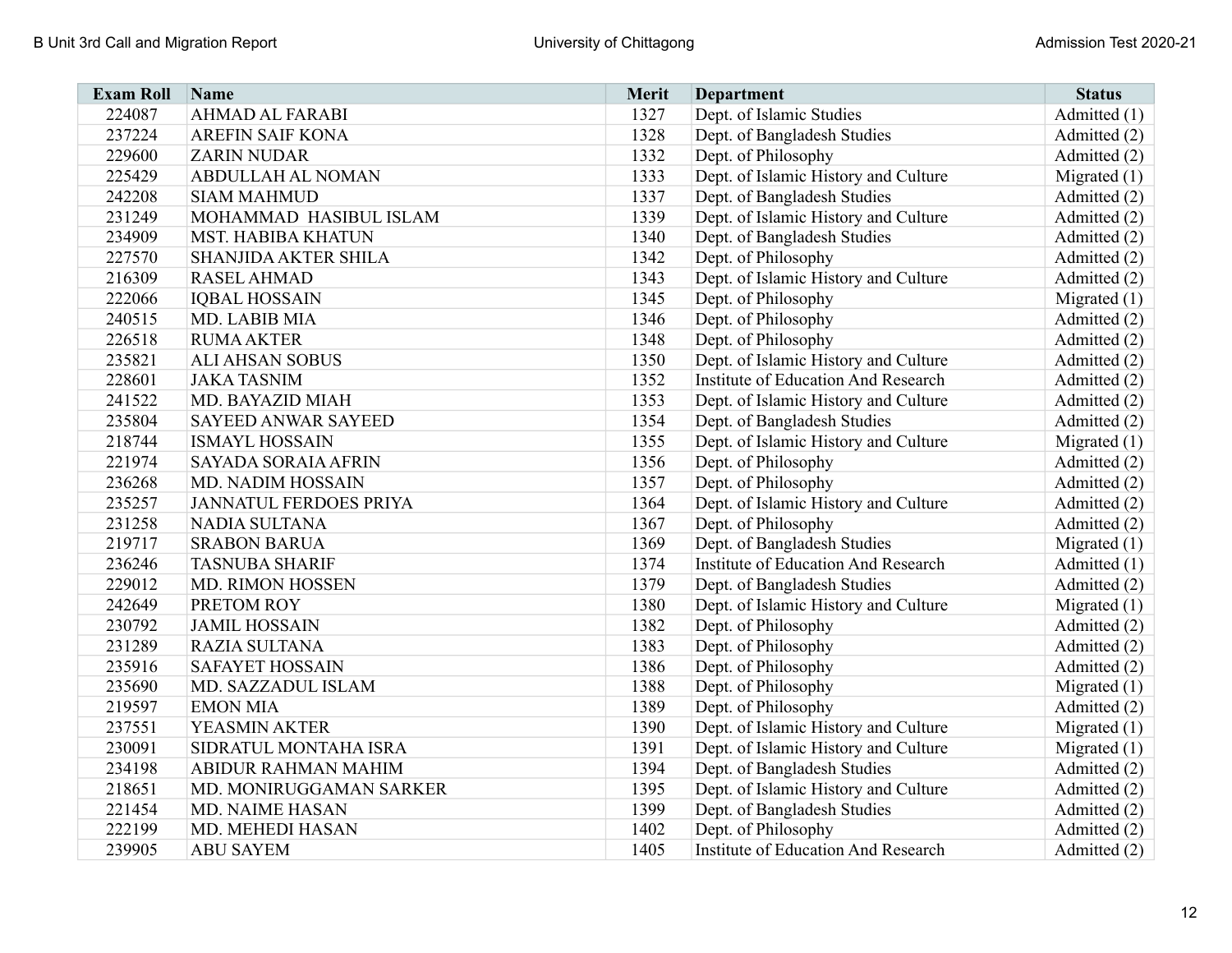| <b>Exam Roll</b> | Name                          | Merit | <b>Department</b>                          | <b>Status</b>  |
|------------------|-------------------------------|-------|--------------------------------------------|----------------|
| 242571           | <b>RIZIA PARVIN</b>           | 1408  | Dept. of Bangladesh Studies                | Admitted (2)   |
| 235773           | <b>SAGAR SUTRADHAR</b>        | 1409  | Dept. of Bangladesh Studies                | Migrated $(1)$ |
| 230539           | MOSADDEKA SULTANA             | 1411  | Dept. of Islamic History and Culture       | Admitted (2)   |
| 240600           | <b>MAHMUD HASAN ROMAN</b>     | 1415  | Institute of Education And Research        | Admitted (2)   |
| 241468           | MD. ZUWEL RANA                | 1419  | Dept. of Islamic History and Culture       | Migrated $(1)$ |
| 234940           | MD. NAYEM                     | 1420  | Dept. of Bangladesh Studies                | Admitted (2)   |
| 232490           | YUTHIKA DEY                   | 1426  | Dept. of Philosophy                        | Migrated $(1)$ |
| 234997           | <b>SADIA MUBASSIRA</b>        | 1433  | Institute of Education And Research        | Admitted (2)   |
| 219975           | MD. TOUFIQ ALAHI PATOARY MOON | 1436  | Institute of Education And Research        | Admitted (2)   |
| 231777           | <b>RASHED BIN ALAMGIR</b>     | 1438  | Dept. of Islamic History and Culture       | Admitted (2)   |
| 235872           | MD. MEHEDI HASAN              | 1439  | Dept. of Islamic History and Culture       | Admitted (2)   |
| 217099           | MD. TOUHID IQBAL RIYAD        | 1440  | Dept. of Islamic History and Culture       | Admitted (2)   |
| 238599           | <b>FARUK MIA</b>              | 1442  | Dept. of Bangladesh Studies                | Migrated $(1)$ |
| 236340           | MD. OALIULLAH                 | 1444  | Dept. of Islamic History and Culture       | Migrated $(1)$ |
| 231531           | <b>ABDULLAH AL KAFI</b>       | 1445  | Dept. of Islamic History and Culture       | Admitted (2)   |
| 236891           | <b>RISHA PARVIN RIDY</b>      | 1446  | Dept. of Islamic History and Culture       | Admitted (2)   |
| 223597           | MD. LIMAN MIA                 | 1449  | Dept. of Islamic History and Culture       | Admitted (2)   |
| 200654           | <b>NAZMIN SARKER SAIMA</b>    | 1450  | Dept. of Philosophy                        | Admitted (2)   |
| 225613           | SUMITRA ROY PUSPITA           | 1453  | Dept. of Philosophy                        | Migrated $(1)$ |
| 232314           | MD. SHAKIBUL HASAN            | 1457  | Institute of Education And Research        | Admitted (2)   |
| 231637           | MD. SAIDUL ISLAM              | 1461  | Dept. of Islamic History and Culture       | Admitted (2)   |
| 235068           | RUKHSANA KHATUN               | 1470  | Dept. of Bangladesh Studies                | Migrated $(1)$ |
| 221523           | LIYENNA M KAUKAB              | 1473  | Dept. of Bangladesh Studies                | Migrated $(1)$ |
| 227040           | <b>SHOVA KHATUN</b>           | 1474  | Dept. of Islamic History and Culture       | Admitted (2)   |
| 231310           | MD. SHAKIL MONDAL             | 1475  | Dept. of Islamic History and Culture       | Admitted (2)   |
| 220574           | MD. KHAYRUL ISLAM             | 1480  | Dept. of Bangladesh Studies                | Migrated $(1)$ |
| 236022           | MD. ATAUR RAHMAN              | 1483  | Dept. of Islamic History and Culture       | Migrated $(1)$ |
| 236856           | KASFIA BINTE MIRON.           | 1485  | Dept. of Philosophy                        | Admitted (2)   |
| 232351           | MD. ABU HISAM                 | 1486  | <b>Institute of Education And Research</b> | Migrated $(1)$ |
| 235820           | <b>SARAH SADIA MARIA</b>      | 1487  | Dept. of Philosophy                        | Admitted (2)   |
| 232792           | NILIMA BINTA SHAFIQUE         | 1488  | Dept. of Islamic History and Culture       | Admitted (2)   |
| 229939           | MD. AYNAL HAQUE               | 1489  | Dept. of Bangladesh Studies                | Migrated $(1)$ |
| 233470           | TASFIA TARANNUM RAISA         | 1493  | Dept. of Islamic History and Culture       | Admitted (2)   |
| 229581           | <b>ANISUR KARIM</b>           | 1494  | Dept. of Philosophy                        | Admitted (2)   |
| 232047           | MD. ABDULLAH-AL-MAMUN SAJIB   | 1497  | Dept. of Bangladesh Studies                | Migrated $(1)$ |
| 227526           | MUHAMMAD SHAKIL MAHMUD        | 1500  | Dept. of Philosophy                        | Admitted (2)   |
| 234712           | <b>MD. SAKIB HASAN</b>        | 1502  | Dept. of Islamic History and Culture       | Admitted (2)   |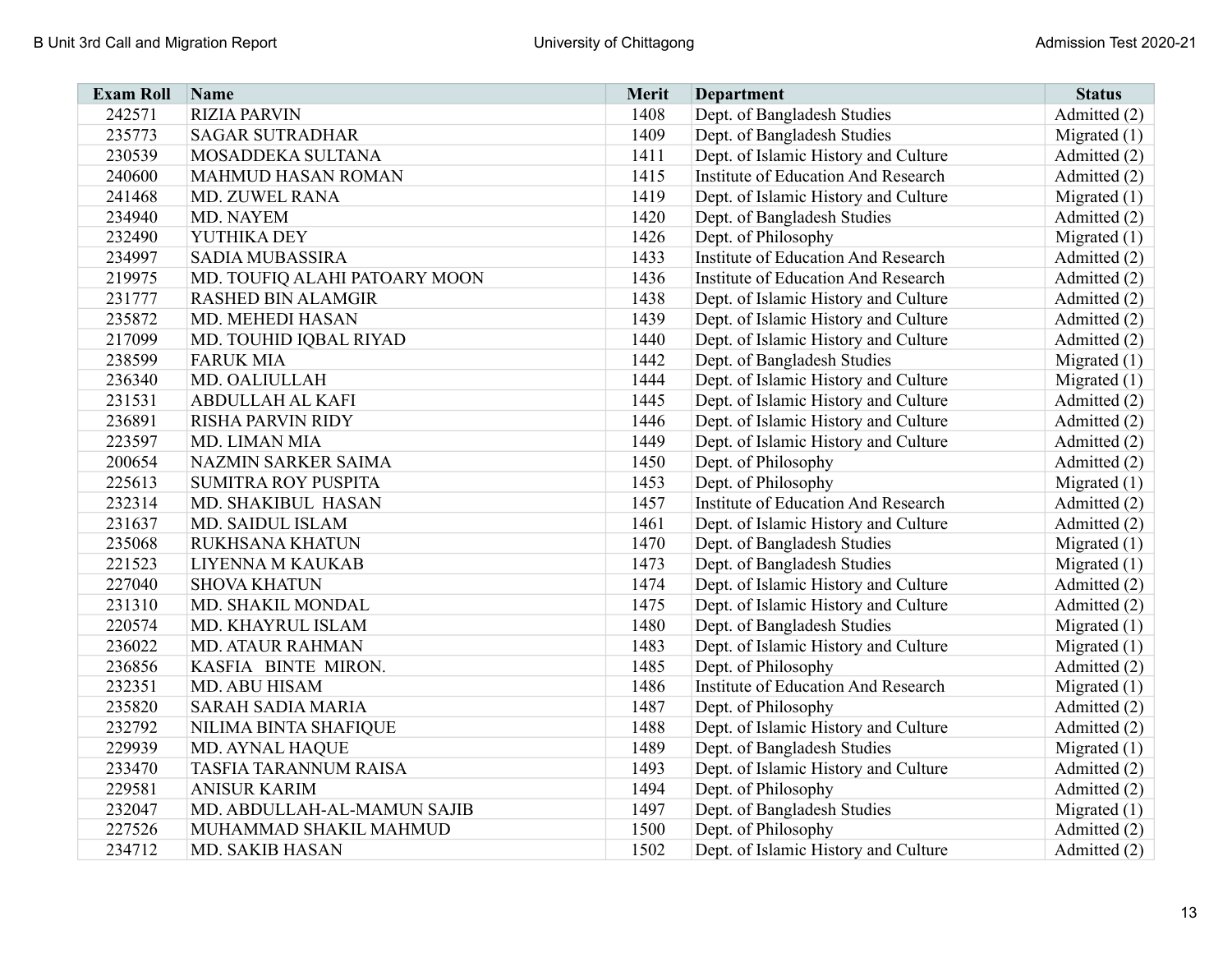| <b>Exam Roll</b> | Name                        | <b>Merit</b> | <b>Department</b>                          | <b>Status</b>  |
|------------------|-----------------------------|--------------|--------------------------------------------|----------------|
| 240384           | <b>MEHEDI HASAN</b>         | 1504         | Dept. of Islamic History and Culture       | Admitted (2)   |
| 242006           | <b>ROMAN MIA</b>            | 1506         | Dept. of Islamic History and Culture       | Admitted (2)   |
| 200375           | MD. SHAMIM AHMED            | 1510         | Dept. of Philosophy                        | Admitted (2)   |
| 233767           | MD. ROBIN SHEAK             | 1511         | Dept. of Philosophy                        | Admitted (2)   |
| 204274           | SAYED MUHAMMAD ALA UDDIN    | 1514         | Dept. of Islamic Studies                   | Admitted (1)   |
| 236841           | SOMAYA KHANAM MONA          | 1515         | Dept. of Islamic History and Culture       | Migrated $(1)$ |
| 225114           | MUNSI SANYAT ALAM           | 1516         | Dept. of Islamic History and Culture       | Admitted (2)   |
| 228322           | <b>MD SAKIB HASAN</b>       | 1518         | Dept. of Bangladesh Studies                | Migrated $(1)$ |
| 241050           | TASNIM FARZANA KHAN         | 1520         | Dept. of Islamic History and Culture       | Admitted (2)   |
| 241524           | <b>MAMUNOR RASHID</b>       | 1521         | Dept. of Islamic History and Culture       | Admitted (2)   |
| 228720           | <b>JOMA AKHTER</b>          | 1522         | Dept. of Islamic History and Culture       | Migrated $(1)$ |
| 225809           | MD. SOLAIMAN HAQUE          | 1524         | Dept. of Islamic History and Culture       | Migrated $(1)$ |
| 220546           | ZARIN TASNIM RAISA          | 1525         | Institute of Modern Languages              | Migrated $(1)$ |
| 229871           | SUMAITA ANJUM TONIKA        | 1528         | Institute of Modern Languages              | Admitted (2)   |
| 228173           | <b>SYEB AHMED SIYAM</b>     | 1540         | Dept. of Islamic History and Culture       | Migrated $(1)$ |
| 232027           | <b>MD. NASIR UDDIN</b>      | 1541         | Dept. of Bangladesh Studies                | Migrated $(2)$ |
| 234773           | <b>ABIR HOWLADER</b>        | 1544         | Dept. of Philosophy                        | Migrated $(1)$ |
| 229092           | <b>LOVELY NATH</b>          | 1545         | Dept. of Bangladesh Studies                | Migrated $(2)$ |
| 236285           | MD. SAGOR MIA               | 1547         | Dept. of Bangladesh Studies                | Migrated $(1)$ |
| 230846           | <b>MASRUR SHAKIL SHIHAB</b> | 1548         | Dept. of Bangladesh Studies                | Migrated $(1)$ |
| 230733           | MD. SHOHANUR RAHMAN         | 1549         | Dept. of Bangladesh Studies                | Migrated $(1)$ |
| 228847           | <b>MAHMUDUL HASAN</b>       | 1550         | Dept. of Philosophy                        | Admitted (2)   |
| 240102           | KAZI SHAKAWAT HOSSEN SIAM   | 1551         | Dept. of Philosophy                        | Admitted (2)   |
| 237550           | <b>SADIA AFRIN PRANTI</b>   | 1555         | Dept. of Philosophy                        | Admitted (2)   |
| 231134           | MST. AMINA BEGUM            | 1557         | Dept. of Bangladesh Studies                | Migrated $(1)$ |
| 230179           | <b>TINNI RAY</b>            | 1560         | Dept. of Philosophy                        | Migrated $(1)$ |
| 215310           | MD. AJIJUL ISLAM            | 1562         | Dept. of Islamic History and Culture       | Migrated $(1)$ |
| 237373           | MD. ABDUL MOTALEB           | 1567         | Dept. of Philosophy                        | Migrated $(1)$ |
| 209516           | MOHAMMAD SHAWAL HOSSEN      | 1570         | Dept. of Islamic Studies                   | Admitted (1)   |
| 234614           | FATEMA TOJ JOHORA           | 1574         | Dept. of Islamic History and Culture       | Migrated $(1)$ |
| 234162           | <b>SUZANA AFROZA JUI</b>    | 1575         | <b>Institute of Education And Research</b> | Migrated $(1)$ |
| 221383           | MOHAMMED RASHEDUL ISLAM     | 1581         | Dept. of Philosophy                        | Admitted (2)   |
| 223031           | <b>ATIYA ANIKA</b>          | 1586         | Institute of Education And Research        | Migrated $(1)$ |
| 227006           | <b>KANIZ FATIMA MEEM</b>    | 1587         | Dept. of Philosophy                        | Admitted (2)   |
| 240959           | <b>HASIBUR RAHAMAN</b>      | 1598         | <b>Institute of Education And Research</b> | Migrated $(1)$ |
| 235171           | <b>BISSHAJIT DHAR</b>       | 1601         | Dept. of Philosophy                        | Migrated $(1)$ |
| 227275           | <b>ASMATULLAH</b>           | 1602         | Dept. of Islamic History and Culture       | Migrated $(1)$ |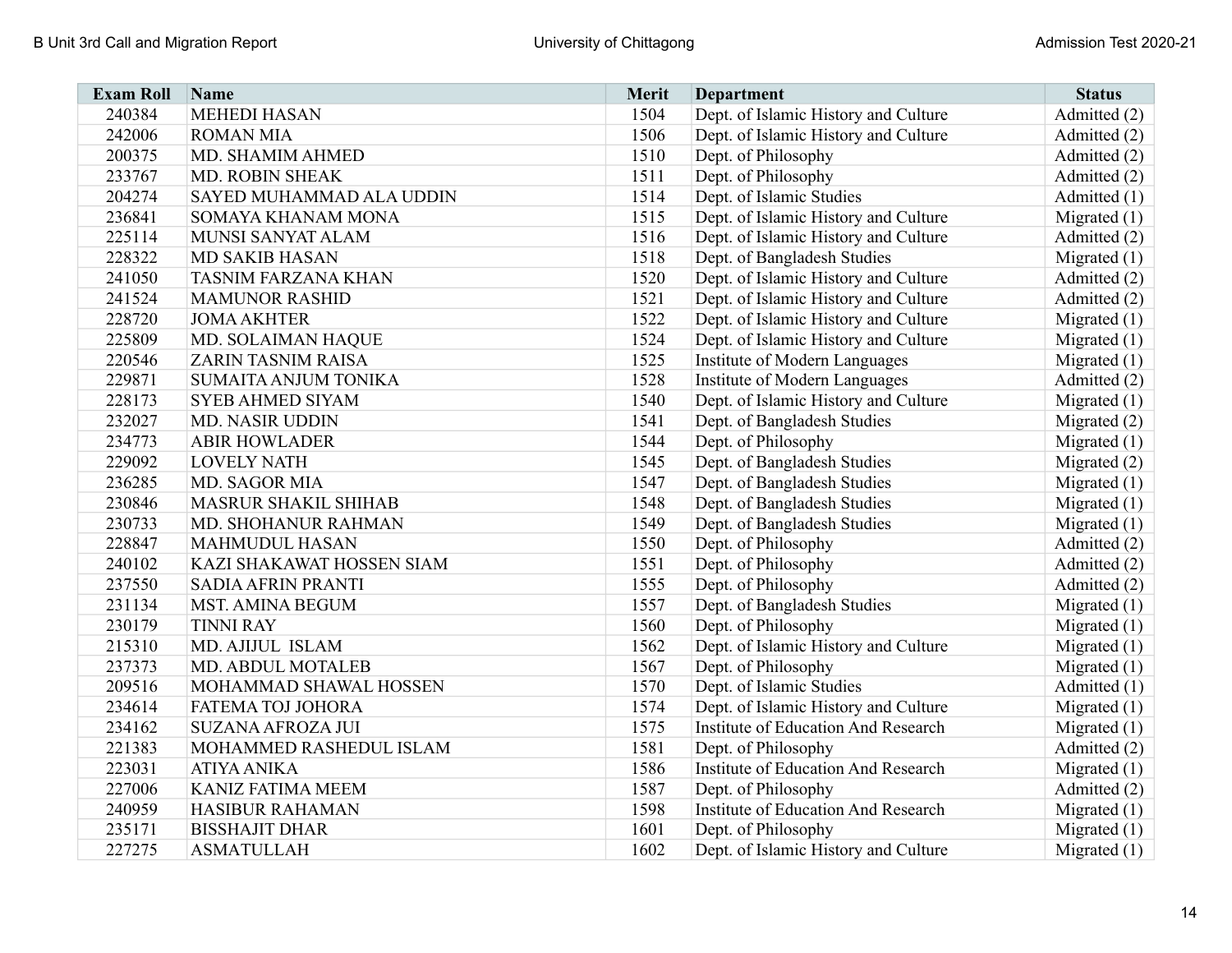| <b>Exam Roll</b> | <b>Name</b>                   | Merit | <b>Department</b>                    | <b>Status</b>  |
|------------------|-------------------------------|-------|--------------------------------------|----------------|
| 220595           | <b>SUJON MIAH</b>             | 1604  | Dept. of Islamic History and Culture | Migrated $(1)$ |
| 234616           | <b>SADRUL AMIN</b>            | 1605  | Dept. of Islamic History and Culture | Migrated $(1)$ |
| 239254           | MD. ATIQUR RAHMAN TUSHAR      | 1609  | Institute of Education And Research  | Admitted (2)   |
| 226011           | <b>ROBIUL ISLAM</b>           | 1610  | Dept. of Islamic History and Culture | Migrated $(1)$ |
| 234798           | <b>ANTAR SHAFIULLA</b>        | 1611  | Dept. of Islamic History and Culture | Migrated $(1)$ |
| 228456           | NAJNIL HAKIM TAHMINA          | 1613  | Dept. of Islamic History and Culture | Migrated $(1)$ |
| 229883           | MD. MOTAHAR HOSSEN            | 1614  | Dept. of Islamic History and Culture | Migrated $(1)$ |
| 217562           | <b>MD. ASRAF UDDIN</b>        | 1615  | Dept. of Bangladesh Studies          | Migrated $(1)$ |
| 229444           | <b>SAKHAWAT HOSSAIN</b>       | 1616  | Dept. of Islamic Studies             | Migrated $(1)$ |
| 241296           | <b>TAGORE AZAM IFFAT KHAN</b> | 1617  | Dept. of Philosophy                  | Migrated $(1)$ |
| 229828           | MD. JAHANGIR ALAM             | 1621  | Dept. of Islamic History and Culture | Migrated $(1)$ |
| 226508           | MD. RAKIB                     | 1623  | Dept. of Philosophy                  | Migrated $(2)$ |
| 218503           | <b>MAJ BIN NASIR</b>          | 1624  | Dept. of Islamic History and Culture | Migrated $(1)$ |
| 232499           | MD. SAKIB HAQUE               | 1625  | Dept. of Islamic History and Culture | Migrated $(1)$ |
| 238124           | MD. ABDULLAH AL NOMAN         | 1626  | Dept. of Philosophy                  | Migrated $(1)$ |
| 214989           | FARHANA SURAIYA EMU           | 1631  | Dept. of Bangladesh Studies          | Migrated $(1)$ |
| 223888           | <b>MD.RAIHAN UDDIN</b>        | 1632  | Dept. of Philosophy                  | Migrated $(1)$ |
| 232378           | <b>SAMANJA TAJIM</b>          | 1635  | Institute of Modern Languages        | Admitted (2)   |
| 237639           | <b>JANNATUL MAWA ESHA</b>     | 1637  | Dept. of Islamic History and Culture | Migrated $(1)$ |
| 241790           | <b>MIM YEASMIN</b>            | 1640  | Dept. of Islamic History and Culture | Migrated $(1)$ |
| 235996           | <b>NAIMA AKTER SONIA</b>      | 1641  | Dept. of Islamic History and Culture | Migrated $(1)$ |
| 241492           | MAHAMUD HOSSAN BHUIYAN        | 1642  | Dept. of Bangladesh Studies          | Migrated $(1)$ |
| 235003           | <b>SUNZIDA AKTHER MIM</b>     | 1644  | Dept. of Islamic Studies             | Migrated $(1)$ |
| 228037           | <b>ANIK MAHAMUD</b>           | 1645  | Dept. of Philosophy                  | Migrated $(1)$ |
| 226625           | MD. SOHAG                     | 1647  | Dept. of Bangladesh Studies          | Migrated $(1)$ |
| 234576           | <b>FAUZIA RITU</b>            | 1648  | Dept. of Bangladesh Studies          | Migrated $(1)$ |
| 239061           | MD MURSHIDUL BARI             | 1649  | Dept. of Islamic History and Culture | Migrated $(1)$ |
| 219426           | SIRAJUL ISLAM NIJHUM          | 1650  | Dept. of Philosophy                  | Migrated $(1)$ |
| 230455           | <b>AKILA AYUB</b>             | 1651  | <b>Institute of Modern Languages</b> | Admitted (2)   |
| 233104           | <b>JANNATUL MAWA MEEM</b>     | 1662  | Dept. of Philosophy                  | Migrated $(1)$ |
| 234386           | ABDULLAH AL MAMUN             | 1664  | Dept. of Islamic History and Culture | Migrated $(1)$ |
| 237076           | <b>ANKUR BISWAS</b>           | 1667  | Dept. of Philosophy                  | Migrated $(1)$ |
| 237625           | <b>MONIR HOSSAIN</b>          | 1668  | Dept. of Islamic History and Culture | Migrated $(1)$ |
| 234418           | YEASIN TAREQ                  | 1669  | Dept. of Islamic History and Culture | Migrated $(1)$ |
| 227104           | <b>ISRAT JAHAN SEEMA</b>      | 1675  | Dept. of Islamic History and Culture | Migrated $(1)$ |
| 242331           | MD. RAFIKUL ISLAM             | 1677  | Dept. of Philosophy                  | Migrated $(1)$ |
| 221449           | MD. NAHIDUL ISLAM NAHID       | 1678  | Dept. of Islamic History and Culture | Migrated $(1)$ |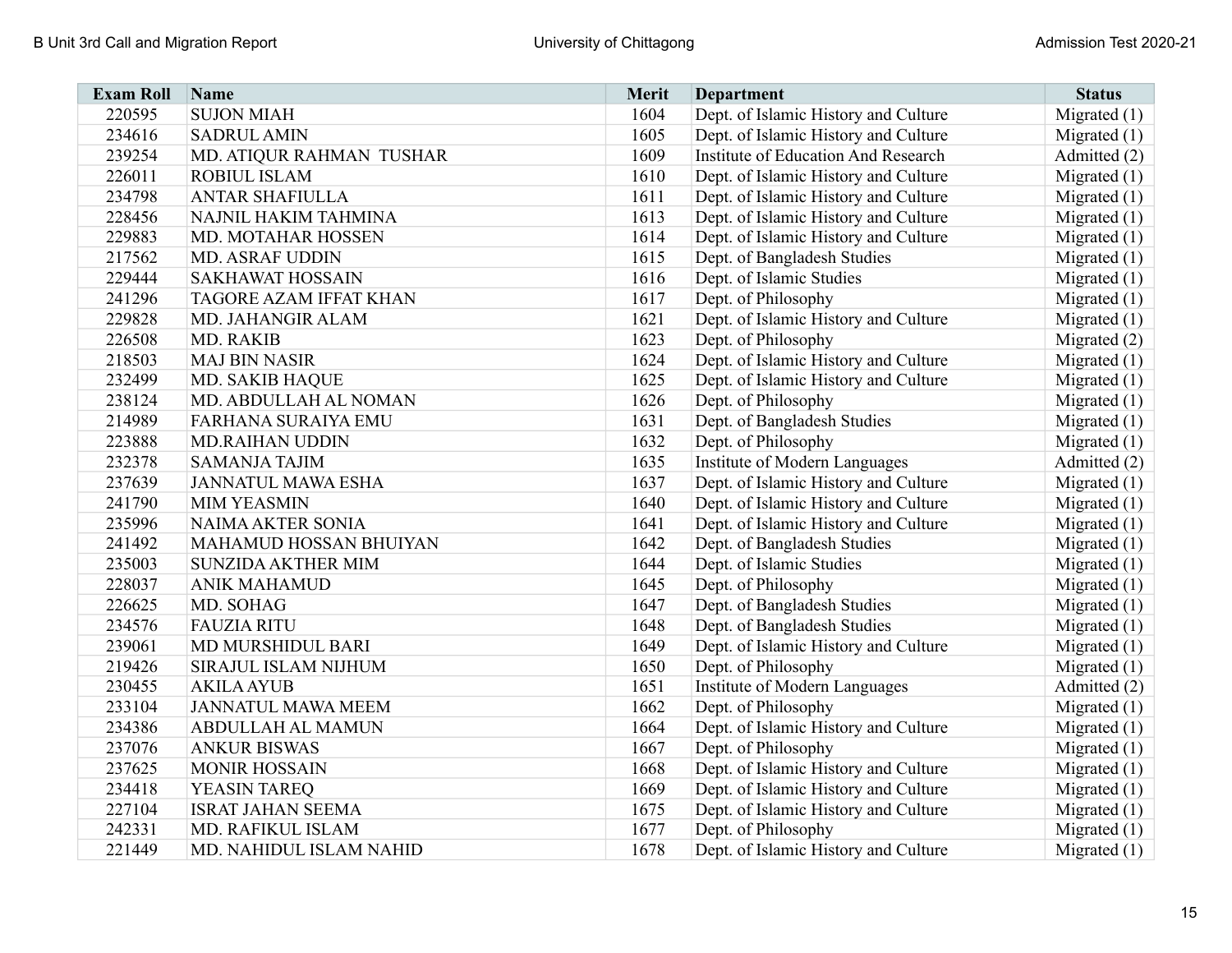| <b>Exam Roll</b> | Name                                | Merit | <b>Department</b>                          | <b>Status</b>  |
|------------------|-------------------------------------|-------|--------------------------------------------|----------------|
| 233256           | <b>BAHAR MIA</b>                    | 1679  | Dept. of Bangladesh Studies                | Migrated $(1)$ |
| 227896           | ANAMIKA AKTER MITU                  | 1680  | Dept. of Bangladesh Studies                | Migrated $(1)$ |
| 219951           | MUHAMMAD IMAM HOSSAIN               | 1683  | Dept. of Islamic Studies                   | Admitted $(1)$ |
| 240498           | MD. ABU TALHA SIAM                  | 1685  | Dept. of Islamic History and Culture       | Migrated $(1)$ |
| 223554           | <b>FYAD RAZIN</b>                   | 1692  | <b>Institute of Education And Research</b> | Migrated $(1)$ |
| 228657           | <b>SADDAM HOSSAIN</b>               | 1694  | Dept. of Islamic History and Culture       | Migrated $(1)$ |
| 208493           | MOHAMMAD KAISAR HAMID               | 1699  | Dept. of Islamic History and Culture       | Migrated $(1)$ |
| 225109           | <b>S.M ABDUL MOIN</b>               | 1702  | Institute of Education And Research        | Migrated $(1)$ |
| 233311           | MD. SHAKAWAT HOSSAIN                | 1714  | Dept. of Islamic History and Culture       | Migrated $(1)$ |
| 225296           | <b>JOYA DHAR</b>                    | 1715  | Dept. of Bangladesh Studies                | Migrated $(1)$ |
| 235020           | MD. AFIF HASAN                      | 1717  | Dept. of Islamic History and Culture       | Migrated $(1)$ |
| 240932           | <b>ASFAQUR RAHMAN</b>               | 1719  | Dept. of Islamic History and Culture       | Migrated $(1)$ |
| 230949           | SREE CHOUON KUMAR SAHA              | 1722  | Dept. of Bangladesh Studies                | Migrated $(2)$ |
| 241117           | <b>SOMON MIA</b>                    | 1724  | Dept. of Islamic History and Culture       | Migrated $(1)$ |
| 238206           | MOHAMMAD MASUM BILLAH               | 1725  | Dept. of Islamic History and Culture       | Migrated $(1)$ |
| 221878           | MD. MOJAHID HASAN                   | 1726  | Dept. of Islamic History and Culture       | Migrated $(1)$ |
| 226596           | FAISAL MAHMUD SHRABON               | 1728  | Dept. of Philosophy                        | Migrated $(1)$ |
| 226655           | MOHAMMAD SIFAT ULLAH                | 1730  | Dept. of Islamic History and Culture       | Migrated $(1)$ |
| 242353           | MOHAMMAD KORSHED                    | 1731  | Dept. of Islamic History and Culture       | Migrated $(1)$ |
| 220422           | HAMIM ABDULLAH NUR                  | 1732  | Dept. of Philosophy                        | Migrated $(1)$ |
| 242200           | MD. SALMAN HOSSAIN RATIN            | 1735  | Dept. of Bangladesh Studies                | Migrated $(1)$ |
| 216092           | <b>TAJIN FATEMA</b>                 | 1736  | <b>Institute of Modern Languages</b>       | Migrated $(1)$ |
| 235839           | <b>DEVDAS KUMAR</b>                 | 1737  | Dept. of Bangladesh Studies                | Migrated (1)   |
| 236501           | <b>WAHID HASAN</b>                  | 1739  | Dept. of Philosophy                        | Migrated $(1)$ |
| 219108           | MONOWAR HOSSAIN                     | 1743  | Dept. of Islamic History and Culture       | Migrated $(1)$ |
| 239941           | MD. JUBAED HOWLADER JITU            | 1744  | Dept. of Bangladesh Studies                | Migrated $(1)$ |
| 240166           | MD. RAKIBUL ISLAM NAHID             | 1745  | Dept. of Philosophy                        | Migrated $(1)$ |
| 235750           | <b>SUMAYA AKTER</b>                 | 1746  | <b>Institute of Education And Research</b> | Admitted (2)   |
| 212966           | <b>SANJIDA AFROSE ZARIN</b>         | 1749  | <b>Institute of Education And Research</b> | Migrated $(1)$ |
| 206635           | <b>ALPONA AKTER SUMA</b>            | 1750  | Dept. of Islamic History and Culture       | Migrated $(1)$ |
| 238517           | MD. ABU RAYHAN RAFUL                | 1751  | Dept. of Bangladesh Studies                | Called $(3)$   |
| 220431           | <b>AKRAM HOSEN ARMAN</b>            | 1753  | Dept. of Philosophy                        | Called (3)     |
| 225130           | ZANNATUL MAWA                       | 1754  | Dept. of Islamic Studies                   | Admitted (1)   |
| 228948           | MD. RADUAN ISLAM KHAN               | 1755  | Dept. of Islamic History and Culture       | Migrated $(1)$ |
| 225753           | MD. AINUL AZIM                      | 1756  | Dept. of Bangladesh Studies                | Called $(3)$   |
| 240504           | <b>TAHMID ALAM TAMIM</b>            | 1757  | Institute of Modern Languages              | Called $(3)$   |
| 224224           | <b>JESMIN AKTAR ANIKA CHOWDHURY</b> | 1758  | Dept. of Bangladesh Studies                | Called (3)     |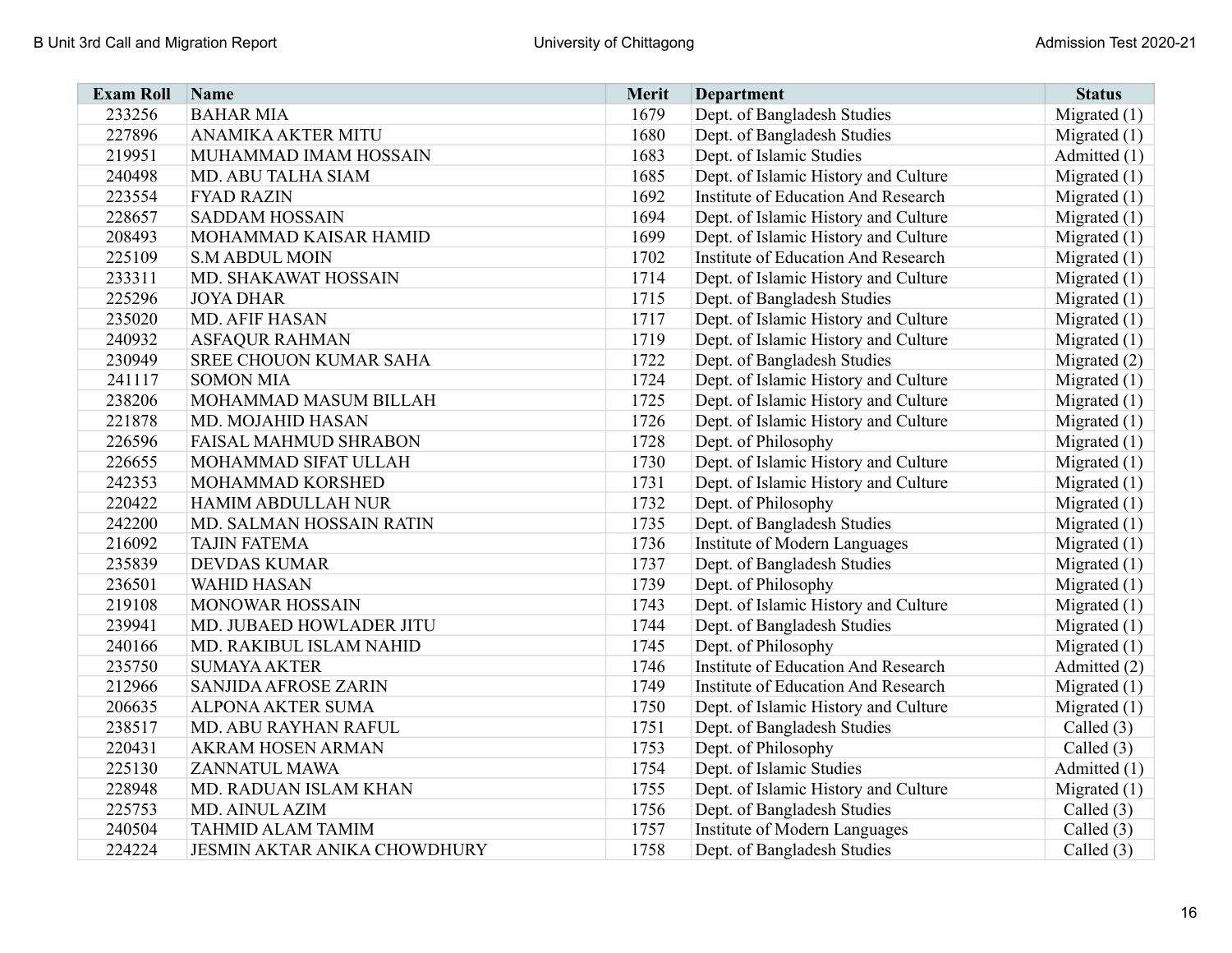| <b>Exam Roll</b> | Name                          | <b>Merit</b> | <b>Department</b>                    | <b>Status</b>  |
|------------------|-------------------------------|--------------|--------------------------------------|----------------|
| 238861           | SAYEDA ANILA TALUKDER TITHI   | 1759         | Dept. of Philosophy                  | Called (3)     |
| 223694           | <b>UMME HABIBA</b>            | 1760         | Institute of Education And Research  | Called $(3)$   |
| 229620           | MST. SANGIDA NAHER SAMME      | 1762         | Dept. of Philosophy                  | Called $(3)$   |
| 215854           | SHAHANARA BEGUM               | 1763         | Dept. of Islamic History and Culture | Called $(3)$   |
| 239147           | MD AZHARUDDIN EVAN            | 1764         | Institute of Modern Languages        | Called $(3)$   |
| 225959           | SANJIDA ISLAM SNIGDHA         | 1766         | Dept. of Philosophy                  | Called $(3)$   |
| 216710           | MD. AL-SAHARIA                | 1767         | Institute of Modern Languages        | Called $(3)$   |
| 216407           | NAVIA SUNJIDA NOVA            | 1768         | Dept. of Bangladesh Studies          | Called $(3)$   |
| 221999           | SHEIKH NOORJAHAN JASSY        | 1769         | Institute of Education And Research  | Called $(3)$   |
| 218140           | A. M ABRAR JAHIN              | 1771         | Dept. of Islamic History and Culture | Called $(3)$   |
| 217344           | <b>FAIZA AKTER</b>            | 1772         | Dept. of Islamic History and Culture | Called $(3)$   |
| 223942           | JOBAYER CHOWDHURY PIYASH      | 1773         | Dept. of Bangladesh Studies          | Called $(3)$   |
| 231752           | MD. MONTHASHIR RAHMAN MERAJ   | 1774         | Dept. of Islamic Studies             | Called $(3)$   |
| 216351           | ASHFAQ ZAMAN ARNOB            | 1776         | Dept. of Philosophy                  | Called $(3)$   |
| 224781           | MOST. AYESHA SIDDIKA          | 1779         | Dept. of Philosophy                  | Called $(3)$   |
| 231231           | MOSTAFIZUR RAHMAN             | 1780         | Dept. of Bangladesh Studies          | Migrated $(1)$ |
| 219327           | <b>SAKHINA AKTER</b>          | 1783         | Dept. of Islamic History and Culture | Called $(3)$   |
| 217987           | <b>JANNATUL FERDOUS LUTFA</b> | 1784         | Dept. of Philosophy                  | Called $(3)$   |
| 227237           | <b>AZAZ KHAN</b>              | 1785         | Dept. of Islamic History and Culture | Called (3)     |
| 231984           | SUMAIYEA TASNIM CHOWDHURY     | 1786         | Dept. of Bangladesh Studies          | Migrated $(1)$ |
| 215957           | <b>MD. RUBEL HOSSAIN</b>      | 1789         | Dept. of Islamic History and Culture | Called $(3)$   |
| 217507           | MAHFUZ AHAMMED                | 1791         | Dept. of Philosophy                  | Called $(3)$   |
| 242396           | <b>RIA KHANOM AMI</b>         | 1792         | Dept. of Islamic History and Culture | Called $(3)$   |
| 235495           | MAHABUBUL MOKADDESH AKASH     | 1795         | Dept. of Bangladesh Studies          | Called $(3)$   |
| 218526           | MD. MAHBUB ALAM SAGOR         | 1796         | Dept. of Philosophy                  | Called $(3)$   |
| 232585           | MST. MAHAMUDA KHATUN          | 1798         | Dept. of Bangladesh Studies          | Called $(3)$   |
| 216323           | NUSRAT JAHAN                  | 1799         | Dept. of Islamic History and Culture | Called $(3)$   |
| 223398           | <b>AZIZUL HAQUE</b>           | 1800         | Dept. of Islamic History and Culture | Migrated $(1)$ |
| 225975           | <b>MEHEDI HASAN</b>           | 1801         | Dept. of Philosophy                  | Called $(3)$   |
| 233455           | <b>BINOY SUTRADHAR</b>        | 1802         | Dept. of Philosophy                  | Migrated $(1)$ |
| 201115           | NILUFER YEASMIN               | 1803         | <b>Institute of Modern Languages</b> | Called $(3)$   |
| 214388           | SHEIKHE ZONAEED KABIR         | 1804         | Dept. of Philosophy                  | Called $(3)$   |
| 237476           | MD. JARIFUL HASSAN            | 1806         | Dept. of Islamic History and Culture | Called $(3)$   |
| 230283           | <b>TAIZUL ISLAM</b>           | 1807         | Dept. of Islamic History and Culture | Migrated $(1)$ |
| 236239           | <b>DIBA CHAKRABORTY</b>       | 1808         | Dept. of Philosophy                  | Migrated $(1)$ |
| 220829           | MOHAMMAD IRFAN                | 1809         | Dept. of Islamic History and Culture | Called $(3)$   |
| 224472           | <b>BADHAN CHANDRA SARKER</b>  | 1811         | Dept. of Philosophy                  | Migrated $(1)$ |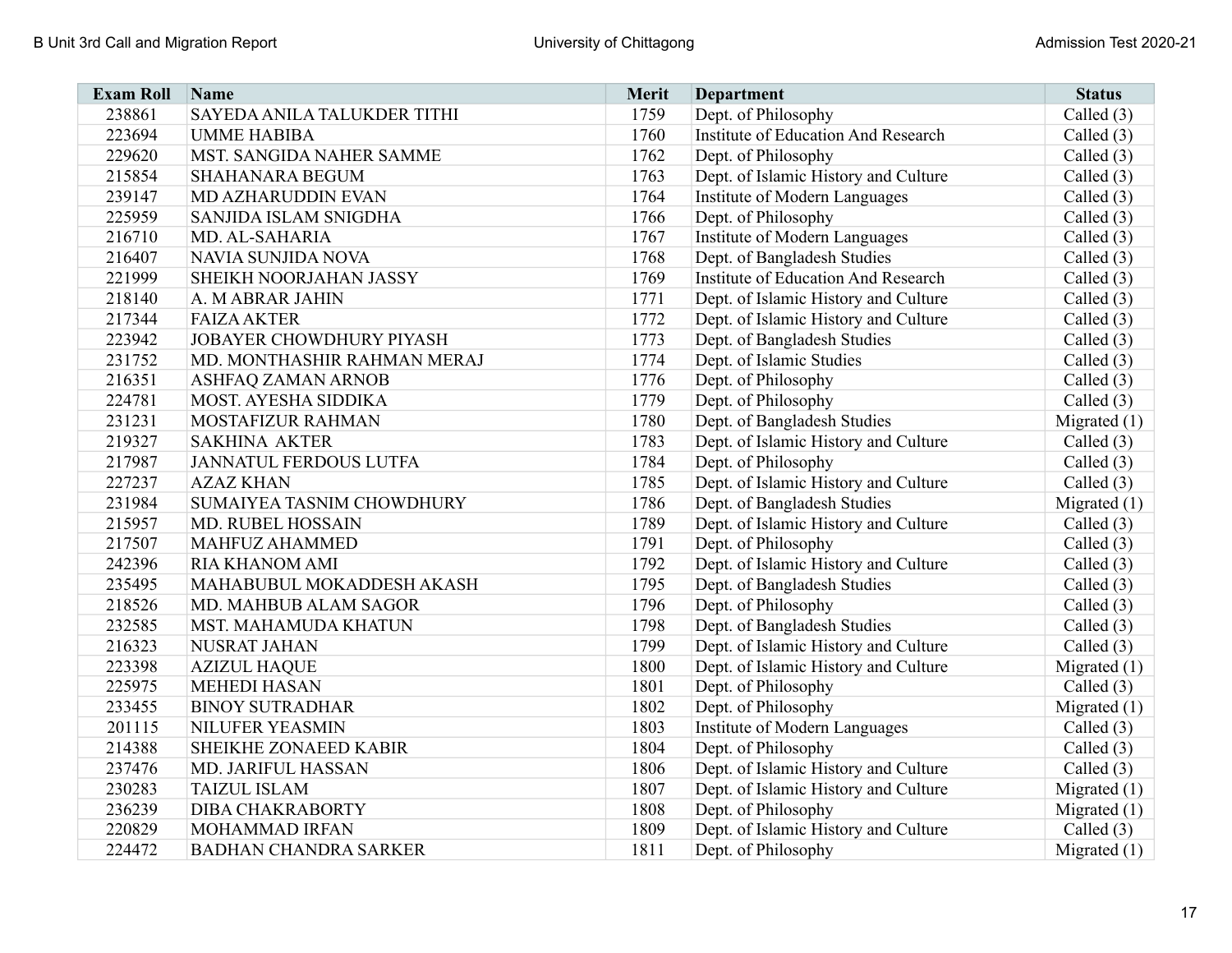| <b>Exam Roll</b> | Name                       | Merit | <b>Department</b>                          | <b>Status</b>  |
|------------------|----------------------------|-------|--------------------------------------------|----------------|
| 231942           | MD. THAHMID IQBAL          | 1812  | Dept. of Philosophy                        | Called (3)     |
| 241256           | <b>AYOBUR RAHMAN</b>       | 1813  | Dept. of Islamic History and Culture       | Called (3)     |
| 235771           | EATI RANI RAJBONGSHI       | 1814  | Dept. of Philosophy                        | Migrated $(1)$ |
| 235070           | MD. MAZHARUL ISLAM         | 1815  | Dept. of Islamic History and Culture       | Called $(3)$   |
| 226485           | <b>TANJIMA RAHMAN</b>      | 1818  | <b>Institute of Education And Research</b> | Called $(3)$   |
| 215952           | <b>GOLAM AHMED MUGDHA</b>  | 1819  | <b>Institute of Education And Research</b> | Called (3)     |
| 209244           | <b>JAHID HASAN</b>         | 1823  | Institute of Modern Languages              | Called $(3)$   |
| 220157           | MD. FARHAN HOSSAIN BHUIYAN | 1825  | Dept. of Islamic History and Culture       | Called $(3)$   |
| 241441           | MD. SHABIB SHIHAB          | 1826  | <b>Institute of Education And Research</b> | Called $(3)$   |
| 233882           | MD. ASADULLA BIN KALAM     | 1827  | Institute of Education And Research        | Called $(3)$   |
| 231186           | MD. AL-AMIN CHOWDHORY      | 1829  | Institute of Education And Research        | Called $(3)$   |
| 215901           | MUHAMMAD SYEDUL ISLAM      | 1830  | Dept. of Philosophy                        | Migrated $(2)$ |
| 228784           | MD. ABU NAYEEM TUSHAR      | 1831  | Institute of Education And Research        | Called $(3)$   |
| 241847           | MD. ROMAN RAHMAN           | 1832  | <b>Institute of Modern Languages</b>       | Called $(3)$   |
| 240156           | <b>KRISTI MALLICK</b>      | 1833  | Institute of Education And Research        | Migrated $(1)$ |
| 222964           | <b>MD. ANISUR RAHMAN</b>   | 1835  | Dept. of Philosophy                        | Migrated $(2)$ |
| 234561           | VOBANI CHANDRA RAY         | 1836  | Dept. of Philosophy                        | Migrated $(1)$ |
| 231455           | <b>GULAM SABBIR</b>        | 1837  | Dept. of Philosophy                        | Called $(3)$   |
| 216865           | MD. NAZRUL ISLAM           | 1838  | Dept. of Islamic History and Culture       | Called $(3)$   |
| 215052           | <b>ANTOR UDDIN HRIDOY</b>  | 1839  | Dept. of Philosophy                        | Called $(3)$   |
| 232075           | <b>UMME SHAIBA</b>         | 1840  | Dept. of Philosophy                        | Called $(3)$   |
| 219299           | <b>BIKROM KUMER MONDAL</b> | 1841  | <b>Institute of Education And Research</b> | Migrated $(1)$ |
| 222060           | <b>UMME HONEY</b>          | 1842  | Institute of Education And Research        | Called $(3)$   |
| 242446           | MD. SHAHADAT HOSSEN        | 1843  | Dept. of Islamic History and Culture       | Migrated $(1)$ |
| 216953           | <b>ABU OBIDA</b>           | 1845  | Dept. of Arabic                            | Admitted $(1)$ |
| 235931           | MD. NAEEM HOSSAIN          | 1846  | Dept. of Philosophy                        | Called $(3)$   |
| 208147           | <b>LUTFOR RAHMAN</b>       | 1847  | Dept. of Islamic History and Culture       | Migrated (2)   |
| 237449           | <b>ASAD ULLAH</b>          | 1848  | Dept. of Islamic Studies                   | Migrated $(1)$ |
| 221594           | MD. HUMAYUN KABIR          | 1849  | Dept. of Islamic History and Culture       | Called $(3)$   |
| 232408           | MD ARAFAT HOSEN SHUVO      | 1850  | Dept. of Islamic Studies                   | Called $(3)$   |
| 231100           | MEHERUL HASSAN RIDOY       | 1852  | Dept. of Philosophy                        | Called $(3)$   |
| 226059           | ANUPAM MONDAL              | 1853  | Dept. of Sanskrit                          | Admitted (1)   |
| 228958           | MD. MAHMUDUL HASAN         | 1854  | Dept. of Philosophy                        | Migrated $(2)$ |
| 216565           | <b>MEZANUR RAHMAN</b>      | 1858  | Dept. of Islamic History and Culture       | Called $(3)$   |
| 228678           | MD. DULAL MIA              | 1862  | Dept. of Islamic History and Culture       | Called $(3)$   |
| 237582           | MD. MAZHARUL ISLAM         | 1863  | Dept. of Islamic History and Culture       | Called $(3)$   |
| 241913           | <b>SAIYEBA AKTER MIM</b>   | 1864  | Dept. of Islamic History and Culture       | Called $(3)$   |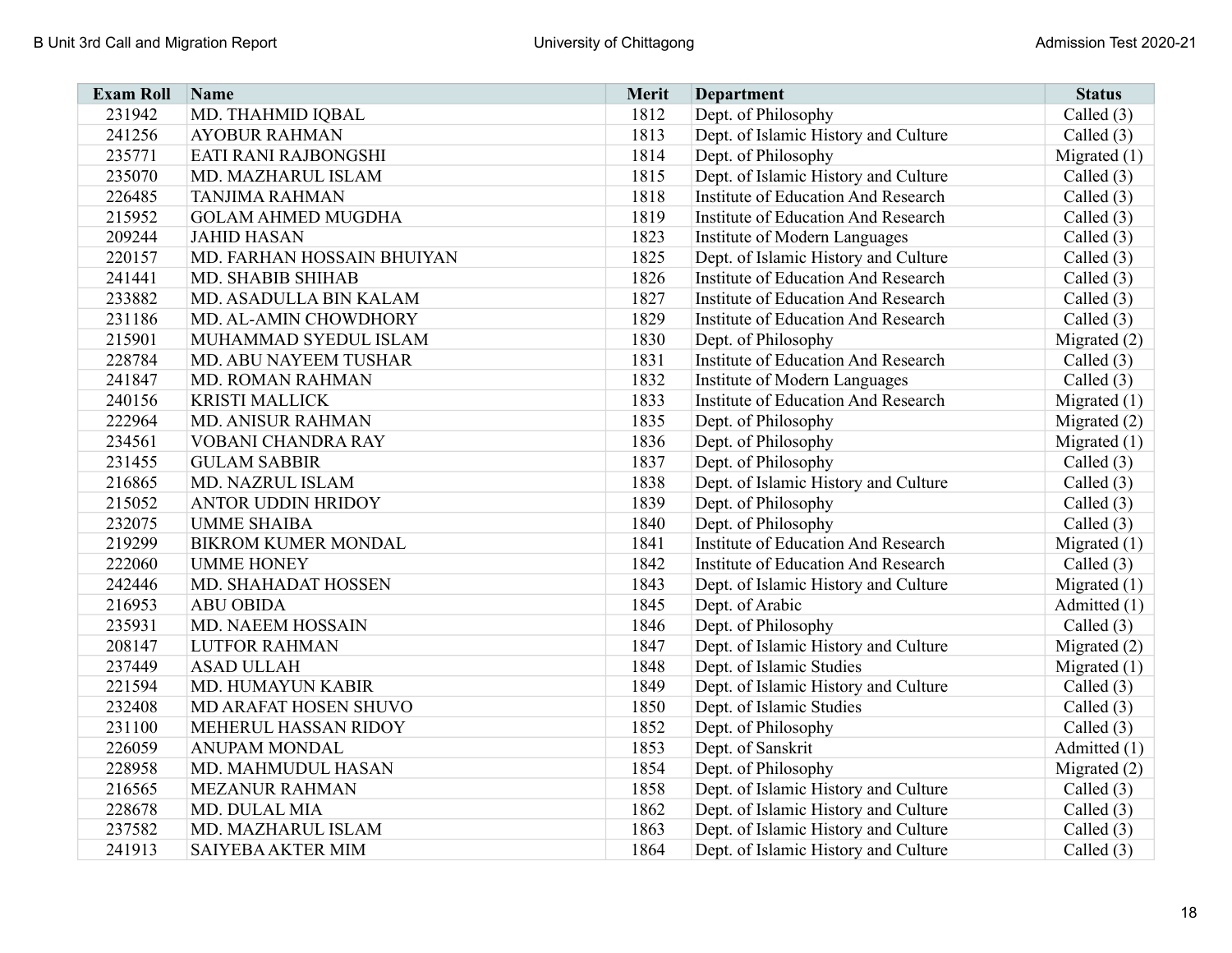| <b>Exam Roll</b> | Name                         | Merit | <b>Department</b>                          | <b>Status</b>  |
|------------------|------------------------------|-------|--------------------------------------------|----------------|
| 224322           | <b>TASMI KHATUN</b>          | 1865  | Institute of Education And Research        | Called (3)     |
| 224000           | HOSSAIN MUBARAK              | 1866  | Dept. of Islamic History and Culture       | Called (3)     |
| 224439           | <b>SAJJAD HOSSAIN SAIDEY</b> | 1867  | Dept. of Philosophy                        | Called (3)     |
| 202097           | MD. MIRAZUL HASAN APON       | 1868  | Dept. of Philosophy                        | Called $(3)$   |
| 242310           | <b>ANTOR PAUL</b>            | 1869  | Dept. of Philosophy                        | Migrated $(1)$ |
| 234316           | <b>TUHIN AHMED</b>           | 1870  | Dept. of Philosophy                        | Called $(3)$   |
| 202565           | <b>KHADIJA AKTER</b>         | 1872  | Dept. of Islamic Studies                   | Migrated $(1)$ |
| 232755           | MD. ASRAFUL ALOM             | 1873  | Dept. of Philosophy                        | Called $(3)$   |
| 214294           | MD. HOSSAIN                  | 1874  | Dept. of Philosophy                        | Called $(3)$   |
| 222436           | <b>TOWFIQA</b>               | 1876  | Dept. of Philosophy                        | Migrated (2)   |
| 231296           | <b>NAIM HOSSAIN</b>          | 1877  | Dept. of Philosophy                        | Called $(3)$   |
| 222075           | MIR SADI ISLAM               | 1878  | Dept. of Philosophy                        | Called $(3)$   |
| 218901           | <b>SAJNIN SIDDIQUEE</b>      | 1880  | Institute of Education And Research        | Called $(3)$   |
| 241185           | NABILA ISLAM MIM             | 1885  | Dept. of Philosophy                        | Called $(3)$   |
| 217711           | MD. MAHMUDUR RAHMAN MUZAHID  | 1886  | Dept. of Philosophy                        | Called $(3)$   |
| 215531           | MD. MOHIUDDIN                | 1887  | <b>Institute of Modern Languages</b>       | Called $(3)$   |
| 227012           | MD. ABEER HASAN PRANTO       | 1889  | Institute of Education And Research        | Called (3)     |
| 204992           | <b>JAHANGIR ALAM RAJ</b>     | 1890  | Dept. of Philosophy                        | Called (3)     |
| 223951           | S. M. SWEET AHMED            | 1891  | Dept. of Philosophy                        | Called (3)     |
| 216511           | MD. JAYED IQBAL              | 1892  | Dept. of Philosophy                        | Called $(3)$   |
| 216489           | MD. APPLE MIA                | 1893  | Dept. of Philosophy                        | Called $(3)$   |
| 229623           | <b>MEHEDI HASAN</b>          | 1894  | Institute of Education And Research        | Called $(3)$   |
| 205570           | MD. NIZAM UDDEN              | 1896  | Dept. of Philosophy                        | Migrated $(2)$ |
| 220640           | <b>ARIF HOSSAIN</b>          | 1898  | Dept. of Philosophy                        | Called $(3)$   |
| 234215           | MD. SHAHRIAR HIRAJ           | 1899  | Dept. of Philosophy                        | Called $(3)$   |
| 219353           | <b>ARIFUL ISLAM</b>          | 1900  | <b>Institute of Modern Languages</b>       | Called (3)     |
| 215077           | <b>ASIF NAWAJ</b>            | 1901  | Institute of Education And Research        | Called (3)     |
| 217943           | MOHAMMAD SALMAN ZAFOR        | 1903  | Dept. of Philosophy                        | Called (3)     |
| 228111           | MD. PRANTO HOSAN             | 1904  | Dept. of Philosophy                        | Called (3)     |
| 226715           | <b>MORIUM AKTER</b>          | 1905  | Dept. of Philosophy                        | Called $(3)$   |
| 222288           | <b>DELOWAR HOSEN</b>         | 1906  | Dept. of Philosophy                        | Migrated $(2)$ |
| 217915           | <b>SAEED HASSAN</b>          | 1907  | Dept. of Philosophy                        | Migrated $(2)$ |
| 215726           | SAJEDA ANJUM ANIKA           | 1908  | <b>Institute of Modern Languages</b>       | Called (3)     |
| 238847           | <b>SHAHIN KHANDOKER</b>      | 1910  | <b>Institute of Education And Research</b> | Called (3)     |
| 235589           | MD. RIFAT ISLAM              | 1911  | <b>Institute of Education And Research</b> | Called $(3)$   |
| 232225           | MD. AHOSAN HABIB             | 1912  | Dept. of Philosophy                        | Called $(3)$   |
| 203795           | MD. MUNNA MIA                | 1914  | Dept. of Philosophy                        | Called $(3)$   |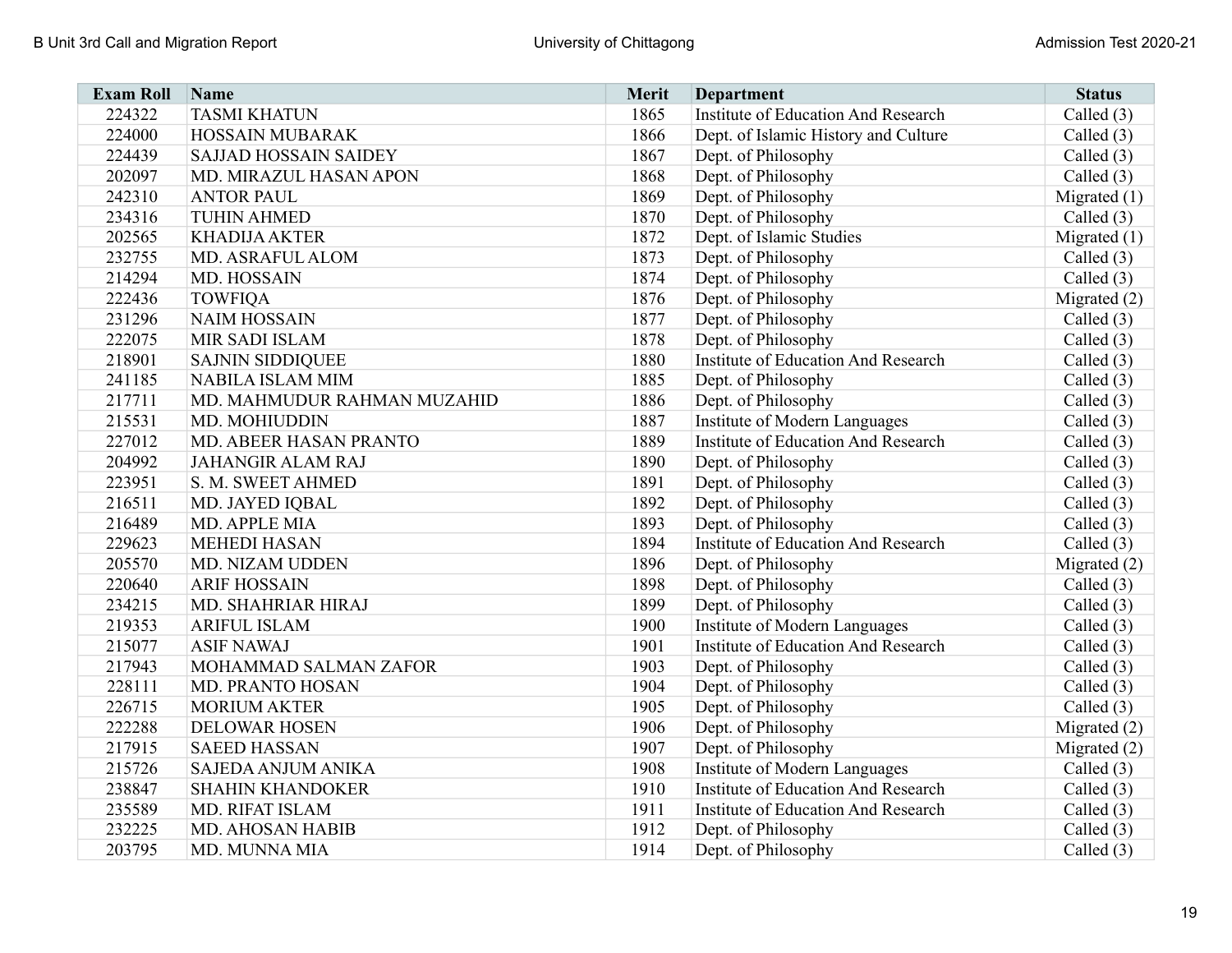| <b>Exam Roll</b> | Name                           | Merit | <b>Department</b>                          | <b>Status</b>  |
|------------------|--------------------------------|-------|--------------------------------------------|----------------|
| 236740           | MD. JAMIL UR RAHMAN PRANTO     | 1915  | Institute of Education And Research        | Called (3)     |
| 226947           | <b>JAKIA SULTANA POPY</b>      | 1916  | Institute of Education And Research        | Called $(3)$   |
| 224838           | <b>MD. LIYON MIAH</b>          | 1917  | <b>Institute of Education And Research</b> | Called $(3)$   |
| 205540           | <b>TOWFIQUL QUDDUS</b>         | 1918  | <b>Institute of Modern Languages</b>       | Called (3)     |
| 232665           | JANNATUL NUSRAT NIRA           | 1919  | Dept. of Philosophy                        | Called $(3)$   |
| 228962           | MD. RAYHAN KABIR               | 1920  | Dept. of Philosophy                        | Migrated (2)   |
| 232973           | <b>JOBAIR HOSSAIN</b>          | 1921  | Dept. of Philosophy                        | Migrated $(2)$ |
| 236064           | <b>RATON ROY</b>               | 1922  | Dept. of Philosophy                        | Migrated $(1)$ |
| 239643           | MD. ALOM SHEIKH                | 1923  | Dept. of Philosophy                        | Called $(3)$   |
| 202641           | <b>MST. NUSRAT JAHIN</b>       | 1924  | Institute of Education And Research        | Called $(3)$   |
| 224270           | <b>JANNATUL FAHIMA RIYA</b>    | 1925  | Dept. of Philosophy                        | Migrated $(1)$ |
| 206307           | <b>MD. MARUF HOSSEN</b>        | 1927  | <b>Institute of Education And Research</b> | Called $(3)$   |
| 218019           | RAFICUL ISLAM KHAN             | 1928  | <b>Institute of Education And Research</b> | Called $(3)$   |
| 222144           | <b>EMON</b>                    | 1929  | Dept. of Philosophy                        | Called $(3)$   |
| 236835           | <b>ANIK CHANDRA RAY</b>        | 1931  | Institute of Modern Languages              | Migrated $(1)$ |
| 235554           | <b>MD. SHARAN SARKER</b>       | 1933  | Dept. of Philosophy                        | Called $(3)$   |
| 216816           | <b>EKRAM HOSSAIN</b>           | 1935  | Institute of Education And Research        | Called $(3)$   |
| 237644           | <b>ATIUR RAHMAN</b>            | 1936  | Dept. of Philosophy                        | Called $(3)$   |
| 215070           | <b>AFRA ANZUM</b>              | 1937  | Institute of Education And Research        | Called (3)     |
| 228752           | <b>SABRINA SULTANA</b>         | 1939  | Dept. of Philosophy                        | Called $(3)$   |
| 212344           | <b>SHAKIBUR RAHMAN SHOUROV</b> | 1941  | Dept. of Philosophy                        | Called (3)     |
| 233718           | <b>SAMIYA AKTER</b>            | 1943  | <b>Institute of Education And Research</b> | Called $(3)$   |
| 215035           | TASNUVA KARIM SARA             | 1944  | Institute of Modern Languages              | Called (3)     |
| 231053           | HOSSAIN AHMMED APU             | 1946  | Dept. of Arabic                            | Called $(3)$   |
| 218386           | MD. SABBIR ARAFAT              | 1948  | <b>Institute of Education And Research</b> | Called (3)     |
| 204233           | MD. SHOHANUR RAHMAN            | 1950  | Institute of Education And Research        | Called (3)     |
| 229206           | <b>NAZMUL HASAN</b>            | 1951  | Institute of Modern Languages              | Called $(3)$   |
| 238952           | TANJIMUL ISLAM SHOVON          | 1952  | Dept. of Persian Language & Literature     | Called $(3)$   |
| 211207           | <b>MD. TARAK MANWER</b>        | 1956  | <b>Institute of Education And Research</b> | Migrated $(2)$ |
| 228769           | <b>MOSTAKIM</b>                | 1957  | <b>Institute of Education And Research</b> | Called $(3)$   |
| 211316           | HRIDI MALLICK BARSHA           | 1958  | <b>Institute of Modern Languages</b>       | Migrated $(1)$ |
| 214474           | <b>MST. SADIA SHARMIN</b>      | 1959  | <b>Institute of Education And Research</b> | Called $(3)$   |
| 237886           | MD. SHAHIN MIA                 | 1960  | Institute of Education And Research        | Called $(3)$   |
| 218646           | MD. SOHEL RANA                 | 1961  | Institute of Modern Languages              | Called $(3)$   |
| 241190           | MUSHARAF HOSEN FAISAL          | 1962  | Institute of Modern Languages              | Called $(3)$   |
| 230747           | MD. SOHANUR RAHMAN             | 1963  | Dept. of Islamic Studies                   | Migrated $(1)$ |
| 239663           | <b>MD.HARIZ</b>                | 1964  | Institute of Education And Research        | Called $(3)$   |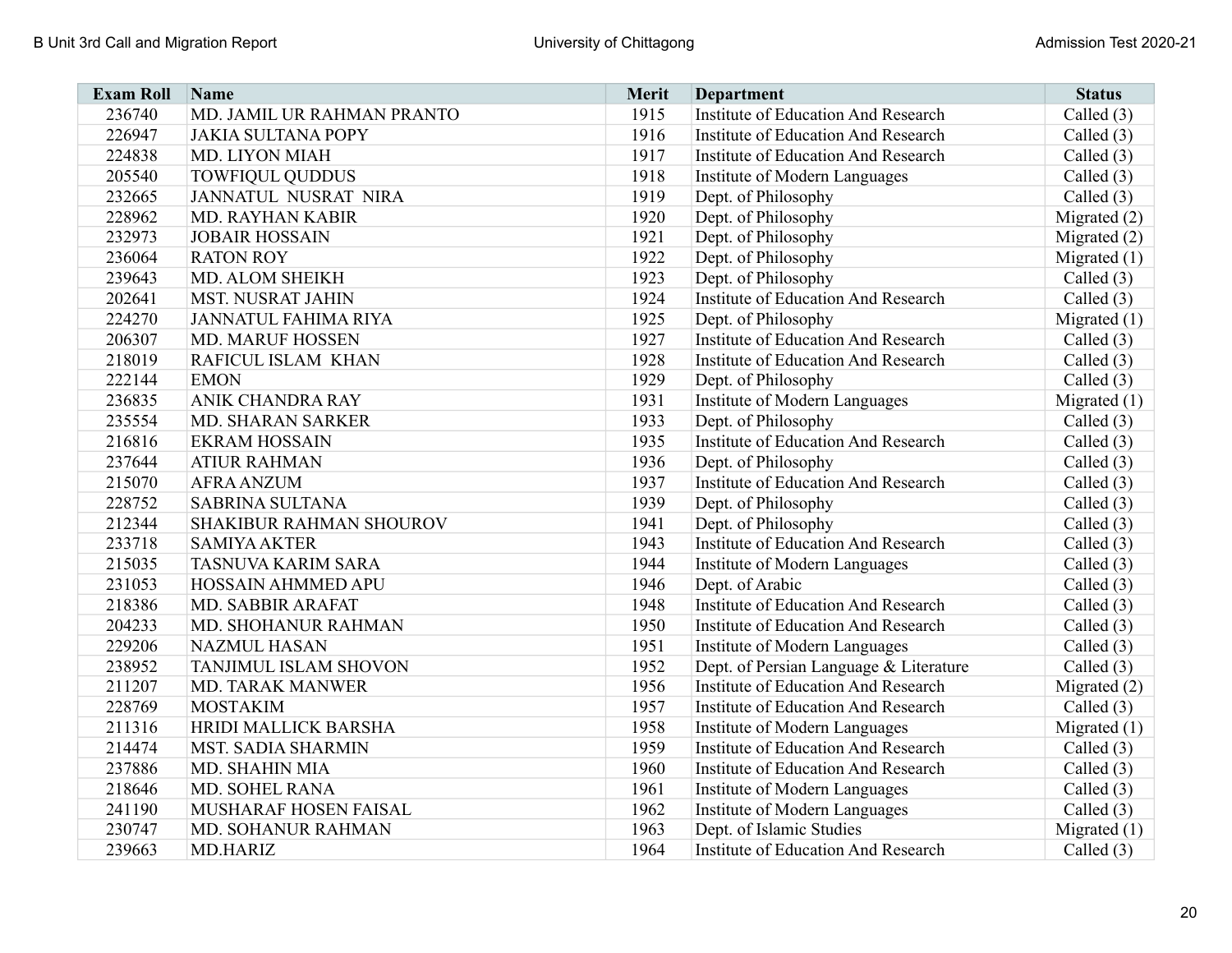| <b>Exam Roll</b> | Name                          | Merit | <b>Department</b>                          | <b>Status</b>  |
|------------------|-------------------------------|-------|--------------------------------------------|----------------|
| 234024           | <b>MST. SURAIA KHATUN</b>     | 1968  | Institute of Modern Languages              | Called (3)     |
| 202762           | KABIR HOSSAIN BIJOY           | 1970  | Institute of Modern Languages              | Called (3)     |
| 232592           | MD. SABBIR TUTUL              | 1971  | Dept. of Arabic                            | Called (3)     |
| 225288           | <b>FOUZIA AKTER</b>           | 1972  | Institute of Modern Languages              | Called $(3)$   |
| 236226           | <b>MD. ABUJAR SANTO</b>       | 1973  | <b>Institute of Education And Research</b> | Called $(3)$   |
| 218924           | MOHAMMED ANAWER ZAHID         | 1974  | <b>Institute of Education And Research</b> | Called $(3)$   |
| 220994           | <b>JANNATUL FERDOUS MEHER</b> | 1975  | Institute of Modern Languages              | Called (3)     |
| 238931           | MD. SARUAR HOSSEN             | 1976  | Institute of Education And Research        | Called $(3)$   |
| 230332           | MUSTAFA NUR SIDDIQUI          | 1977  | <b>Institute of Modern Languages</b>       | Called (3)     |
| 232861           | SAIMUL HASAN RABBY            | 1978  | Dept. of Persian Language & Literature     | Called $(3)$   |
| 239417           | YOUSUF ZAMAN ANIK             | 1980  | Institute of Education And Research        | Called $(3)$   |
| 220721           | <b>NAHID PRODAN</b>           | 1982  | Institute of Modern Languages              | Called (3)     |
| 213288           | <b>NAEEM HOSSAIN</b>          | 1983  | <b>Institute of Modern Languages</b>       | Called $(3)$   |
| 223282           | MD. RANA HAMID                | 1984  | Institute of Education And Research        | Called $(3)$   |
| 230787           | <b>BIPUL CHANDRA PUAL</b>     | 1987  | Dept. of Sanskrit                          | Admitted (2)   |
| 224380           | MD. TANJIL AHAMMAD            | 1988  | Institute of Modern Languages              | Called $(3)$   |
| 215836           | <b>MST. SAMIA ALAM</b>        | 1989  | <b>Institute of Education And Research</b> | Called $(3)$   |
| 229359           | MD. EASIN MIAH                | 1990  | Dept. of Persian Language & Literature     | Called $(3)$   |
| 228157           | MD. SIFATULLAH                | 1991  | Dept. of Islamic Studies                   | Migrated $(1)$ |
| 221767           | <b>BRISTY CHAKRABORTY</b>     | 1992  | <b>Institute of Education And Research</b> | Admitted (2)   |
| 219950           | MD. SAKIBUL ISLAM             | 1995  | <b>Institute of Education And Research</b> | Called $(3)$   |
| 205195           | <b>ABDULLA TANVEER</b>        | 1996  | Institute of Modern Languages              | Called (3)     |
| 202042           | <b>SIMON DHALI</b>            | 1997  | <b>Institute of Modern Languages</b>       | Called $(3)$   |
| 216123           | MD. SHOHAG MAHMUD             | 2006  | <b>Institute of Education And Research</b> | Called $(3)$   |
| 219990           | <b>UMMA FAREHA</b>            | 2007  | <b>Institute of Education And Research</b> | Called $(3)$   |
| 214958           | MUHAMMAD MIZANUR RAHMAN       | 2008  | Dept. of Islamic Studies                   | Migrated $(1)$ |
| 238673           | <b>JOHIRUL ISLAM</b>          | 2009  | Dept. of Persian Language & Literature     | Called $(3)$   |
| 235081           | MD. SABBIR HOSSAIN            | 2010  | Dept. of Persian Language & Literature     | Called (3)     |
| 236109           | <b>MONIR HOSSEN</b>           | 2011  | Dept. of Persian Language & Literature     | Called (3)     |
| 239285           | <b>SHAHIDUL KAISAR</b>        | 2012  | <b>Institute of Education And Research</b> | Called $(3)$   |
| 217980           | <b>MD.RUBAYAT ADNAN</b>       | 2013  | Institute of Education And Research        | Admitted (2)   |
| 221015           | <b>ABU SAEED</b>              | 2014  | Dept. of Persian Language & Literature     | Called $(3)$   |
| 227589           | MD. SHAHORIARE TANVIR         | 2015  | Dept. of Persian Language & Literature     | Called $(3)$   |
| 206849           | MD. RABBANI HOSSAIN           | 2016  | Institute of Modern Languages              | Called $(3)$   |
| 220216           | <b>ZAHID</b>                  | 2018  | Institute of Modern Languages              | Migrated $(1)$ |
| 219208           | <b>JERIN AKTER</b>            | 2020  | Institute of Modern Languages              | Called $(3)$   |
| 217913           | <b>AFRIN SULTANA</b>          | 2021  | Dept. of Islamic Studies                   | Migrated $(1)$ |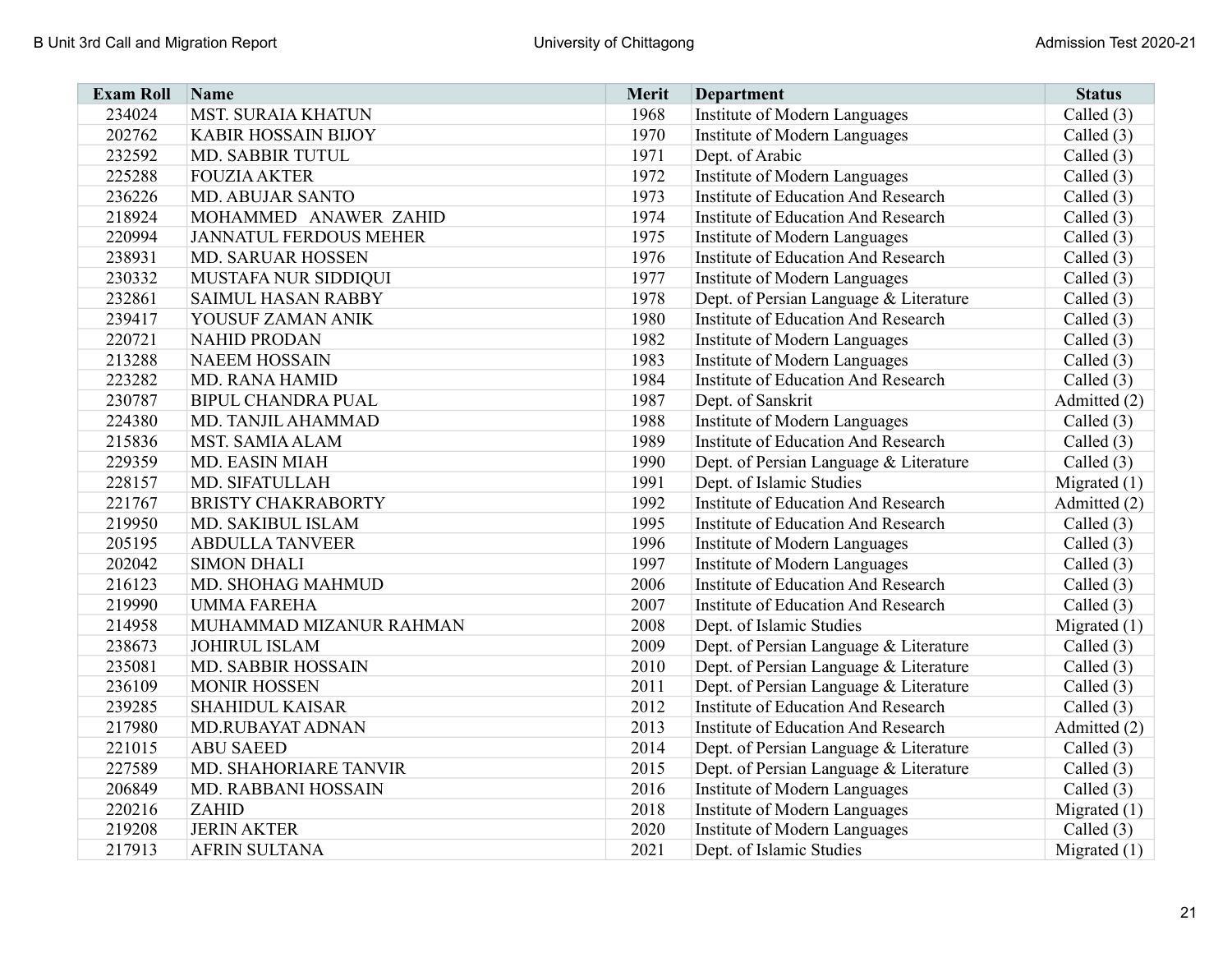| <b>Exam Roll</b> | <b>Name</b>                | <b>Merit</b> | <b>Department</b>                      | <b>Status</b>  |
|------------------|----------------------------|--------------|----------------------------------------|----------------|
| 212944           | <b>SUMIT MONDAL</b>        | 2022         | Institute of Modern Languages          | Migrated $(1)$ |
| 228531           | <b>MD MOHI UDDIN</b>       | 2023         | Institute of Modern Languages          | Called $(3)$   |
| 241430           | <b>SAZZAD HOSSEN</b>       | 2025         | Dept. of Persian Language & Literature | Called (3)     |
| 236986           | MD. BIPLOB HOSSAIN         | 2026         | Dept. of Persian Language & Literature | Called (3)     |
| 232028           | MD. TASRIP AHMED           | 2027         | Dept. of Persian Language & Literature | Called $(3)$   |
| 220177           | <b>TANZILA BEGUM</b>       | 2028         | Dept. of Sanskrit                      | Called $(3)$   |
| 221706           | NISHAT TASNIM MAIMUNA      | 2032         | Institute of Modern Languages          | Called $(3)$   |
| 235627           | <b>SATI AKTER</b>          | 2033         | Dept. of Persian Language & Literature | Called $(3)$   |
| 217886           | KAYAS ISLAM UZZOL          | 2034         | Institute of Modern Languages          | Called $(3)$   |
| 218967           | NEJAM UDDIN RIPON          | 2036         | Dept. of Persian Language & Literature | Called $(3)$   |
| 215664           | FAHIMA FOYEZ               | 2037         | Dept. of Persian Language & Literature | Called $(3)$   |
| 222119           | MD. HABIBUR RAHMAN         | 2038         | Dept. of Sanskrit                      | Called $(3)$   |
| 229963           | MD. NAYEEM SARDAR          | 2039         | Dept. of Persian Language & Literature | Called $(3)$   |
| 237024           | <b>SHAHIN ISLAM</b>        | 2040         | Dept. of Islamic Studies               | Migrated $(1)$ |
| 233956           | <b>RONY KAISAR</b>         | 2042         | Dept. of Sanskrit                      | Called $(3)$   |
| 238607           | <b>ARMAN PARVES</b>        | 2043         | Dept. of Persian Language & Literature | Called $(3)$   |
| 212522           | MD. RAKIB HASSAN           | 2044         | Dept. of Pali                          | Called $(3)$   |
| 230407           | MD. JUNAYD AHAMMED UZZAL   | 2045         | Dept. of Persian Language & Literature | Called $(3)$   |
| 200524           | MST. SENTHIA HOSSAIN       | 2046         | Dept. of Persian Language & Literature | Called (3)     |
| 240212           | MUMTAHINA JANNAT MAHIN     | 2047         | Dept. of Persian Language & Literature | Called (3)     |
| 229277           | <b>ABRARUL HOQUE</b>       | 2048         | Dept. of Persian Language & Literature | Called (3)     |
| 218695           | <b>ASMA UL HUSNA</b>       | 2049         | Dept. of Persian Language & Literature | Called $(3)$   |
| 239624           | <b>NURUL ISLAM</b>         | 2050         | Dept. of Sanskrit                      | Called (3)     |
| 232263           | MD. SAJEDUL ISLAM          | 2051         | Dept. of Persian Language & Literature | Called (3)     |
| 218692           | S. M. MARUF HASAN          | 2052         | Dept. of Pali                          | Called (3)     |
| 204332           | <b>SAIDUL ISLAM</b>        | 2054         | Dept. of Persian Language & Literature | Called (3)     |
| 204465           | <b>NAHIAN SHAHRIAR</b>     | 2057         | Dept. of Persian Language & Literature | Called (3)     |
| 203854           | <b>FAZLE RABBI</b>         | 2058         | Dept. of Persian Language & Literature | Called (3)     |
| 207876           | MUHAMMAD BADRUL MOSTAFA    | 2060         | Dept. of Islamic Studies               | Migrated $(1)$ |
| 217273           | <b>OSAMA BIN FARID</b>     | 2061         | Dept. of Persian Language & Literature | Called $(3)$   |
| 202205           | NISHADUZZAMAN              | 2062         | Dept. of Persian Language & Literature | Called $(3)$   |
| 200697           | MD. MONTACHIR RAHMAN       | 2063         | Dept. of Persian Language & Literature | Called $(3)$   |
| 215694           | <b>SIAM SHAMAN PRIO</b>    | 2064         | Dept. of Persian Language & Literature | Called $(3)$   |
| 236612           | MD. TAFSIR HOSSAIN ANTU    | 2065         | Dept. of Persian Language & Literature | Called $(3)$   |
| 226952           | <b>JANNATI SURYA JUTHE</b> | 2066         | Dept. of Persian Language & Literature | Called $(3)$   |
| 230405           | <b>ANWAR ISLAM</b>         | 2067         | Dept. of Islamic Studies               | Migrated $(1)$ |
| 237118           | MD. MONIRUL ISLAM          | 2068         | Dept. of Pali                          | Called $(3)$   |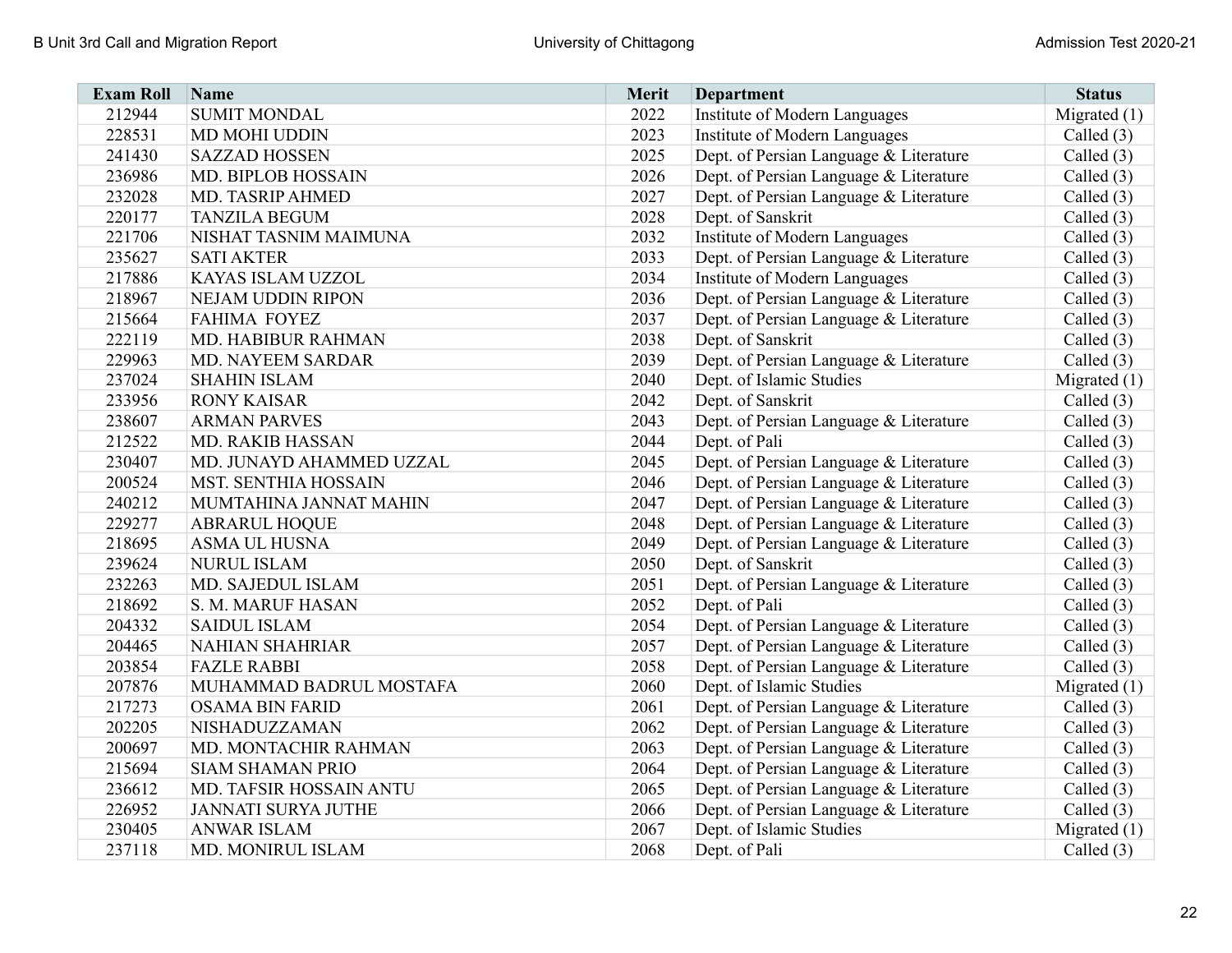| <b>Exam Roll</b> | Name                         | <b>Merit</b> | <b>Department</b>                          | <b>Status</b>  |
|------------------|------------------------------|--------------|--------------------------------------------|----------------|
| 239165           | MST. JANNATUL FERDOUS YEA    | 2069         | Dept. of Pali                              | Called (3)     |
| 242315           | <b>MD ALBIR HOSSAIN</b>      | 2070         | Dept. of Persian Language & Literature     | Called $(3)$   |
| 239314           | <b>KULSON KHATUN</b>         | 2074         | Dept. of Persian Language & Literature     | Called (3)     |
| 242384           | <b>LUCKY AKTER</b>           | 2075         | Dept. of Persian Language & Literature     | Called (3)     |
| 221641           | <b>SHAJALAL SHEIKH</b>       | 2076         | Dept. of Persian Language & Literature     | Called $(3)$   |
| 221902           | MD. RAIHAN UDDIN             | 2077         | Dept. of Persian Language & Literature     | Called $(3)$   |
| 239825           | <b>KAMRUNNAHAR</b>           | 2078         | Dept. of Sanskrit                          | Called $(3)$   |
| 234897           | MD. EKRAMUZZAMAN             | 2079         | Dept. of Persian Language & Literature     | Called $(3)$   |
| 230770           | <b>JANNATUL MAWA</b>         | 2080         | Dept. of Persian Language & Literature     | Called $(3)$   |
| 218766           | ROWSHON ARA SHAILY           | 2081         | Dept. of Persian Language & Literature     | Called $(3)$   |
| 229204           | <b>ARAFAT KHAN JOY</b>       | 2082         | Dept. of Persian Language & Literature     | Called $(3)$   |
| 207317           | MD. MOJAHIDUJJAMAN           | 2084         | Dept. of Persian Language & Literature     | Called $(3)$   |
| 230945           | <b>MUNNA HOQUE</b>           | 2085         | Dept. of Persian Language & Literature     | Called $(3)$   |
| 240543           | MD. MITHU ALI                | 2086         | Dept. of Persian Language & Literature     | Called $(3)$   |
| 215520           | <b>MD.TANJIM AHMED</b>       | 2088         | Dept. of Persian Language & Literature     | Called (3)     |
| 223785           | HABIBUR RAHMAN TUHIN         | 2089         | Dept. of Persian Language & Literature     | Called $(3)$   |
| 235378           | <b>SUMI AKTER</b>            | 2090         | Dept. of Persian Language & Literature     | Called $(3)$   |
| 219362           | <b>SHAMMEE AKTER SUROVI</b>  | 2091         | Dept. of Persian Language & Literature     | Called $(3)$   |
| 208491           | MD. SHAHARIAR ISLAM          | 2093         | Dept. of Persian Language & Literature     | Called $(3)$   |
| 201718           | FARHANA MOSTAFA.             | 2095         | Dept. of Persian Language & Literature     | Called $(3)$   |
| 242325           | <b>SAROWAR HOSSAIN RAYIN</b> | 2096         | Dept. of Persian Language & Literature     | Called $(3)$   |
| 223313           | MOHAMMAD MORSHEDUL ALAM      | 2101         | Dept. of Islamic Studies                   | Migrated $(1)$ |
| 228717           | <b>SABINA YEASMIN HASI</b>   | 2102         | <b>Institute of Education And Research</b> | Admitted (2)   |
| 238554           | <b>NAJIFA TASFIYAH</b>       | 2122         | Dept. of Islamic Studies                   | Migrated $(1)$ |
| 241049           | MUHAMMAD SARIFUJJAMAN        | 2124         | Dept. of Arabic                            | Admitted (1)   |
| 234172           | <b>ISRAT ANJUMI</b>          | 2136         | <b>Institute of Education And Research</b> | Admitted $(2)$ |
| 241562           | <b>RINITA RANI</b>           | 2152         | Dept. of Sanskrit                          | Admitted (2)   |
| 219803           | MOHAMMAD NAZIM UDDIN         | 2160         | Dept. of Islamic Studies                   | Migrated $(1)$ |
| 224217           | MD. ABUL KASHEM              | 2162         | Dept. of Islamic Studies                   | Migrated $(1)$ |
| 229929           | <b>BISHAL ROY</b>            | 2183         | Dept. of Sanskrit                          | Admitted (2)   |
| 226608           | <b>ABDULLAH</b>              | 2195         | Dept. of Islamic Studies                   | Migrated $(1)$ |
| 233324           | <b>MOKARAMA AKTER</b>        | 2208         | Dept. of Islamic Studies                   | Migrated $(1)$ |
| 242597           | <b>SHEKHAR BISWAS</b>        | 2212         | Dept. of Sanskrit                          | Admitted (2)   |
| 236605           | MOHAMMED SHAFI ULLAH         | 2214         | Dept. of Islamic Studies                   | Migrated $(1)$ |
| 225741           | <b>FALGUNI BISWAS</b>        | 2257         | Dept. of Sanskrit                          | Admitted (2)   |
| 228760           | AHAMMAD SALEH AZIZ           | 2268         | Dept. of Islamic Studies                   | Migrated $(1)$ |
| 236736           | <b>PAPPU DEY</b>             | 2272         | <b>Institute of Education And Research</b> | Admitted (2)   |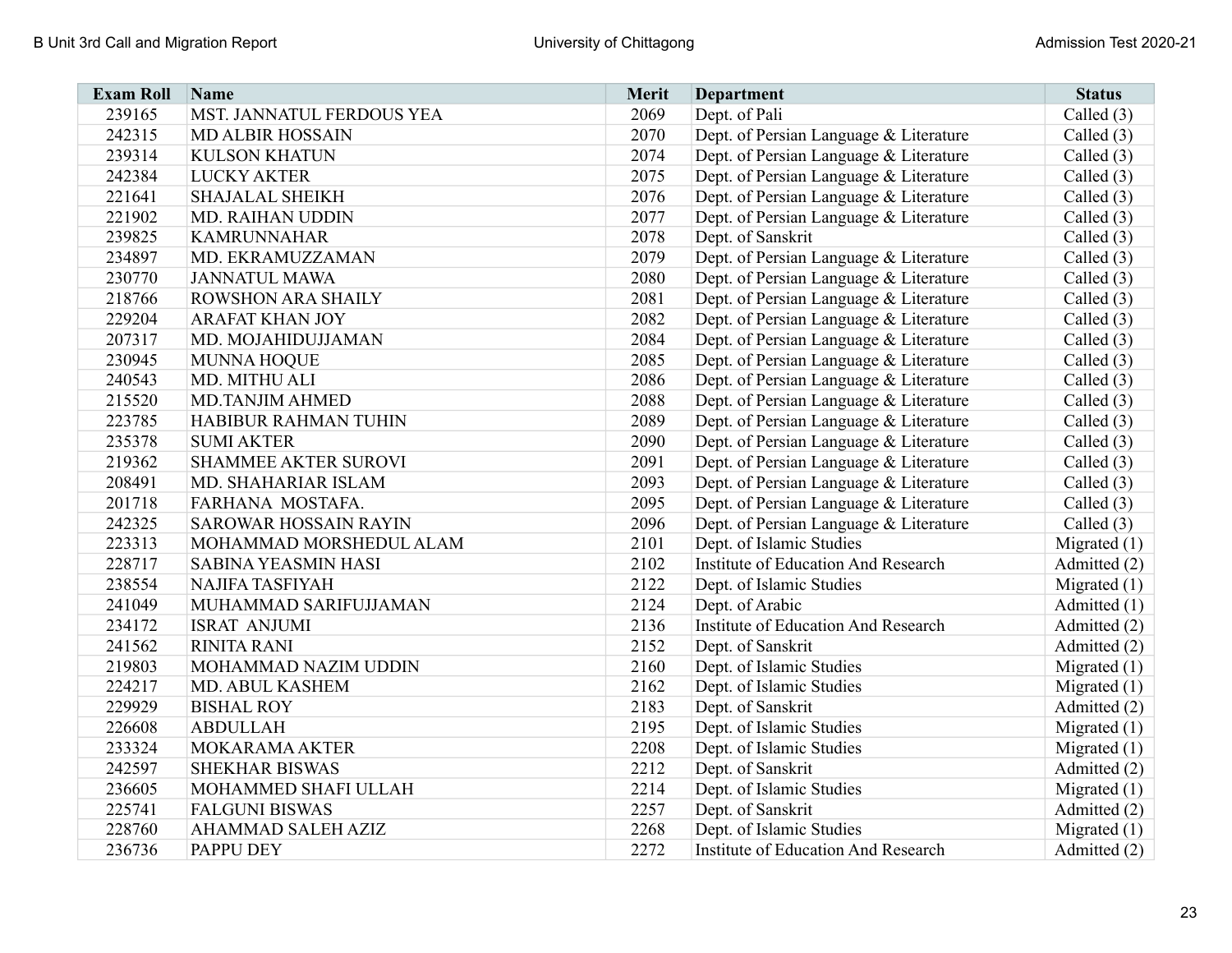| <b>Exam Roll</b> | Name                        | Merit | <b>Department</b>                          | <b>Status</b>  |
|------------------|-----------------------------|-------|--------------------------------------------|----------------|
| 228430           | <b>AINA TANCHANGYA</b>      | 2285  | Dept. of Pali                              | Admitted (1)   |
| 240503           | MD. KAVIR HOSSAIN           | 2287  | Dept. of Islamic Studies                   | Migrated $(1)$ |
| 223142           | <b>SHANJU AKTHER</b>        | 2292  | <b>Institute of Education And Research</b> | Called $(3)$   |
| 230937           | <b>TAHRIMA AHMED</b>        | 2297  | <b>Institute of Education And Research</b> | Called $(3)$   |
| 217625           | PURBASHA MRIDHA             | 2303  | Dept. of Sanskrit                          | Admitted $(2)$ |
| 224683           | <b>DIPA BARUA</b>           | 2313  | Dept. of Pali                              | Admitted (1)   |
| 226201           | <b>KANIZ FATEMA</b>         | 2319  | Institute of Education And Research        | Called $(3)$   |
| 226579           | UJJAL CHANDRA BANIK         | 2336  | Dept. of Sanskrit                          | Admitted $(2)$ |
| 242264           | <b>BRISTY PUROHIT</b>       | 2342  | Dept. of Sanskrit                          | Admitted (2)   |
| 207588           | <b>RIJA AKTAR</b>           | 2343  | Institute of Education And Research        | Called $(3)$   |
| 225055           | <b>MD. ANAM UDDIN</b>       | 2362  | Dept. of Islamic Studies                   | Migrated $(1)$ |
| 238551           | <b>ESA</b>                  | 2370  | Dept. of Islamic Studies                   | Migrated $(1)$ |
| 221334           | TITON CHANADRA SARKER       | 2372  | Dept. of Sanskrit                          | Admitted (2)   |
| 240160           | MOHAMMAD TAREQUE            | 2388  | Dept. of Islamic Studies                   | Migrated $(1)$ |
| 224597           | <b>ABU DAUD GAZI</b>        | 2396  | Dept. of Islamic Studies                   | Migrated $(1)$ |
| 241683           | SHIDRATUL MONTAHA           | 2400  | Institute of Education And Research        | Called $(3)$   |
| 230762           | <b>SHAMIUL ISLAM</b>        | 2409  | Dept. of Islamic Studies                   | Migrated $(1)$ |
| 224205           | <b>SUMON CHOWDHURY</b>      | 2410  | Dept. of Sanskrit                          | Admitted $(2)$ |
| 232414           | <b>HIRAMON SARKAR</b>       | 2418  | Dept. of Sanskrit                          | Admitted $(2)$ |
| 211584           | MOHAMMAD SAEED ANWAR ASHEK  | 2420  | Dept. of Islamic Studies                   | Migrated $(1)$ |
| 237564           | MD. HUMAYAN KABIR           | 2421  | Institute of Education And Research        | Called $(3)$   |
| 220118           | MOHAMMAD ALAM HOSSEN        | 2423  | <b>Institute of Education And Research</b> | Called $(3)$   |
| 226874           | NUSRAT JAHAN TASPIA         | 2424  | Institute of Education And Research        | Called $(3)$   |
| 221233           | M. U.M. ABDUL KADER         | 2427  | Dept. of Arabic                            | Admitted (1)   |
| 232660           | MOSTAFIZUR RAHMAN           | 2430  | Dept. of Islamic Studies                   | Migrated $(1)$ |
| 236864           | <b>ABDUL MOHIMEN NOOR</b>   | 2431  | Institute of Education And Research        | Called $(3)$   |
| 236576           | <b>BINTI AFROSE</b>         | 2456  | Institute of Education And Research        | Called $(3)$   |
| 225405           | <b>BONDHAN KUMAR MONDAL</b> | 2466  | Dept. of Sanskrit                          | Admitted (2)   |
| 239072           | MOHAMMAD MIZAN UDDIN        | 2467  | Dept. of Islamic Studies                   | Migrated $(1)$ |
| 230329           | PURNIMA RANI DAS            | 2472  | Dept. of Sanskrit                          | Admitted (2)   |
| 236774           | ABUL HASNAT MD MOHIUDDIN    | 2474  | Dept. of Islamic Studies                   | Migrated $(1)$ |
| 215550           | PRETOM CHAKRABORTI          | 2487  | Dept. of Sanskrit                          | Admitted (2)   |
| 235591           | MD. SHAHADAT HOSSEN         | 2489  | Dept. of Islamic Studies                   | Migrated $(1)$ |
| 215180           | <b>ANTOR KUMAR</b>          | 2490  | Dept. of Sanskrit                          | Admitted (2)   |
| 236292           | MD. MEHEDI HASAN            | 2496  | Dept. of Islamic Studies                   | Migrated $(1)$ |
| 236486           | NOOR HASAN MIM              | 2517  | Dept. of Islamic Studies                   | Migrated $(1)$ |
| 217189           | <b>MD. MAINUDDIN</b>        | 2520  | Dept. of Islamic Studies                   | Migrated $(1)$ |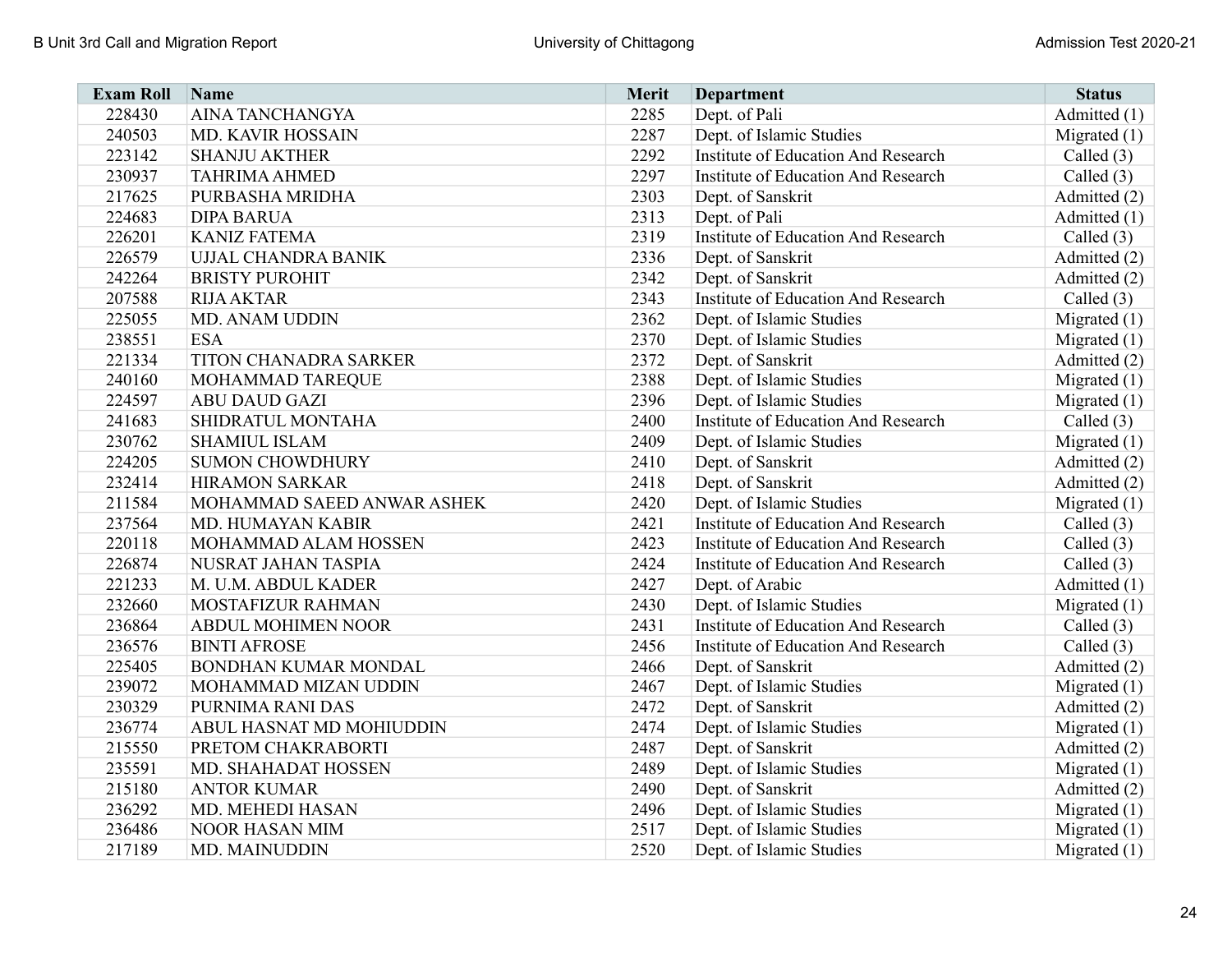| <b>Exam Roll Name</b> |                                    | Merit | <b>Department</b>                          | <b>Status</b>  |
|-----------------------|------------------------------------|-------|--------------------------------------------|----------------|
| 242149                | <b>SUMAN ROY</b>                   | 2521  | Dept. of Sanskrit                          | Admitted (2)   |
| 227711                | <b>SADIA UMMA HANY</b>             | 2527  | Institute of Education And Research        | Called $(3)$   |
| 229837                | <b>JOBYDA KHANAM</b>               | 2540  | Dept. of Islamic Studies                   | Migrated $(1)$ |
| 229913                | <b>MANOSHI SAHA</b>                | 2542  | Dept. of Sanskrit                          | Admitted (2)   |
| 229186                | RIDUANUL ISLAM                     | 2544  | Institute of Education And Research        | Called $(3)$   |
| 207633                | <b>SUPRATIM BARUA</b>              | 2553  | Dept. of Pali                              | Admitted (1)   |
| 217131                | MD. MINHAJUR RAHMAN MINER          | 2564  | Dept. of Islamic Studies                   | Migrated $(1)$ |
| 230902                | <b>TAMANNA AKTER</b>               | 2572  | Dept. of Islamic Studies                   | Migrated $(1)$ |
| 225183                | MOHAMMAD FAISAL ALAM               | 2582  | Dept. of Islamic Studies                   | Migrated $(1)$ |
| 228490                | <b>TANVIR MAHAMUD</b>              | 2586  | Institute of Education And Research        | Called $(3)$   |
| 224864                | MD. SHAHEDUL ISLAM                 | 2590  | Institute of Education And Research        | Called $(3)$   |
| 215680                | <b>JINAT PARVIN ALY</b>            | 2593  | Institute of Education And Research        | Called $(3)$   |
| 235689                | <b>NADIA AKTER EVA</b>             | 2607  | Institute of Education And Research        | Called $(3)$   |
| 205658                | MD. RIYADUL ISLAM                  | 2620  | Dept. of Islamic Studies                   | Migrated $(1)$ |
| 225187                | <b>SAIFUL ISLAM TOHA</b>           | 2626  | Institute of Education And Research        | Called $(3)$   |
| 222127                | MOHD. MOYIN UDDIN                  | 2645  | Dept. of Islamic Studies                   | Migrated $(1)$ |
| 234617                | MOSTAFA AMIR FAISAL                | 2648  | Dept. of Arabic                            | Admitted (1)   |
| 223956                | <b>SHAKIBUR RAHMAN</b>             | 2658  | Dept. of Islamic Studies                   | Migrated $(1)$ |
| 204489                | RUMANA AKTER DINA                  | 2660  | Institute of Education And Research        | Called $(3)$   |
| 215188                | HASNAT JAMAL                       | 2664  | <b>Institute of Education And Research</b> | Called $(3)$   |
| 237599                | <b>SAMIA SABRIN</b>                | 2667  | <b>Institute of Education And Research</b> | Called $(3)$   |
| 224496                | <b>TAHRINA TANJIM JUTHY</b>        | 2668  | Institute of Education And Research        | Called $(3)$   |
| 238855                | <b>JIAUL HOQUE NAIM</b>            | 2692  | Dept. of Islamic Studies                   | Migrated $(1)$ |
| 222638                | AMIT KUMAR DEBNATH                 | 2694  | Dept. of Sanskrit                          | Admitted $(2)$ |
| 200562                | <b>SAYMA YASMIN</b>                | 2706  | <b>Institute of Education And Research</b> | Called $(3)$   |
| 206647                | ANIKA TABASSUM.                    | 2722  | Institute of Education And Research        | Called $(3)$   |
| 215670                | MD. RABBI ISLAM                    | 2736  | Dept. of Islamic Studies                   | Migrated $(1)$ |
| 228153                | MD. AZIZUR RAHMAN                  | 2738  | Dept. of Islamic Studies                   | Migrated $(1)$ |
| 234865                | <b>NUR JAHAN</b>                   | 2743  | Dept. of Islamic Studies                   | Migrated $(1)$ |
| 217295                | MD. SHISIR AHMED                   | 2749  | Institute of Education And Research        | Called $(3)$   |
| 237675                | <b>BIPLOB SARKAR</b>               | 2761  | Dept. of Sanskrit                          | Admitted (2)   |
| 220348                | <b>SIRAZUM MONIRA</b>              | 2774  | Dept. of Islamic Studies                   | Admitted $(2)$ |
| 239339                | <b>MD. ABUL KHAYER</b>             | 2784  | Dept. of Islamic Studies                   | Admitted $(2)$ |
| 217499                | KAZI MOHAMMAD SIRAJUM MUNIR ESHRAK | 2803  | Dept. of Islamic Studies                   | Admitted $(2)$ |
| 205940                | MANIK CHANDRO SHILL                | 2805  | Dept. of Sanskrit                          | Admitted $(2)$ |
| 234605                | <b>BITU DAS</b>                    | 2809  | Dept. of Sanskrit                          | Admitted $(2)$ |
| 223949                | MUTASIM BILLAH SAD                 | 2814  | Dept. of Islamic Studies                   | Admitted (2)   |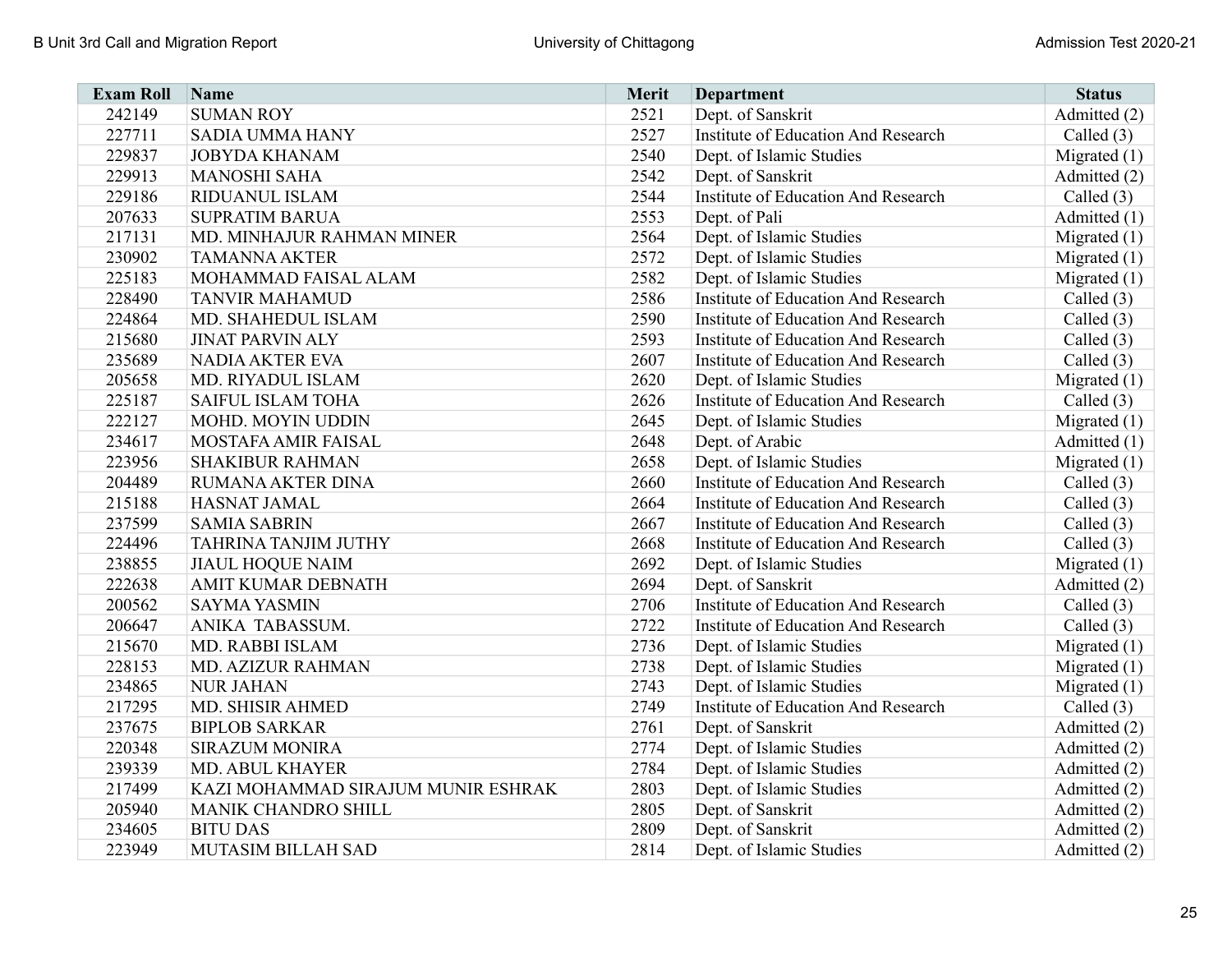| <b>Exam Roll Name</b> |                            | Merit | <b>Department</b>                          | <b>Status</b>  |
|-----------------------|----------------------------|-------|--------------------------------------------|----------------|
| 226397                | MOHAMMAD RIYAD HASAN       | 2817  | Dept. of Islamic Studies                   | Admitted (2)   |
| 233160                | <b>ARIFA AKTER</b>         | 2820  | Institute of Education And Research        | Called $(3)$   |
| 215712                | MD. MAIN UDDIN             | 2822  | Dept. of Islamic Studies                   | Admitted (2)   |
| 225881                | MD. TAISIRUL ISLAM         | 2842  | Dept. of Islamic Studies                   | Admitted (2)   |
| 237127                | <b>RIMO DEY</b>            | 2857  | Dept. of Sanskrit                          | Admitted (2)   |
| 218523                | <b>RANJAN KUMER</b>        | 2863  | Dept. of Sanskrit                          | Admitted (2)   |
| 222571                | MD. SHAHADAD HOSSAIN SUNNY | 2873  | <b>Institute of Education And Research</b> | Called $(3)$   |
| 216895                | <b>RUMI RANI DAS</b>       | 2875  | Institute of Education And Research        | Migrated $(1)$ |
| 225704                | MD. EMON ALI               | 2876  | Dept. of Islamic Studies                   | Admitted (2)   |
| 229472                | KALYAN CHANDRA SINGHA      | 2882  | Dept. of Sanskrit                          | Called $(3)$   |
| 218747                | <b>ABU HURAIRA</b>         | 2894  | Dept. of Islamic Studies                   | Admitted (2)   |
| 217020                | <b>TAHIA ISLAM SHANTA</b>  | 2903  | Institute of Education And Research        | Called $(3)$   |
| 224112                | <b>KAJOL KUMAR</b>         | 2905  | Dept. of Sanskrit                          | Called (3)     |
| 218786                | ANINDITA GAYALI            | 2909  | Dept. of Sanskrit                          | Called $(3)$   |
| 220588                | MD. KOBIR ALI              | 2920  | Dept. of Islamic Studies                   | Admitted (2)   |
| 206553                | <b>SAIKAT BARUA</b>        | 2924  | Dept. of Pali                              | Admitted $(1)$ |
| 238946                | <b>ABIR AHMED</b>          | 2945  | Dept. of Arabic                            | Admitted (2)   |
| 238940                | ARPHI SHIL TULI            | 2951  | Dept. of Sanskrit                          | Called $(3)$   |
| 218079                | <b>ABDULLAH AL NOMAN</b>   | 2952  | Dept. of Islamic Studies                   | Admitted (2)   |
| 231121                | <b>PRANOY BAL</b>          | 2960  | Institute of Education And Research        | Called $(3)$   |
| 227263                | <b>JOYONTO BARMAN</b>      | 2966  | Dept. of Sanskrit                          | Called $(3)$   |
| 217934                | MORSHEDA KHANAM            | 2971  | Dept. of Islamic Studies                   | Admitted (2)   |
| 221975                | MUBASSARA MUNTASIR         | 2981  | Institute of Education And Research        | Called $(3)$   |
| 217277                | <b>NAZMUL ISLAM</b>        | 2983  | Dept. of Islamic Studies                   | Admitted (2)   |
| 234858                | <b>MD. SAIF UDDIN</b>      | 2997  | Dept. of Islamic Studies                   | Admitted (2)   |
| 240188                | <b>URME BARUA</b>          | 3000  | Dept. of Pali                              | Admitted $(1)$ |
| 226693                | ARPITA RANI PAUL           | 3022  | Dept. of Sanskrit                          | Called $(3)$   |
| 238998                | <b>SUBRATO MAZUMDER</b>    | 3035  | Dept. of Sanskrit                          | Called $(3)$   |
| 231974                | <b>SHAMA RANI SHARKER</b>  | 3042  | Dept. of Sanskrit                          | Called $(3)$   |
| 223878                | MD. ALI AKRAM              | 3046  | Dept. of Islamic Studies                   | Admitted (2)   |
| 219423                | SHANTA RANI SHREEPONNA     | 3050  | Dept. of Sanskrit                          | Called $(3)$   |
| 201258                | <b>RANA ARJYA</b>          | 3058  | Dept. of Sanskrit                          | Called $(3)$   |
| 242160                | <b>RAJIB BISWAS</b>        | 3063  | Dept. of Sanskrit                          | Called $(3)$   |
| 228791                | KAKOLY MOHAJAN             | 3071  | Dept. of Sanskrit                          | Called $(3)$   |
| 215315                | <b>SIMANTO SARKAR</b>      | 3076  | Dept. of Sanskrit                          | Called (3)     |
| 228110                | <b>AKHI RANI ROY</b>       | 3084  | Dept. of Sanskrit                          | Called $(3)$   |
| 242503                | MOHAMMAD ABDUL KYUM        | 3089  | Dept. of Islamic Studies                   | Admitted (2)   |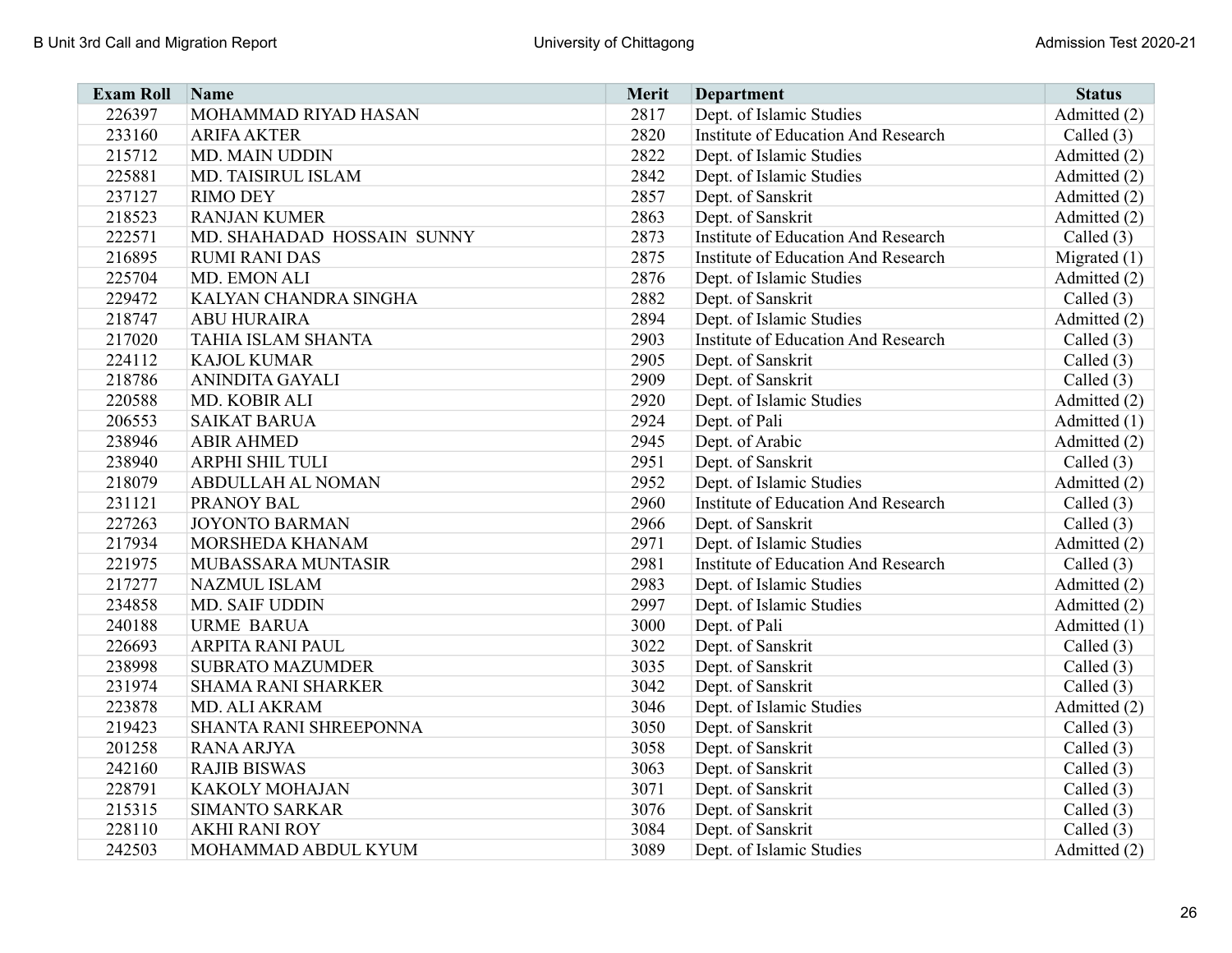| <b>Exam Roll</b> | Name                        | Merit | <b>Department</b>        | <b>Status</b>  |
|------------------|-----------------------------|-------|--------------------------|----------------|
| 210676           | <b>ARNAB CHOWDHURY</b>      | 3098  | Dept. of Sanskrit        | Called (3)     |
| 225076           | MAHMUDUL HASAN ZOBAYER      | 3111  | Dept. of Islamic Studies | Admitted (2)   |
| 242111           | RIPAN CHANDRA SEN TAPU      | 3115  | Dept. of Sanskrit        | Called $(3)$   |
| 225763           | <b>RAQIBUL ISLAM</b>        | 3119  | Dept. of Islamic Studies | Migrated $(1)$ |
| 236685           | MD. JABER HOSSEN            | 3121  | Dept. of Arabic          | Admitted (2)   |
| 217422           | MOHAMMAD KAWSAR MARWAN      | 3126  | Dept. of Islamic Studies | Migrated $(1)$ |
| 242577           | <b>JOY SARKER</b>           | 3127  | Dept. of Sanskrit        | Called $(3)$   |
| 225471           | <b>JAKIA KHATUN</b>         | 3133  | Dept. of Islamic Studies | Migrated $(1)$ |
| 229207           | <b>MAHFUJA AKTAR</b>        | 3134  | Dept. of Islamic Studies | Migrated $(1)$ |
| 240252           | <b>SATHI RANI</b>           | 3145  | Dept. of Sanskrit        | Called $(3)$   |
| 231224           | MITHILA KALAI               | 3154  | Dept. of Sanskrit        | Called (3)     |
| 239508           | <b>SHOHAG CHOWDHURY</b>     | 3159  | Dept. of Sanskrit        | Called $(3)$   |
| 214830           | MUHAMMAD MINHAJ UDDIN RAHAT | 3161  | Dept. of Islamic Studies | Migrated $(1)$ |
| 221961           | MD. MOFIZUR RAHMAN          | 3163  | Dept. of Arabic          | Admitted (2)   |
| 218682           | MD. ABDUL HALIM             | 3164  | Dept. of Islamic Studies | Migrated $(1)$ |
| 221633           | <b>SANJIT GHOSH</b>         | 3171  | Dept. of Sanskrit        | Called $(3)$   |
| 223884           | <b>SAUROV KUMAR SHIL</b>    | 3174  | Dept. of Sanskrit        | Called (3)     |
| 232338           | PURNA DEBI                  | 3180  | Dept. of Sanskrit        | Called $(3)$   |
| 236380           | <b>KANAK ROY</b>            | 3203  | Dept. of Sanskrit        | Called $(3)$   |
| 219410           | CHHATRA MOHON ROY           | 3211  | Dept. of Sanskrit        | Called $(3)$   |
| 240415           | MD. TANZIRUL ISLAM          | 3214  | Dept. of Islamic Studies | Migrated $(1)$ |
| 201415           | MOHAIMINUL ANWER            | 3226  | Dept. of Islamic Studies | Migrated $(1)$ |
| 239570           | <b>KANIKA DAS</b>           | 3231  | Dept. of Sanskrit        | Called $(3)$   |
| 220668           | <b>SAIKAT SHARMA</b>        | 3235  | Dept. of Sanskrit        | Called $(3)$   |
| 230142           | <b>SABUJ CHAKMA</b>         | 3251  | Dept. of Pali            | Admitted (1)   |
| 237366           | HIMEL CHANDRA BARMAN        | 3256  | Dept. of Sanskrit        | Called $(3)$   |
| 239090           | MOHAMMAD SALAH UDDIN        | 3280  | Dept. of Islamic Studies | Migrated $(1)$ |
| 213098           | <b>ARMAN HOSSAIN</b>        | 3296  | Dept. of Islamic Studies | Migrated $(1)$ |
| 238942           | MD. ABU SAYED               | 3299  | Dept. of Islamic Studies | Migrated $(1)$ |
| 224474           | SUSHMITA PAUL CHAITY        | 3300  | Dept. of Sanskrit        | Called $(3)$   |
| 216278           | MD. RAKIB HOSSAIN           | 3307  | Dept. of Islamic Studies | Migrated $(1)$ |
| 223058           | <b>SAYED ABDULLAH</b>       | 3308  | Dept. of Islamic Studies | Migrated $(1)$ |
| 234803           | MOHAMMAD ULLAH              | 3315  | Dept. of Islamic Studies | Migrated $(1)$ |
| 240046           | NOOR MOHAMMAD SHARIF        | 3317  | Dept. of Islamic Studies | Migrated $(1)$ |
| 232002           | <b>EJAJ AHMMAD</b>          | 3318  | Dept. of Islamic Studies | Migrated $(1)$ |
| 220949           | MD. ABDUL GAFFAR            | 3319  | Dept. of Islamic Studies | Migrated $(1)$ |
| 240352           | <b>DIPTE RANI RAY</b>       | 3322  | Dept. of Sanskrit        | Called $(3)$   |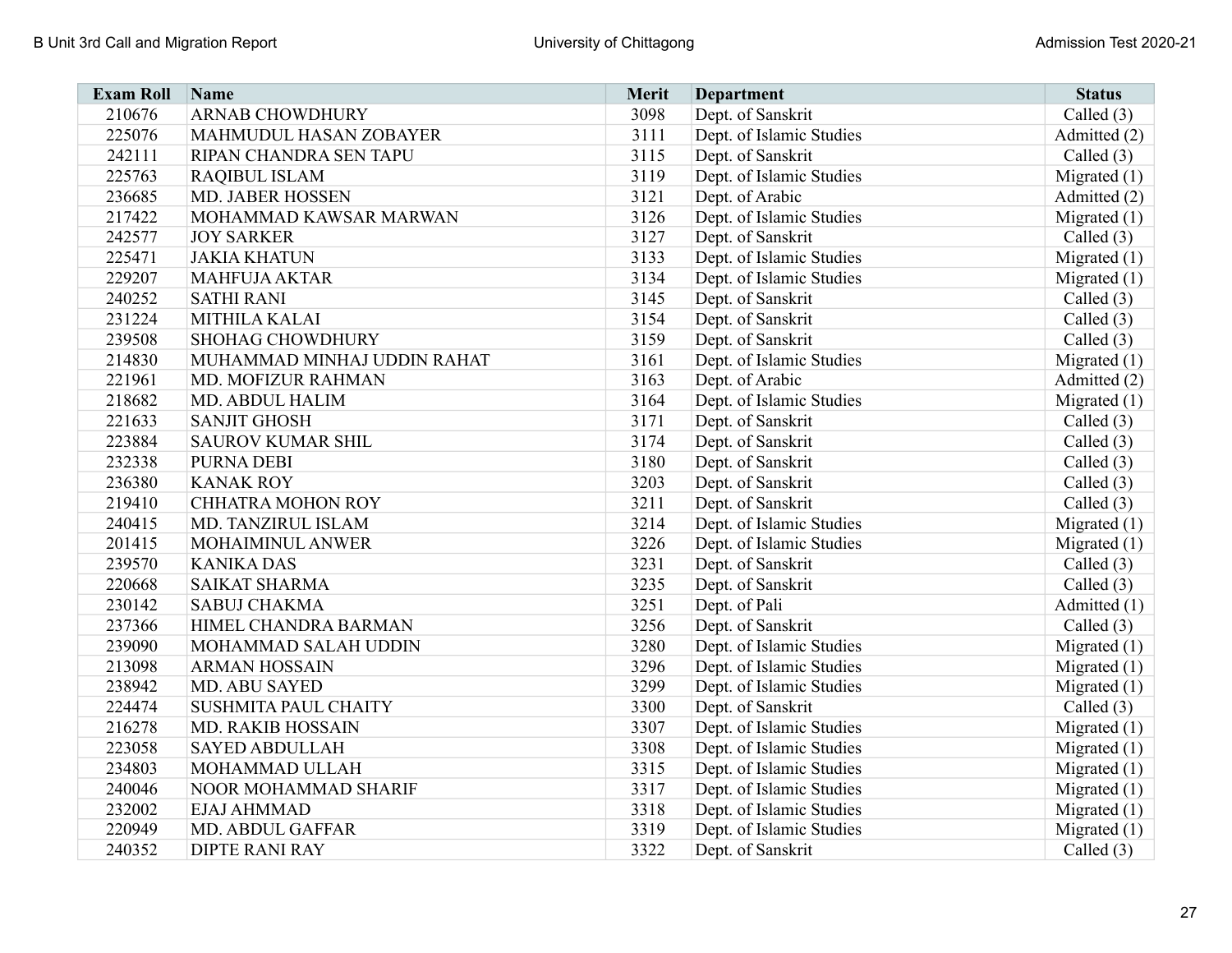| <b>Exam Roll</b> | Name                       | <b>Merit</b> | <b>Department</b>        | <b>Status</b>  |
|------------------|----------------------------|--------------|--------------------------|----------------|
| 239906           | MD. TANJIM HASAN           | 3326         | Dept. of Islamic Studies | Migrated $(1)$ |
| 242163           | MD. ABU BAKAR SIDDIK       | 3338         | Dept. of Islamic Studies | Migrated $(1)$ |
| 230839           | ABDULLAH AL ASHRAFUL ISLAM | 3345         | Dept. of Islamic Studies | Migrated $(1)$ |
| 237801           | AMOR JOTI CHAKMA           | 3356         | Dept. of Pali            | Admitted (1)   |
| 223270           | <b>GOPINATH PAL</b>        | 3360         | Dept. of Sanskrit        | Called $(3)$   |
| 221446           | <b>ARPI DEB</b>            | 3372         | Dept. of Sanskrit        | Called $(3)$   |
| 226753           | MOHAMMAD REDUANUL HOQUE    | 3383         | Dept. of Islamic Studies | Migrated $(1)$ |
| 214339           | <b>MD. SABUJ SARDER</b>    | 3398         | Dept. of Sanskrit        | Called $(3)$   |
| 237573           | <b>SUKLA PAUL SATHI</b>    | 3446         | Dept. of Sanskrit        | Called $(3)$   |
| 223646           | <b>ISRAT SULTANA RIPA</b>  | 3457         | Dept. of Islamic Studies | Migrated $(1)$ |
| 221388           | ANKITA BHATTACHARJEE       | 3465         | Dept. of Sanskrit        | Called $(3)$   |
| 218404           | <b>GOURAB DAS</b>          | 3470         | Dept. of Sanskrit        | Called $(3)$   |
| 226158           | MD. FAISAL HOSEN           | 3492         | Dept. of Islamic Studies | Migrated $(1)$ |
| 230647           | MD. NURAY ALAM SIDDIK      | 3499         | Dept. of Islamic Studies | Migrated $(1)$ |
| 235766           | <b>ISMAIL HOSSEN</b>       | 3503         | Dept. of Islamic Studies | Migrated $(1)$ |
| 236187           | <b>FARUQUE HOSSAIN</b>     | 3505         | Dept. of Islamic Studies | Migrated $(1)$ |
| 224361           | <b>SUJON ROY</b>           | 3507         | Dept. of Sanskrit        | Called $(3)$   |
| 228453           | MD. RIYAD UDDIN            | 3524         | Dept. of Islamic Studies | Migrated $(1)$ |
| 200716           | MD. SAKIB MAHMUD           | 3538         | Dept. of Arabic          | Admitted (2)   |
| 223584           | <b>SWASTIKA SACHI PUJA</b> | 3548         | Dept. of Sanskrit        | Called $(3)$   |
| 237758           | <b>NAZMUL HODA</b>         | 3552         | Dept. of Islamic Studies | Migrated $(1)$ |
| 226392           | MD. ABDULLAH AL MAMUN      | 3559         | Dept. of Islamic Studies | Migrated $(1)$ |
| 238796           | NOMAN AN ASIF MONCI        | 3593         | Dept. of Arabic          | Admitted (2)   |
| 207453           | <b>ALAMGIR KOBIR</b>       | 3609         | Dept. of Islamic Studies | Migrated $(1)$ |
| 228132           | <b>YEAKUB HOSSAIN</b>      | 3636         | Dept. of Islamic Studies | Migrated $(1)$ |
| 200700           | <b>RAS MONI DAS</b>        | 3640         | Dept. of Sanskrit        | Called $(3)$   |
| 239703           | SUJATA TANCHANGYA          | 3653         | Dept. of Pali            | Admitted (1)   |
| 241928           | <b>API PAUL</b>            | 3672         | Dept. of Sanskrit        | Called $(3)$   |
| 238366           | MD. ZIHADI HASAN           | 3682         | Dept. of Islamic Studies | Migrated $(1)$ |
| 233023           | <b>PUZA DEY</b>            | 3683         | Dept. of Sanskrit        | Called $(3)$   |
| 216655           | <b>MOHAMMAD KISAR</b>      | 3706         | Dept. of Islamic Studies | Migrated $(1)$ |
| 228503           | <b>ROBIUL HOSSAIN</b>      | 3716         | Dept. of Islamic Studies | Migrated $(1)$ |
| 231407           | M. SAJIDUL ISLAM           | 3756         | Dept. of Islamic Studies | Migrated $(1)$ |
| 240917           | <b>MAHMODA AKTER</b>       | 3769         | Dept. of Islamic Studies | Migrated $(1)$ |
| 241237           | <b>TASNIMUL JANNAT</b>     | 3777         | Dept. of Islamic Studies | Migrated $(1)$ |
| 219156           | <b>AHMAD NUR</b>           | 3785         | Dept. of Islamic Studies | Migrated $(1)$ |
| 226312           | MD. NOMAN IBN SABIT        | 3794         | Dept. of Islamic Studies | Migrated $(1)$ |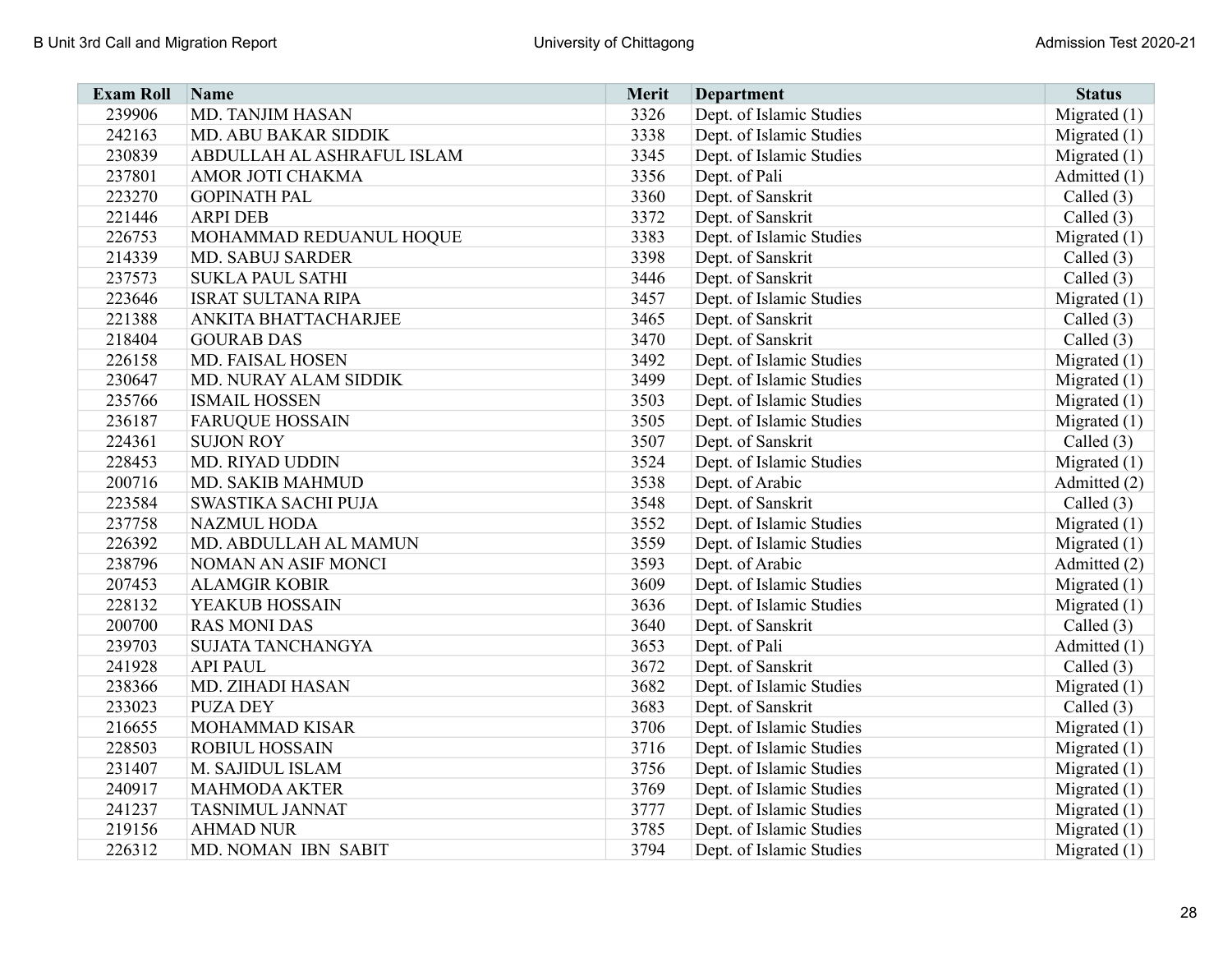| <b>Exam Roll</b> | Name                              | <b>Merit</b> | <b>Department</b>        | <b>Status</b>  |
|------------------|-----------------------------------|--------------|--------------------------|----------------|
| 223124           | <b>ATIKUR RAHMAN</b>              | 3798         | Dept. of Islamic Studies | Migrated $(1)$ |
| 229259           | MOHAMMAD NASRULLAH                | 3801         | Dept. of Islamic Studies | Migrated $(1)$ |
| 222050           | <b>ABDUL KAYUM</b>                | 3807         | Dept. of Islamic Studies | Migrated $(1)$ |
| 216643           | <b>HADIUL ISLAM</b>               | 3814         | Dept. of Islamic Studies | Migrated $(1)$ |
| 201807           | <b>GOLAM MOHIUDDIN AHMED REZA</b> | 3822         | Dept. of Islamic Studies | Migrated $(1)$ |
| 209580           | ABDUR RAHIM AL MAMUN              | 3892         | Dept. of Arabic          | Admitted (2)   |
| 230692           | MOHAMMAD NASIR UDDIN              | 3902         | Dept. of Islamic Studies | Migrated $(1)$ |
| 225882           | <b>SHAHADAT ULLAH</b>             | 3952         | Dept. of Islamic Studies | Migrated $(1)$ |
| 242342           | MD. NAJMUT TARIF                  | 3954         | Dept. of Arabic          | Admitted (2)   |
| 217963           | <b>HABIBUR RAHMAN</b>             | 3955         | Dept. of Arabic          | Admitted (2)   |
| 235909           | <b>ROBIUL ISLAM</b>               | 3964         | Dept. of Arabic          | Admitted (2)   |
| 217139           | MD. RAKIB HOSEN                   | 3971         | Dept. of Arabic          | Admitted (2)   |
| 240086           | <b>FAHAMIDA HASAN EMA</b>         | 3976         | Dept. of Arabic          | Admitted (2)   |
| 220384           | MD. ARIFUL ISLAM                  | 3993         | Dept. of Arabic          | Admitted (2)   |
| 235617           | MD. NAYEM HASSAN                  | 4011         | Dept. of Arabic          | Admitted (2)   |
| 224465           | MD. ABDUL WAHID                   | 4019         | Dept. of Arabic          | Admitted (2)   |
| 208421           | <b>MAHMUDUL HASAN</b>             | 4023         | Dept. of Arabic          | Admitted (2)   |
| 241140           | <b>JAKARIA</b>                    | 4029         | Dept. of Arabic          | Admitted (2)   |
| 204623           | <b>MATIUR MAHMUD FARHAD</b>       | 4031         | Dept. of Arabic          | Admitted (2)   |
| 216641           | MOHAMMAD MIZANUR RAHMAN           | 4053         | Dept. of Arabic          | Admitted (2)   |
| 238315           | MOHAMMAD TAUHIDUL ISLAM           | 4055         | Dept. of Arabic          | Admitted (2)   |
| 235697           | MD. MASUM BILLAH                  | 4075         | Dept. of Arabic          | Admitted (2)   |
| 220918           | MD. RUHUL AMIN                    | 4132         | Dept. of Arabic          | Admitted (2)   |
| 213617           | MD. SHAFIQUL ISLAM                | 4150         | Dept. of Arabic          | Admitted (2)   |
| 215454           | MOHAMMAD FAISAL UDDIN             | 4152         | Dept. of Arabic          | Admitted (2)   |
| 231363           | MD. SUMON                         | 4161         | Dept. of Arabic          | Admitted (2)   |
| 240455           | RAHNOMA TABASSUM                  | 4171         | Dept. of Arabic          | Admitted (2)   |
| 221350           | MD. MOSTAFIZUR RAHMAN             | 4177         | Dept. of Arabic          | Admitted (2)   |
| 218060           | <b>JAMADIUL AOWAL</b>             | 4185         | Dept. of Arabic          | Admitted (2)   |
| 221811           | <b>KAMORUN NESA</b>               | 4200         | Dept. of Arabic          | Admitted (2)   |
| 225782           | MD. JUBAYAR JAHAN                 | 4209         | Dept. of Arabic          | Admitted (2)   |
| 215725           | MUHAMMAD TAWHIDUL ISLAM           | 4217         | Dept. of Arabic          | Admitted (2)   |
| 222912           | MD. KHALID SAYFULLAH RAIHAN       | 4222         | Dept. of Arabic          | Admitted (2)   |
| 225381           | MD. NEZAM UDDIN                   | 4231         | Dept. of Arabic          | Admitted (2)   |
| 234763           | MD. MASUD RANA                    | 4239         | Dept. of Arabic          | Admitted (2)   |
| 238719           | MAHMUDUL HASAN SARWAR             | 4242         | Dept. of Arabic          | Admitted (2)   |
| 234771           | <b>SAGOR</b>                      | 4279         | Dept. of Arabic          | Admitted (2)   |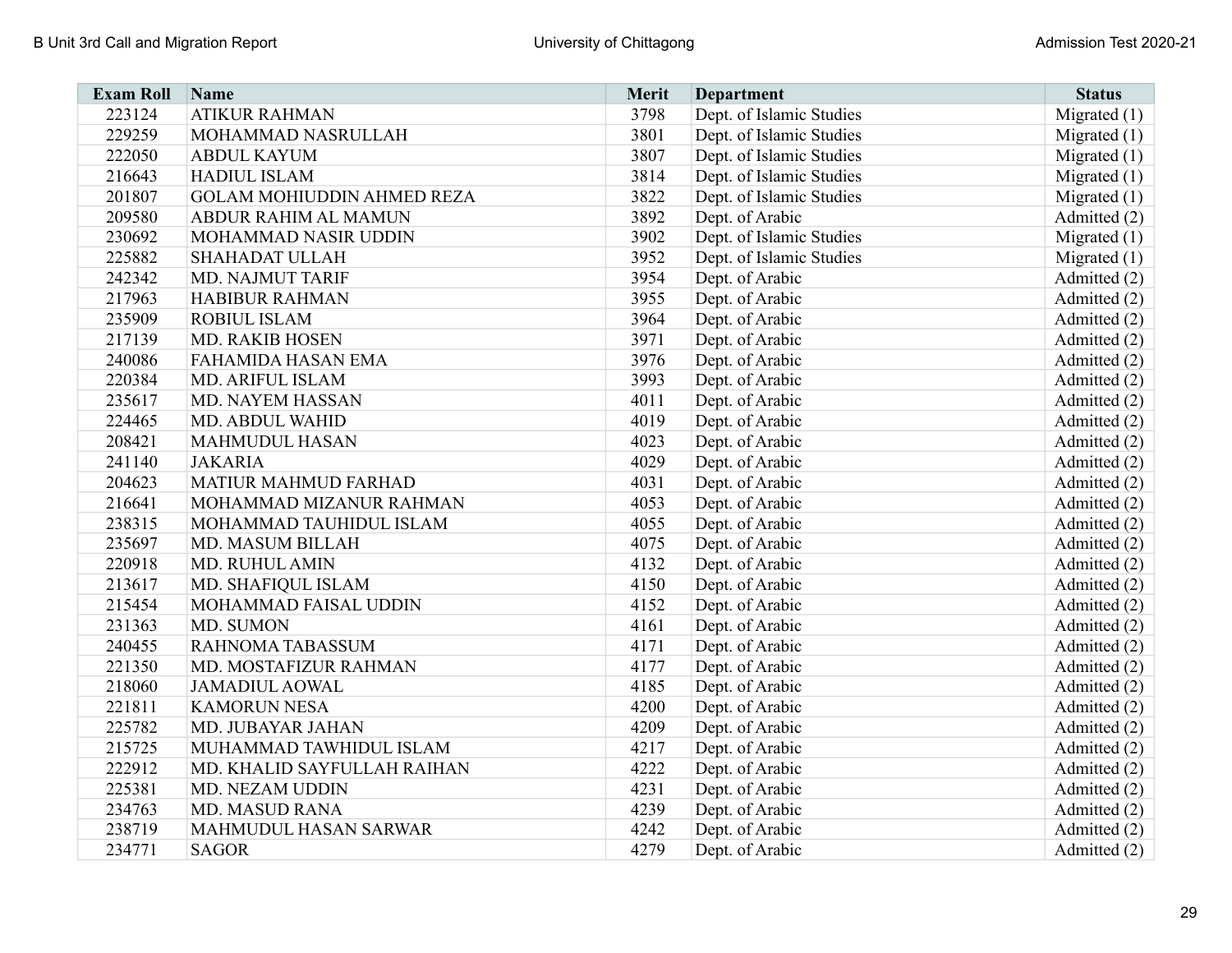| <b>Exam Roll</b> | Name                        | <b>Merit</b> | <b>Department</b> | <b>Status</b> |
|------------------|-----------------------------|--------------|-------------------|---------------|
| 235397           | <b>SUNJEDA AFROSS</b>       | 4282         | Dept. of Arabic   | Called (3)    |
| 232511           | <b>RAKIBUL ISLAM</b>        | 4288         | Dept. of Arabic   | Called $(3)$  |
| 234438           | MD. ARMAN HOSEN             | 4292         | Dept. of Arabic   | Called $(3)$  |
| 221766           | <b>TAMANNA SULTANA</b>      | 4309         | Dept. of Arabic   | Called $(3)$  |
| 229281           | <b>SAIDUR RAHMAN</b>        | 4315         | Dept. of Arabic   | Called $(3)$  |
| 230199           | MD. NAIM ISLAM              | 4336         | Dept. of Arabic   | Called (3)    |
| 225260           | SHEIKH IBRAHIM ATIK         | 4341         | Dept. of Arabic   | Called (3)    |
| 216484           | <b>AFZAL HOSEN</b>          | 4351         | Dept. of Arabic   | Called (3)    |
| 231655           | MD. AHAD                    | 4357         | Dept. of Arabic   | Called (3)    |
| 232963           | <b>MAHMUDUR RAHMAN</b>      | 4365         | Dept. of Arabic   | Called $(3)$  |
| 229914           | MD. MERAJUL ISLAM           | 4371         | Dept. of Arabic   | Called $(3)$  |
| 220034           | <b>SADIA JAHAN</b>          | 4372         | Dept. of Arabic   | Called $(3)$  |
| 224773           | HABIBUL BASAR SALMAN        | 4392         | Dept. of Arabic   | Called (3)    |
| 209129           | MD. TAJUL ISLAM             | 4396         | Dept. of Arabic   | Called $(3)$  |
| 226172           | MD. HAFIZUL ISLAM           | 4404         | Dept. of Arabic   | Called (3)    |
| 225694           | MD. MEHEDY HASAN            | 4421         | Dept. of Arabic   | Called $(3)$  |
| 231577           | MD. ARIFUL ISLAM            | 4440         | Dept. of Arabic   | Called (3)    |
| 231230           | MD. LUTFUR RAHMAN           | 4449         | Dept. of Arabic   | Called (3)    |
| 206943           | <b>MAIMONA AKHTER</b>       | 4451         | Dept. of Arabic   | Called (3)    |
| 217239           | <b>TAJMERI AKHTER</b>       | 4452         | Dept. of Arabic   | Called $(3)$  |
| 233201           | MD. ABDULLAH                | 4464         | Dept. of Arabic   | Called $(3)$  |
| 225216           | <b>LITON</b>                | 4467         | Dept. of Arabic   | Called $(3)$  |
| 201567           | MORSHID ALAM MUSKUD         | 4476         | Dept. of Arabic   | Called $(3)$  |
| 205070           | MONAWAR HOSSAIN TAREQ       | 4504         | Dept. of Arabic   | Called $(3)$  |
| 219169           | <b>BITHI BARUA</b>          | 4511         | Dept. of Pali     | Admitted (1)  |
| 201992           | <b>NASIR UDDIN</b>          | 4523         | Dept. of Arabic   | Called $(3)$  |
| 215573           | MD. FARHAD HOSSAN           | 4563         | Dept. of Arabic   | Called (3)    |
| 205792           | MD. EKRAMUL HOQUE           | 4586         | Dept. of Arabic   | Called $(3)$  |
| 219242           | <b>AZIZUL HAQUE</b>         | 4587         | Dept. of Arabic   | Called (3)    |
| 218776           | <b>AL JUBAERE</b>           | 4597         | Dept. of Arabic   | Called $(3)$  |
| 230474           | <b>SHAHEDUL ISLAM</b>       | 4599         | Dept. of Arabic   | Called (3)    |
| 214774           | <b>MAHMODUL HASAN</b>       | 4603         | Dept. of Arabic   | Called $(3)$  |
| 213204           | KAFAYET ULLAH               | 4640         | Dept. of Arabic   | Called $(3)$  |
| 216905           | MD. ZABED HUSSAIN CHOWDHURY | 4654         | Dept. of Arabic   | Called (3)    |
| 215837           | MOHAMMAD MOSTAFA            | 4660         | Dept. of Arabic   | Called $(3)$  |
| 215236           | <b>JANNATUN NAIMA</b>       | 4666         | Dept. of Arabic   | Called $(3)$  |
| 220356           | SAH MD. BAREK ULLAH         | 4671         | Dept. of Arabic   | Called $(3)$  |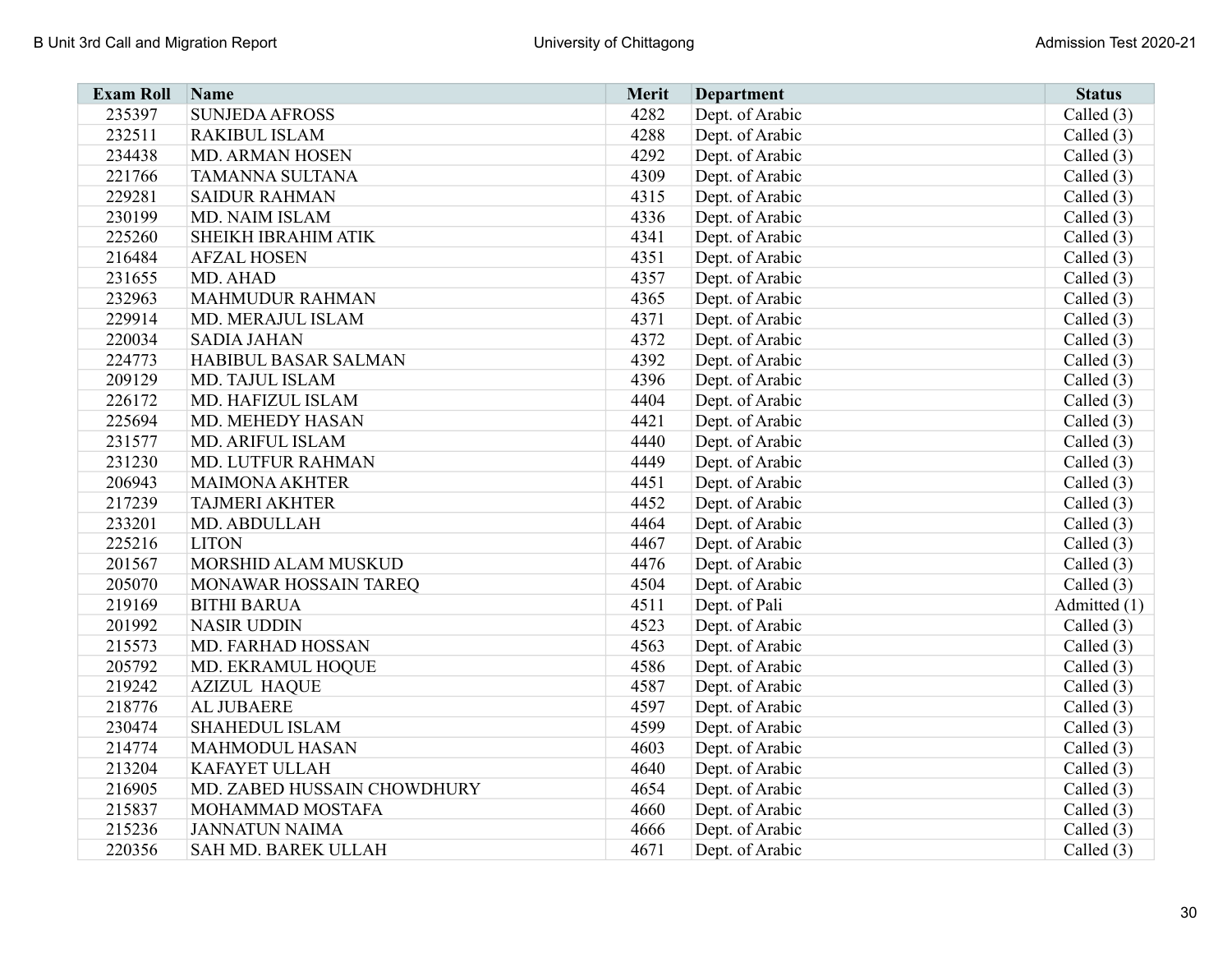| <b>Exam Roll</b> | Name                        | <b>Merit</b> | <b>Department</b> | <b>Status</b> |
|------------------|-----------------------------|--------------|-------------------|---------------|
| 202655           | MOHAMMED SHAKER HOSSEN      | 4672         | Dept. of Arabic   | Called (3)    |
| 238158           | PRATTAY BARUA               | 4711         | Dept. of Pali     | Admitted (1)  |
| 200400           | MOHAMMAD WALEED AIMAN       | 4741         | Dept. of Arabic   | Called $(3)$  |
| 213681           | MD. JAHID HOSSAIN           | 4745         | Dept. of Arabic   | Called $(3)$  |
| 200860           | MOHAMMAD ABDULLAH AL- MARUF | 4747         | Dept. of Arabic   | Called $(3)$  |
| 207151           | <b>TAREQUL MOSTAFA</b>      | 4754         | Dept. of Arabic   | Called $(3)$  |
| 237349           | MUHAMMAD ABU BAKKAR         | 4800         | Dept. of Arabic   | Called (3)    |
| 228017           | PARESH CHAKMA               | 4810         | Dept. of Pali     | Admitted (1)  |
| 231852           | <b>UMME HABIBAH MIM</b>     | 4819         | Dept. of Arabic   | Called $(3)$  |
| 216771           | MOHAMMAD NAYEM UDDIN        | 4825         | Dept. of Arabic   | Called $(3)$  |
| 234943           | <b>MAHMUDUL HASAN</b>       | 4827         | Dept. of Arabic   | Called (3)    |
| 229017           | <b>OBAIDULLAH</b>           | 4853         | Dept. of Arabic   | Called $(3)$  |
| 203059           | <b>TANBIR SORIF REPON</b>   | 4869         | Dept. of Arabic   | Called $(3)$  |
| 212744           | MOHAMMAD JAWAD AFNAN        | 4878         | Dept. of Arabic   | Called $(3)$  |
| 240649           | <b>HEDAYET BIN RIAD</b>     | 4883         | Dept. of Arabic   | Called (3)    |
| 238555           | YASIN PATWARY ROBIN         | 4907         | Dept. of Arabic   | Called $(3)$  |
| 217751           | MD. KHALID HASAN            | 4908         | Dept. of Arabic   | Called $(3)$  |
| 235455           | <b>CHAMIYA BINTE BELAL</b>  | 4913         | Dept. of Arabic   | Called $(3)$  |
| 212982           | MD. ABU HAMZA               | 4923         | Dept. of Arabic   | Called $(3)$  |
| 216744           | MUHAMMAD SAIDUL HAQUE       | 4967         | Dept. of Arabic   | Called $(3)$  |
| 211098           | <b>ABDUL AHAD</b>           | 5004         | Dept. of Arabic   | Called $(3)$  |
| 209007           | <b>ABDUL OWAHED</b>         | 5021         | Dept. of Arabic   | Called $(3)$  |
| 226236           | MIFTAHUL JANNAT             | 5022         | Dept. of Arabic   | Called $(3)$  |
| 213348           | MD. ASRAF UDDIN             | 5036         | Dept. of Arabic   | Called $(3)$  |
| 231251           | MUHAMMAD MUBINUL HOQUE      | 5043         | Dept. of Arabic   | Called $(3)$  |
| 205024           | <b>AUNG SWE NU MARMA</b>    | 5044         | Dept. of Pali     | Admitted (1)  |
| 225788           | <b>EASIN KAZI</b>           | 5047         | Dept. of Arabic   | Called $(3)$  |
| 232658           | DIPTA CHAKMA                | 5060         | Dept. of Pali     | Admitted (1)  |
| 223815           | <b>AL-AMIN</b>              | 5099         | Dept. of Arabic   | Called $(3)$  |
| 201730           | MD. JAYED HASAN             | 5111         | Dept. of Arabic   | Called $(3)$  |
| 225718           | MD. TORIKUL ISLAM           | 5119         | Dept. of Arabic   | Called $(3)$  |
| 239831           | <b>AHSAN HABIB</b>          | 5133         | Dept. of Arabic   | Called $(3)$  |
| 233774           | ARAFAT ISLAM WAHID          | 5144         | Dept. of Arabic   | Called $(3)$  |
| 225536           | MUHAMMAD AZIZUR RAHMAN      | 5150         | Dept. of Arabic   | Called $(3)$  |
| 218321           | MD. ABU NAYEM JIHAD         | 5157         | Dept. of Arabic   | Called (3)    |
| 237417           | MD. YOSUF                   | 5174         | Dept. of Arabic   | Called $(3)$  |
| 214342           | MD. RAFIQUL ISLAM           | 5207         | Dept. of Arabic   | Called $(3)$  |